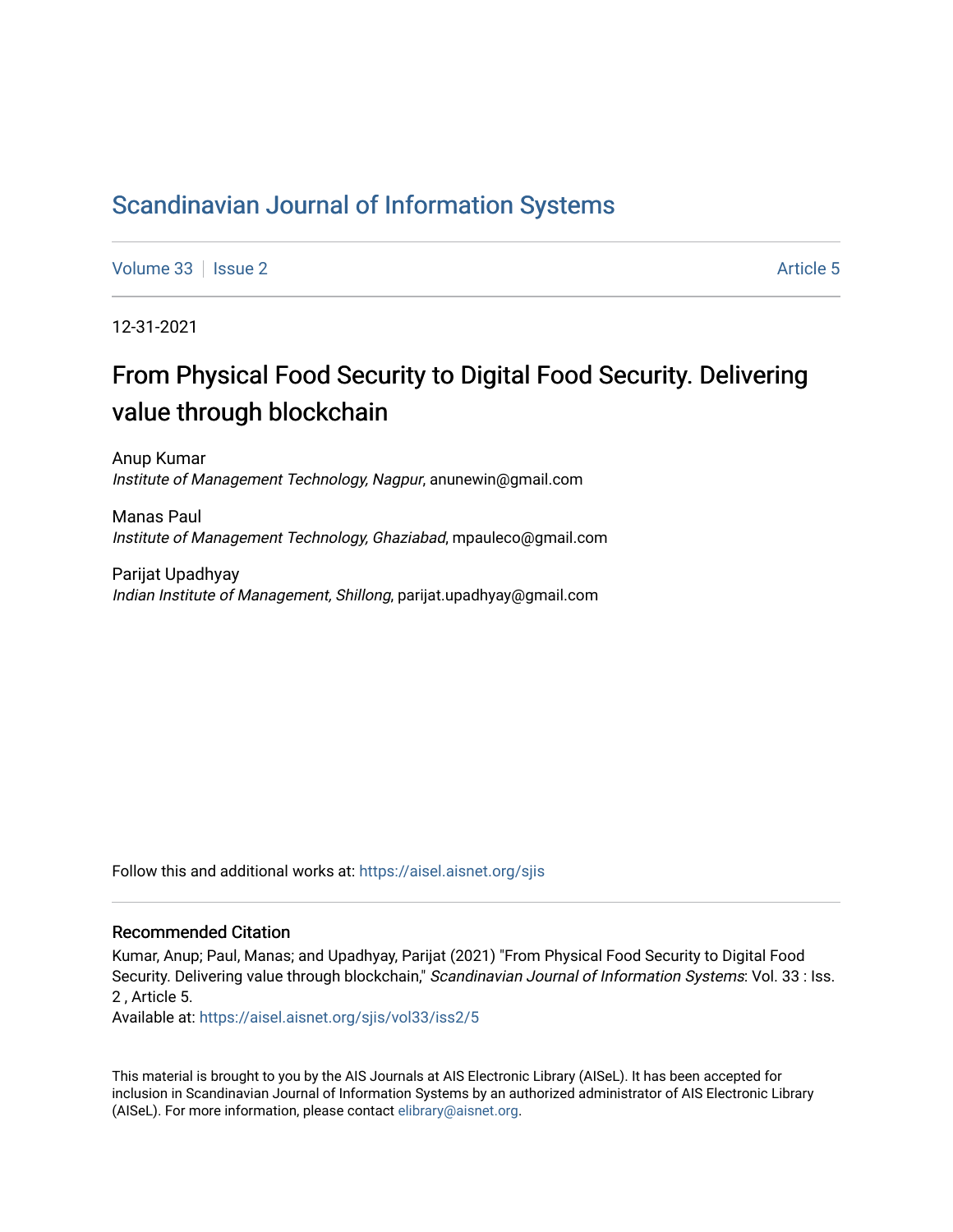# **From Physical Food Security to Digital Food Security**

## **Delivering value through blockchain**

Anup Kumar Institute of Management Technology, Nagpur *anunewin@gmail.com*

Manas Paul Institute of Management Technology, Ghaziabad *mpauleco@gmail.com*

Parijat Upadhyay Indian Institute of Management, Shillong *parijat.upadhyay@gmail.com*

**Abstract.**The objective of this study is to present a technology-enabled public distribution system (PDS) for a developing economy that faces significant leakages and misplacements. It is in this respect that we explore the quantitative benefits of the integration of Radio Frequency Identification (RFID) with Blockchain Technology (BT) in the Indian Targeted Public Distribution System (TPDS). A mathematical formulation has been proposed to identify the potential benefits of adopting such technologies to minimise the social costs of both human suffering (deprivation cost) and the economic costs associated with it. Secondary data pertaining to the PDS has been analysed to gain insights into the extent of leakages of food grains from the system and the probable benefits of using these technologies in addressing them. The findings of the study reveal that the adoption of the Blockchain-based framework can significantly reduce the overall leakages and eliminate ghost demand from the system. Also, the study recommends the usage of Blockchain technology for information sharing in a secure, scalable, traceable, and transparent environment to address the institutional independence and accountability over the entire TPDS process.

*Key words:* Food security, blockchain technology, and public distribution system.

Accepting editor: Helle Zinner Henriksen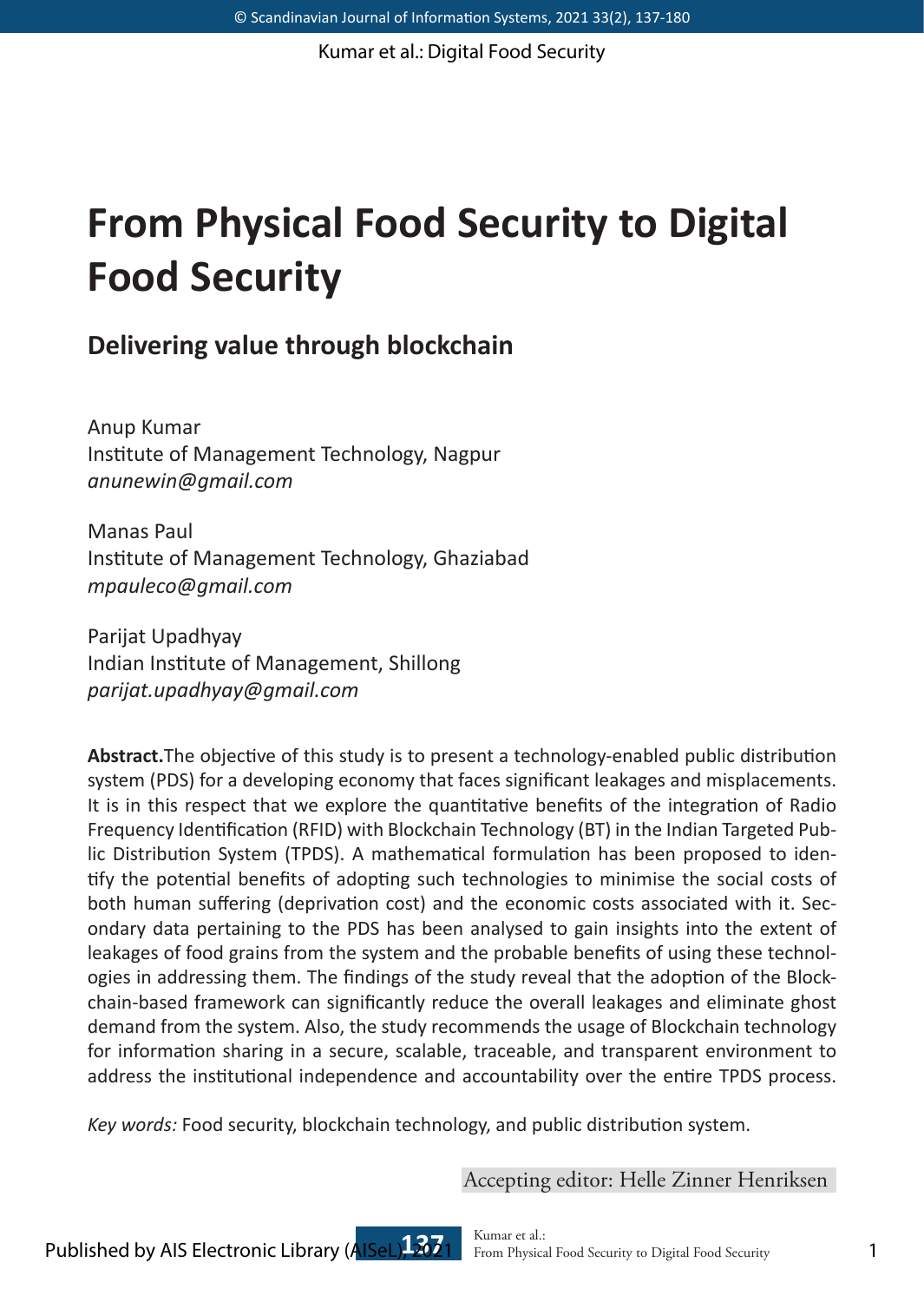# **1 Introduction**

Eradicating poverty and hunger by 2030 is one of the most prominent Sustainable Development Goals (SDGs) set by the United Nations. A robust digital food security program in developing countries such as India can contribute to that in a significant way. At this backdrop, it also becomes pertinent to highlight the notion of amalgamation of social needs and technical affordances (Kampf 2019; Rossi et al. 2019; Mattke et al. 2019). Therefore, the value for and need to adopt a new technology including Blockchain needs to be analytically tested. The impact of Information Technology (IT) adoption into various social welfare schemes has been widely studied for its agility and practicality (Aanestad 2016), and the results show that it has a significant effect on the economics of social welfare and the overall development (Liu and Whinston 2019; Prüfer 2018; Rahman and Mamun 2017). India has been one of the fastest-growing countries in recent times, with notable achievements in areas including IT and satellite technology. However, even then, it continues to face a contradictory rise in the hunger index. Despite being the fifth largest economy in the world, India ranks 103 on the global hunger index, which is considered to be in the serious<sup>1</sup> category. Over the years, various governments have adopted different measures to address this issue. The public distribution system (PDS) could be the oldest measure that has been in vogue in the country in different forms, besides the more recent additions such as the midday meals and Mahatma Gandhi National Rural Employment Guarantee Act.

Governments across the globe have been aggressively exploring new technologies for streamlining the transformation of smart services to achieve strategic objectives such as citizen well-being and happiness, service efficiency, and cost optimisation (Alketbi et al. 2018). The PDS, in its current format in India, is differentiated by the beneficiary status namely, those falling under the Antyodaya Anna Yojana (poorest of the poor), below poverty line (BPL), and above poverty line and implemented via a Targeted Public Distribution System (TPDS). The entitlements under the TPDS vary with the poverty status, with maximum entitlements for the poorest and minimum entitlements for the rest. The TPDS has gained increased importance in recent times due to its direct role in addressing food security, especially under the National Food Security Act (NFSA) 20132.

The PDS in different forms over time has undoubtedly yielded some benefits, but there remain several areas of concern as well. Such concerns require immediate attention, especially given its increased role under the NFSA 2013. Food and Agriculture Organization has highlighted the importance of PDS in achieving a higher level of household food security and eliminating the threat of famine from the country<sup>3</sup>. At the same time, there are concerns about the PDS facing the common problems of cor-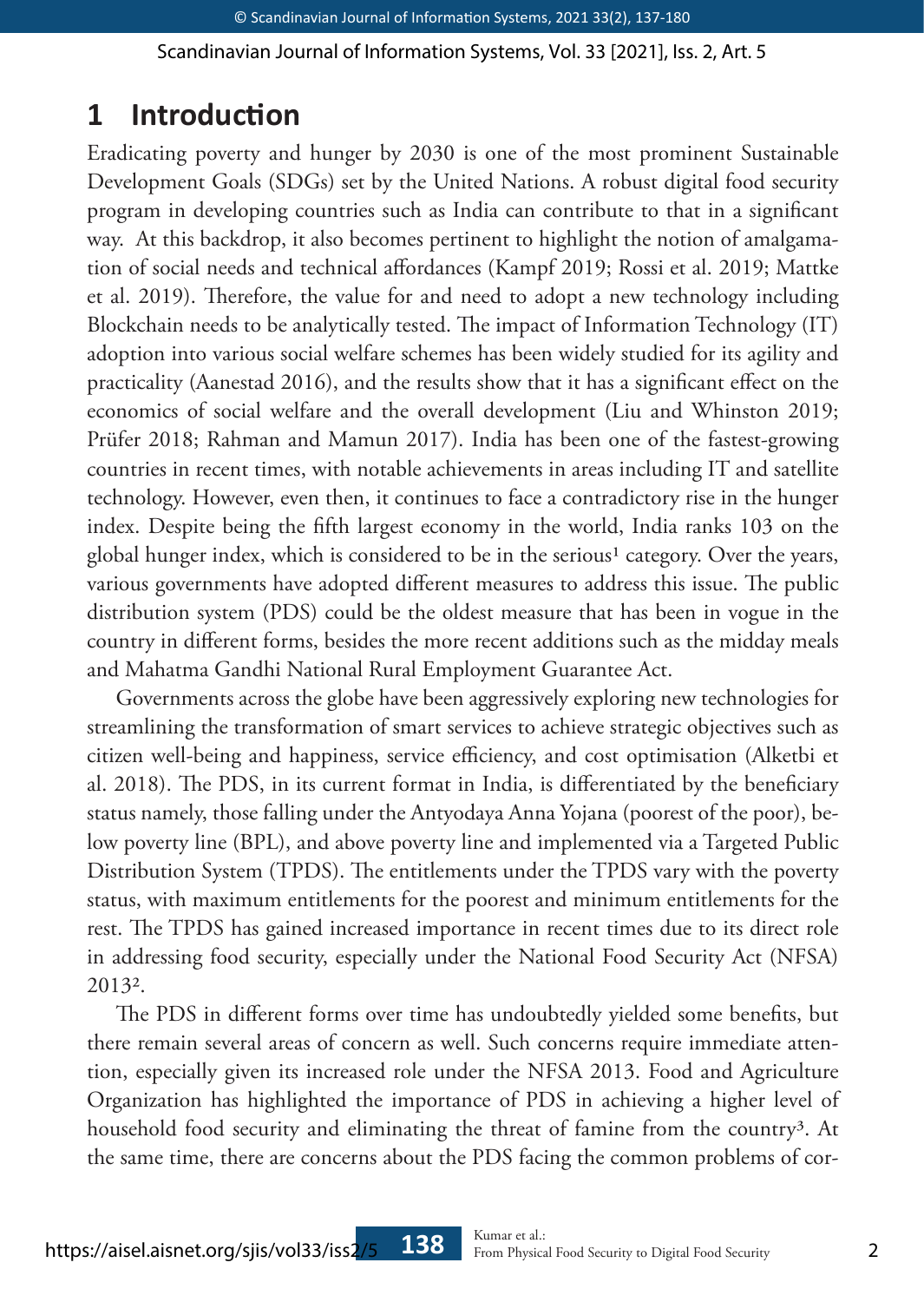ruption, theft, misplacement<sup>4</sup>, shrinkage, and leakage of the food grains, which tax the taxpayers as well as the government (Overbeck 2016). It is estimated that "inclusivity and the possibility of leakage reduction, thereof, has the potential to contribute to a net gain of \$1 billion in social welfare from the status quo" (Surpluses 2015).

The whole issue about the proficiency or otherwise of PDS/TPDS has often been related to the literature on the efficacy of public spending. However, concerns about the efficiency of public spending, in general, and PDS, in particular, are not specific to India alone but apply to other developing countries as well. This is more germane to countries with weak institutions, which leads to a lack of transparency in the government process and accountability (Campos and Pradhan 1996; Filmer et al. 2000; Reinikka and Svensson 2004; Olken 2005). In their study on India, Khera (2011) points to the existence of a PDS underutilisation puzzle<sup>5</sup> in the state of Rajasthan. The study pointed to instances of people not utilising the full entitlements under the programme despite being desperate to have PDS access. Also, many of those same households covered under the PDS programme were purchasing the same items from the market at higher prices. This was attributed to a variety of reasons, such as households lacking financial means to buy food grains when they are available in the shops, unsuitable food grains supplied through PDS, transaction costs incurred due to inappropriate functioning of the ration shops or fair price shops (FPS)<sup>6</sup>, and fraudulent diversion of PDS food grains into the open market amplified by low profitability of FPS7. However, Jha et al. (2013), in their study, support the welfare aspects of TPDS in the Indian states of Rajasthan, Andhra Pradesh, and Maharashtra, pointing to the price subsidy of the programme resulting in larger real income transfers. The study also discusses the aspects of rampant corruption in Food Corporation of India (FCI)8 in terms of the actual amount supplied is frequently lower than than the recorded and issues of commission paid to officials for expediting supplies. There is also the mention of the organisation's "abysmal inefficiency in procuring, storing, and distributing food", and about 10% of all grains under this programme are spoiled during storage and transportation. The Comptroller and Auditor General (CAG)9 of India has pulled up the FCI for several issues, such as procurement undershooting allocation, buffer norm lacking in specificity, and storage gaps along with the inadequacy of internal audit and physical verification. The CAG audit pointed out that internal audit and physical verification arrangements followed by the FCI lacked the requisite independence and effective follow-up processes. Such concerns pointed to the need for increased automation amid minimal human intervention in the process to enhance efficiency—right from procurement, storage, transportation, to the targeted delivery of food grains under TPDS.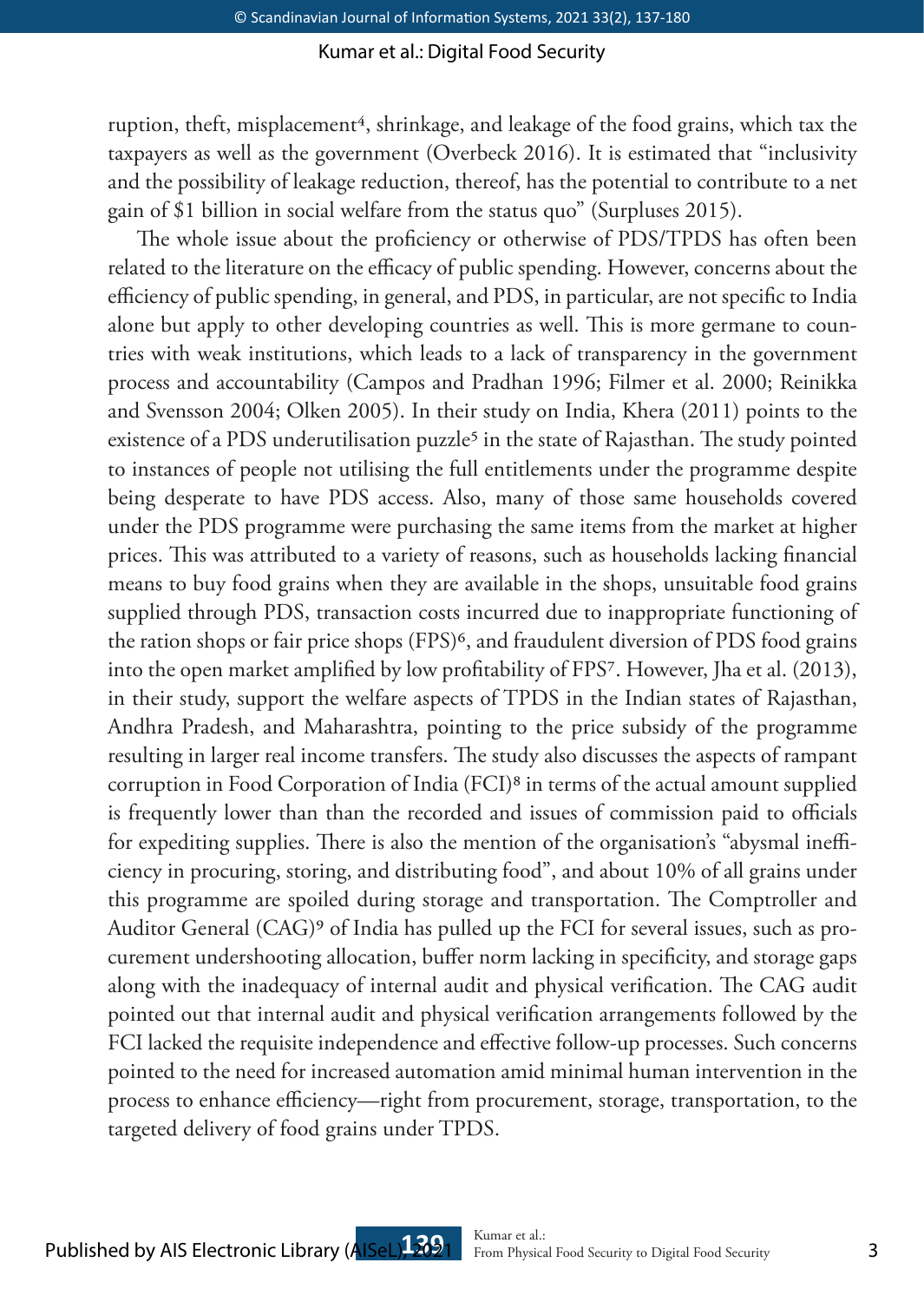Such concerns and criticisms led to focused redressal measures by the government. One of the major steps was "End-to-End Computerisation of the TPDS" under XIIth Five Year Plan 2012-2017<sup>10</sup>, which is at either a fairly advanced state or a completed state across Indian states.

The formal evaluation studies of Indian PDS/TPDS post the end-to-end computerisation are few and far between. However, some of the extant studies<sup>11</sup> continue to cite instances of leakages in the form of food grain diversion because of systemic weakness, inappropriate identification of BPL families, cost of misidentifications, and inefficiency in the supply chain despite some improvements in these processes.

Moreover, the overall emphasis on end-to-end computerisation appears to be focused on procurement and delivery (identification of beneficiaries, online allocation of food grains, and automation of FSPs) rather than on the movement and distribution mechanism within TPDS. This gets reflected in the report of the High-Level Committee on Reorienting the Role and Restructuring of Food Corporation of India (January 2015). The report, while recognising the notable job on computerising the procurement operations, acknowledged "it is dovetailing with movement and distribution in TPDS has been a weak link where much of the diversions take place".

It is in this perspective that this article attempts to quantify the benefits of integrating radio frequency identification (RFID) with blockchain technology (BT) from procurement to delivery in the Indian TPDS process. The study focuses on answering the following questions.

- 1. How will Blockchain Technology (BT) improve the efficiency of PDS?
- 2. How to eliminate ghost demand from the PDS system and quantify the adoption benefits of BT in PDS?

At the back of the suggested integration of RFID and BT, our analysis points to the potential for substantial gains in the form of a significant reduction in human suffering as well as the expected cost of process inventory. It highlights the need for exploring policy options that facilitate the adoption of advanced technology in addressing social needs and enhancing social welfare. Perhaps this could be the first academic attempt to quantify the benefits of BT along with RFID in a humanitarian not-for-profit supply chain considering ghost demand. The technology enabled food supply chain in the government sector in several emerging economies like India is still at conceptual and design phase and so availability of reliable data to test the implication of the suggested model is a challenge. Nevertheless, the merit of this study lies in contemplating the usage of a superior technology, when technology adoption per se even without Blockchain and/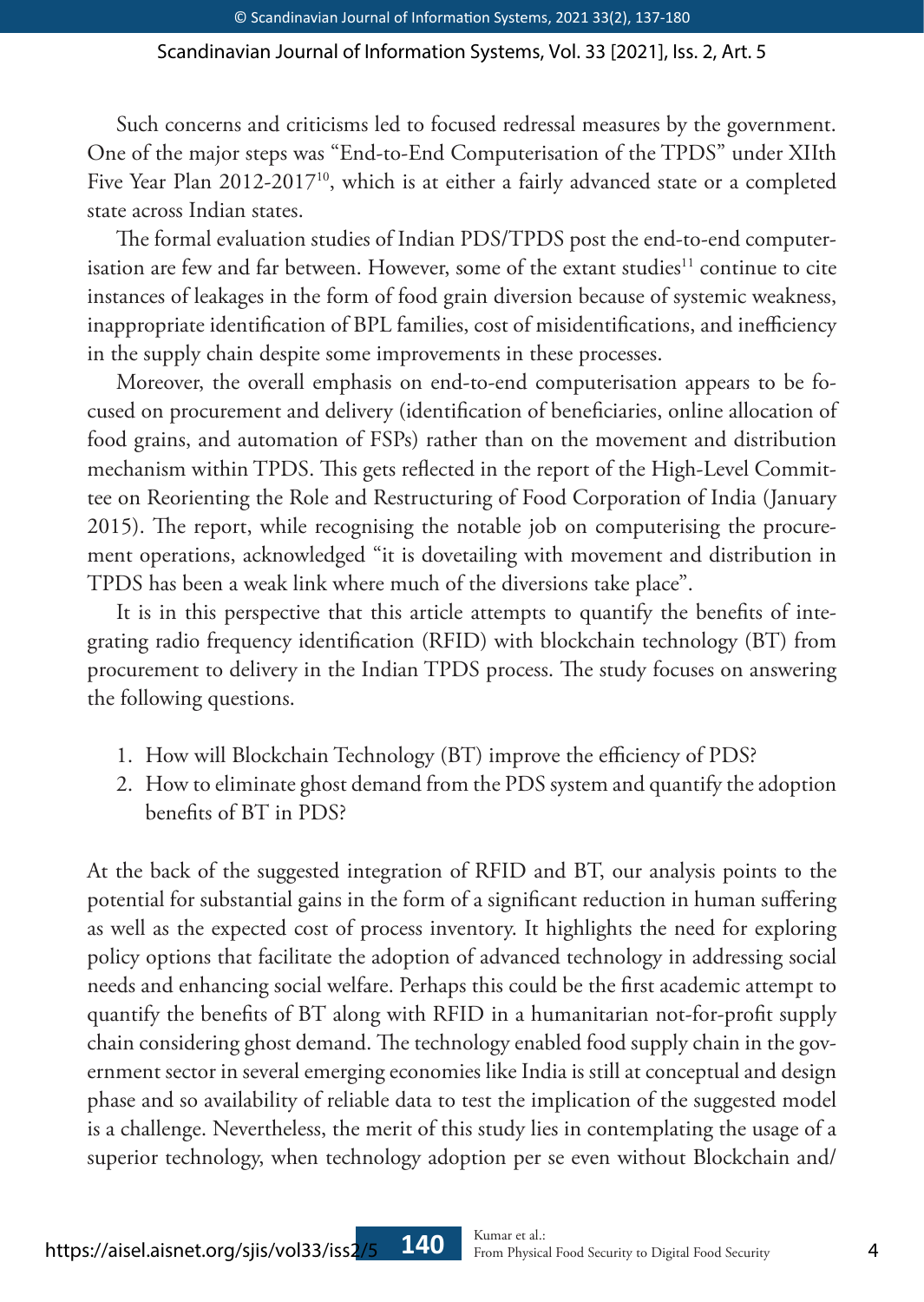or RFID have been useful in reducing wastage and ghost demand in the TPDS system. In terms of policy implication, it may nudge the government to validate the outcome proposals through some prototypical implementation before adopting it on a larger scale. Besides, the paper also bring to force the aspect of applying traditional economic models to the novel phenomenon like blockchain technology to derive better theoretical knowledge.

The rest of the paper is structured as follows. Section 2 provides a review of the literature. Section 3 describes the Indian TPDS process and introduces the concepts of deprivation, leakage, shrinkage and ghost demand as building blocks for the theoretical model developed in the paper. Section 4 describes the relevance of BT and RFID within Indian TPDS to address issues of leakage, shrinkage and ghost demand while section 5 covers the modeling formulation. Section 6 focuses on the analysis of results applying the estimated parameters in the literature on Indian PDS to the model. Section 7 discusses aspects of model validation while section 8 discusses the managerial and economic implications. Section 9 concludes the paper by pointing out its limitations and proposing directions for future research.

# **2 Review of literature**

From a more technical standpoint, the entire discussion in the paper can also be viewed from the perspective of technology adoption in supply chain management literature. This literature deals with the management of material flow, money flow, and information flow from sourcing and production to consumption. A humanitarian supply chain differs from a commercial supply chain in terms of objective and sustainability. In the commercial supply chain, the objective is to maximise overall supply chain surplus, while in the humanitarian supply chain the objective is to meet the needs of the people following natural disasters or complex emergencies (i.e., disaster relief, humanitarian work) (Carland et al. 2018). The PDS in India deals with the entire process from collection to the distribution of food grains to people who are BPL, as defined by the government of India. This constitutes a perfect case of the humanitarian supply chain to meet the needs of people as against maximising supply chain surplus.

RFID is a sensor-based tracking technology that is widely used across the commercial supply chain, mainly for tracking and locating purposes. The use of RFID gained importance in the humanitarian supply chain as well. A hybrid<sup>12</sup> framework using RFID for a disaster logistics management system can be developed to track and avoid the misplacement of relief materials as well as people in the occurrence of any disaster (Castaño and Rodriguez-Moreno 2010; Yang et asl. 2011). RFID applications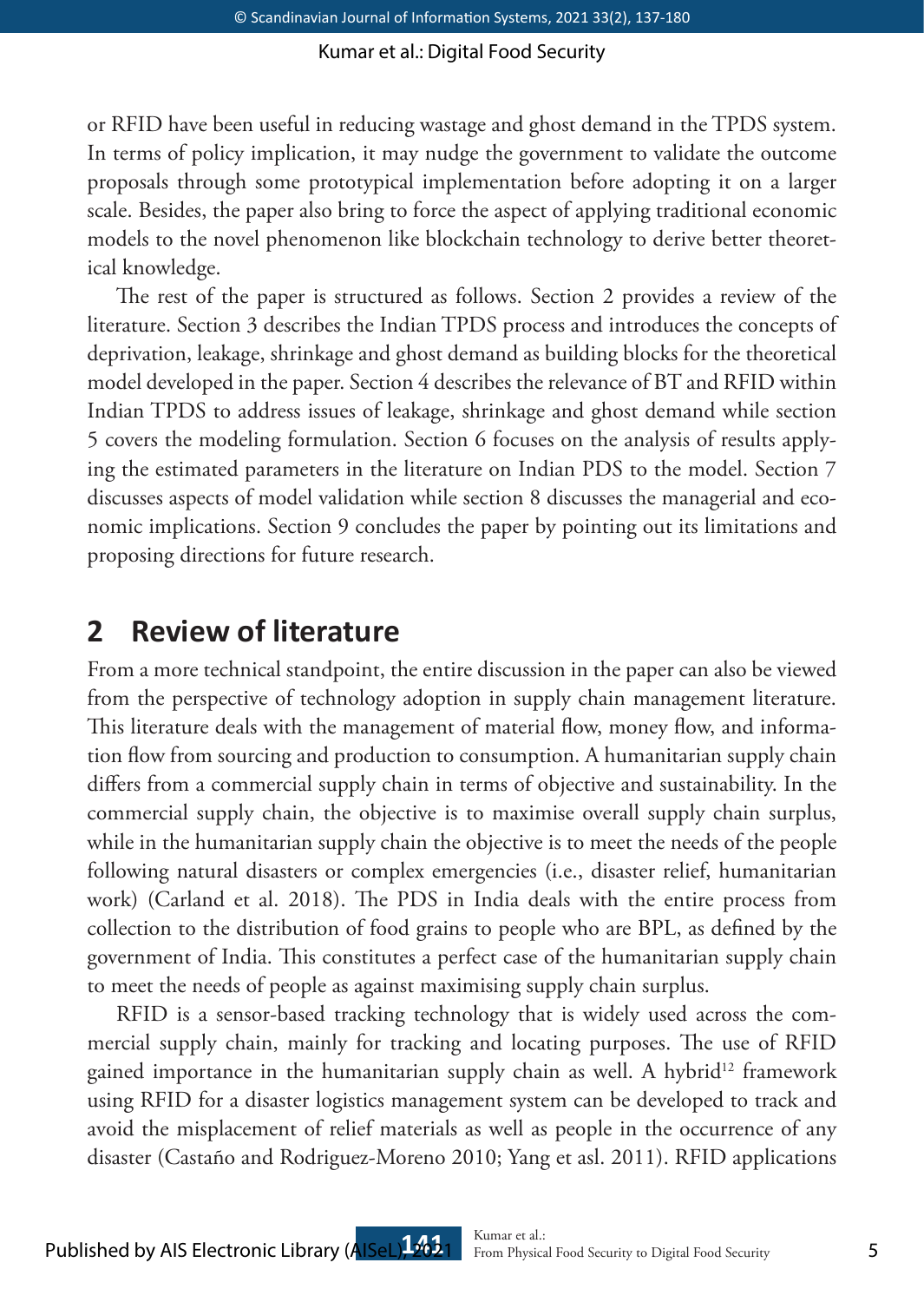in emergencies can be useful to provide real-time tracking of inventory when the relief team faces stochastic demand (Ozguven and Ozbay 2013; 2015). RFID is also useful in tracking and locating the movement of people in a localised building, in a hospital, at a social gathering, or at a public place to deal with any emergencies that may arise (Baldini et al. 2012; Ganz et al. 2015).

If RFID tags are effective for tracking inventory items in a finite and localised condition, BT may be applicable for tracking people and transactions over a large population base. BT is supposedly very useful in governance as well due to its capability of both tracking and recording business operations. It may be helpful for government transactions: tracking and tracing<sup>13</sup> of records as well as people transactions, in addition to tracking, tracing, and recording the distribution of subsidised services for social benefits (Bäckman 2018; Rajan 2018; Zwitter and Herman 2018).

RFID and BT can be integrated to take advantage of the online tracking of RFID and record-keeping and distributed ledger tracking capability of BT, ensuring that the entire process remains secure with adequate safety checks. The integrated framework of BT and RFID, along with the Internet of Things (IoT), has already been developed for the agro-food supply chain, which provides traceability, transparency, and auditability of the system (Thomason et al. 2018; Tian 2016; 2017). The characteristic of BT to serve as an immutable ledger that allows transactions to take place in a decentralised manner to aid e-governance and social record-keeping can be used to eliminate poverty and corruption, to an extent. It can also promote transparency through consensus-based transactions (Batubara et al. 2018; Pilkington et al. 2017; Sullivan and Burger 2017).

The adoption of BT in industries and across business functions is on the rise due to its economics of low cost and fast learning curve (Davidson et al. 2016). The integration of BT and RFID has the potential of becoming a low-cost but efficient technology for the TPDS in India. The government of India uses the AADHAAR card as an identity card for its residents for various government policies. The AADHAAR card may be integrated with BT and RFID for efficient delivery of food grains to the beneficiaries under TPDS, without the inefficiencies and hence the costs of corruption, leakages, shrinkages, and ghost demands.

Blockchain technology is an example of an evolving technology that has appeal for government attention. Many government bodies across developed and developing countries such as Singapore, Denmark, the United Kingdom, Honduras, Estonia, Australia, and others have taken steps to explore the benefits of Blockchain technology. The government of Dubai aims to become paperless by adopting the Blockchain technology for all transactions by 2021 (Alketbi et al. 2018).

A taxonomy of the applications of BT in the supply chain is listed in Table 1.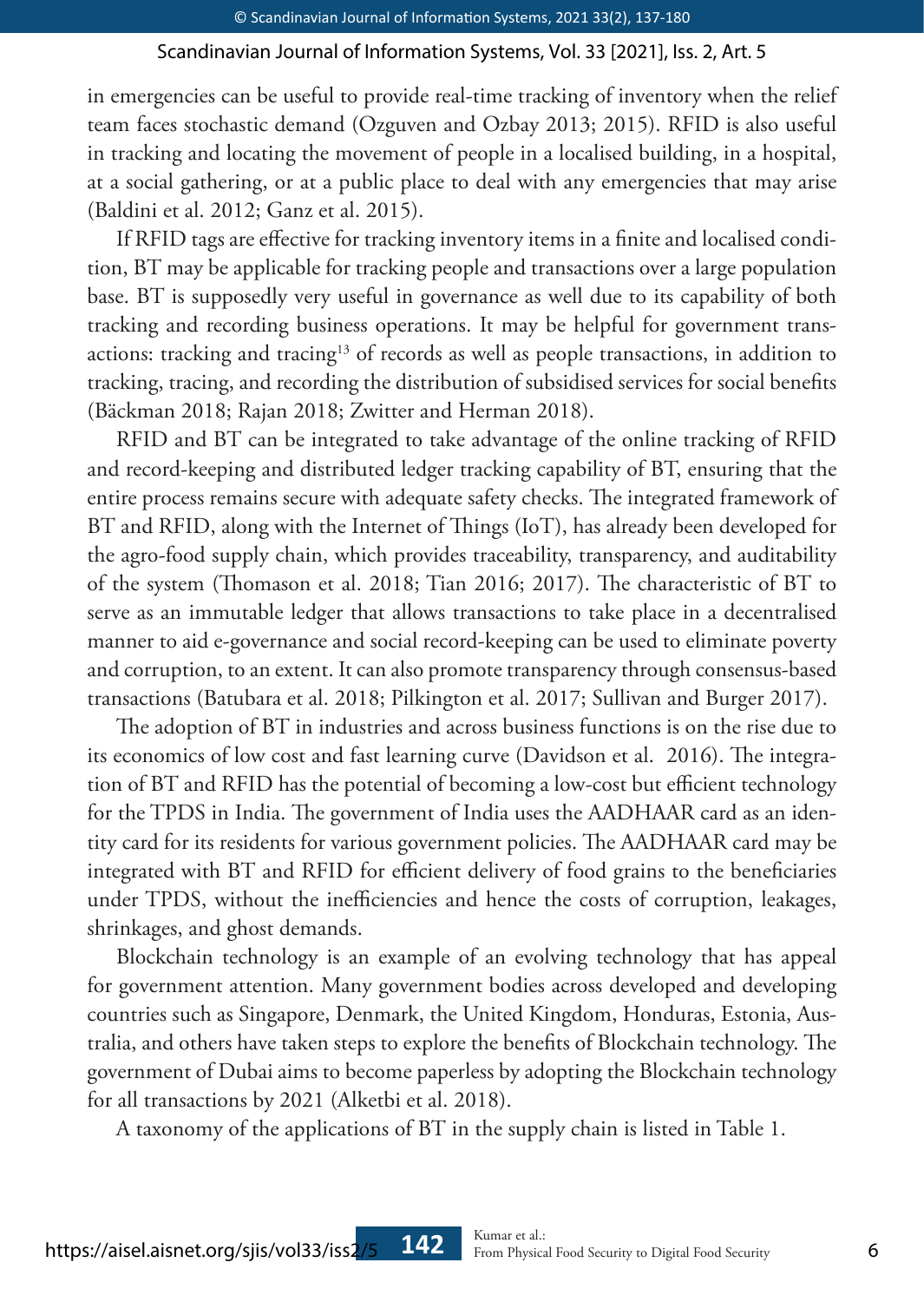| Article                    | Application                                     | Utility of blockchain technology                                                                                                                                                                                                                                                                                                            |
|----------------------------|-------------------------------------------------|---------------------------------------------------------------------------------------------------------------------------------------------------------------------------------------------------------------------------------------------------------------------------------------------------------------------------------------------|
| DiFrancescoMaesa<br>(2020) | Survey on the<br>use cases of BT                | This paper discussed the following application<br>scenarios: end-to-end verifiable electronic<br>voting, healthcare records management,<br>identity management systems, access control<br>systems, decentralised notary (with a focus on<br>intellectual property protection), and supply<br>chain management (SCM).                        |
| Dwivedi<br>(2020)          | The<br>pharmaceutical<br>supply chain<br>system | This paper describes the role of the<br>Blockchain mechanism within the traditional<br>pharmaceutical supply chain system to make<br>it better as well as present a Blockchain-based<br>ecosystem for sharing information securely<br>along with the pharmaceutical supply chain<br>system with smart contracts and consensus<br>mechanism. |
| Feng (2020)                | Agri-food<br>supply chain                       | This paper discusses the application of<br>blockchain technology to improve agro-food<br>traceability.                                                                                                                                                                                                                                      |
| Behnke<br>(2020)           | Food supply<br>chains                           | This paper identified the boundary conditions<br>were for the application of BT in a food supply<br>chain.                                                                                                                                                                                                                                  |
| Bumblauskas (2020)         | Food<br>distribution                            | This article explained the implementation of<br>blockchain technology in the production and<br>supply chain delivery system for eggs from<br>farms to consumers.                                                                                                                                                                            |
| Casino (2019)              |                                                 | This paper proposed a distributed functional<br>model to provide decentralised and automated<br>FSC traceability based on Blockchain<br>technology and smart contracts.                                                                                                                                                                     |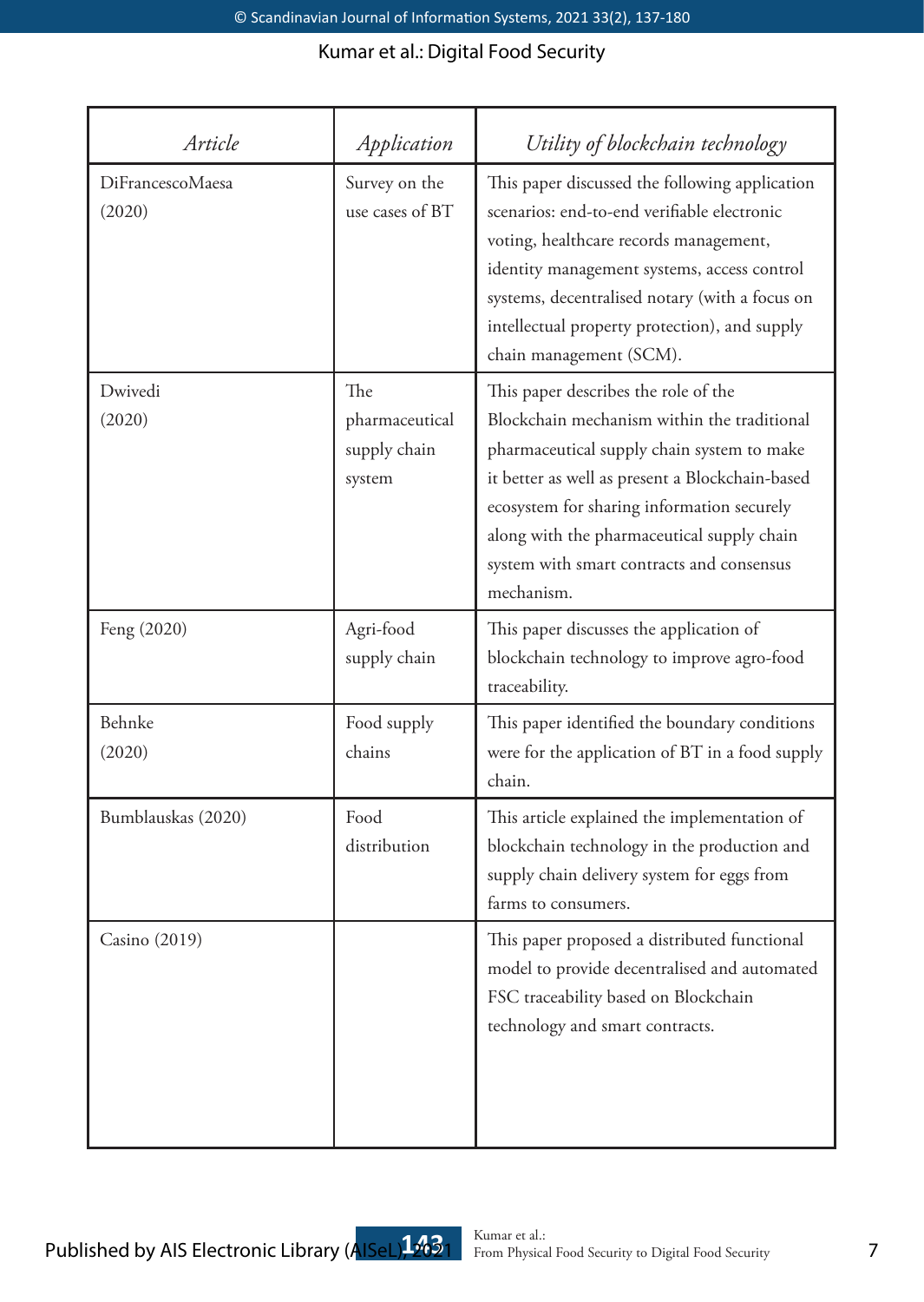| Article                                                                                                                                                                                                                                                                                                                                                                                            | Application                                                                           | Utility of blockchain technology                                                                                                                                                                                                                                                                                                  |
|----------------------------------------------------------------------------------------------------------------------------------------------------------------------------------------------------------------------------------------------------------------------------------------------------------------------------------------------------------------------------------------------------|---------------------------------------------------------------------------------------|-----------------------------------------------------------------------------------------------------------------------------------------------------------------------------------------------------------------------------------------------------------------------------------------------------------------------------------|
| Chang (2019)                                                                                                                                                                                                                                                                                                                                                                                       | Supply chain<br>process design                                                        | This paper proposes a Blockchain-based<br>framework along with the use of an affiliated<br>technology, i.e., smart contracts, to derive the<br>feasible benefits of the supply chain process<br>design                                                                                                                            |
| Choi (2019)                                                                                                                                                                                                                                                                                                                                                                                        | Diamond<br>supply chain                                                               | This article provides a comparative analysis of<br>Blockchain technology-enabled authentication,<br>certification, and selling platform with<br>traditional diamond supply chain operations.<br>It also analyses the conditions under which it<br>lowers the cost of laser marking operations and<br>benefits the chain partners. |
| Chod et al. (2018)                                                                                                                                                                                                                                                                                                                                                                                 | Finance supply<br>chain                                                               | Blockchain is adopted to bring transparency<br>into the firm's operations, which leads to<br>favourable financing terms at lower signalling<br>costs.                                                                                                                                                                             |
| Wang et al. (2019a)                                                                                                                                                                                                                                                                                                                                                                                | Food,<br>pharmaceutical,<br>and luxury-item<br>supply chain                           | Blockchain is adopted to create permanent,<br>shareable, and actionable records of the digital<br>footprints of products.                                                                                                                                                                                                         |
| Choi et al. (2019); Alketbi<br>et al. 2018; Behnke and<br>Janssen (2020); Bumblauskas<br>et al. (2020); Garrard and<br>Fielke (2020); Helo and<br>Shamsuzzoha (2020); Kamble,<br>Gunasekaran, and Sharma<br>(2020); Köhler and Pizzol<br>(2020); Mirabelli and Solina<br>(2020); Sund et al. (2020);<br>Yadav, Singh, Raut, and<br>Govindarajan (2020); Yong et<br>al. (2020); Zhang et al. (2020) | Air logistic<br>global supply<br>chain,<br>distribution,<br>agro-food<br>supply chain | Due to the emergence of Blockchain<br>technology, supply chains are becoming digital<br>now. These papers highlight a promising<br>application of Blockchain technology in supply<br>chain risk analysis.                                                                                                                         |

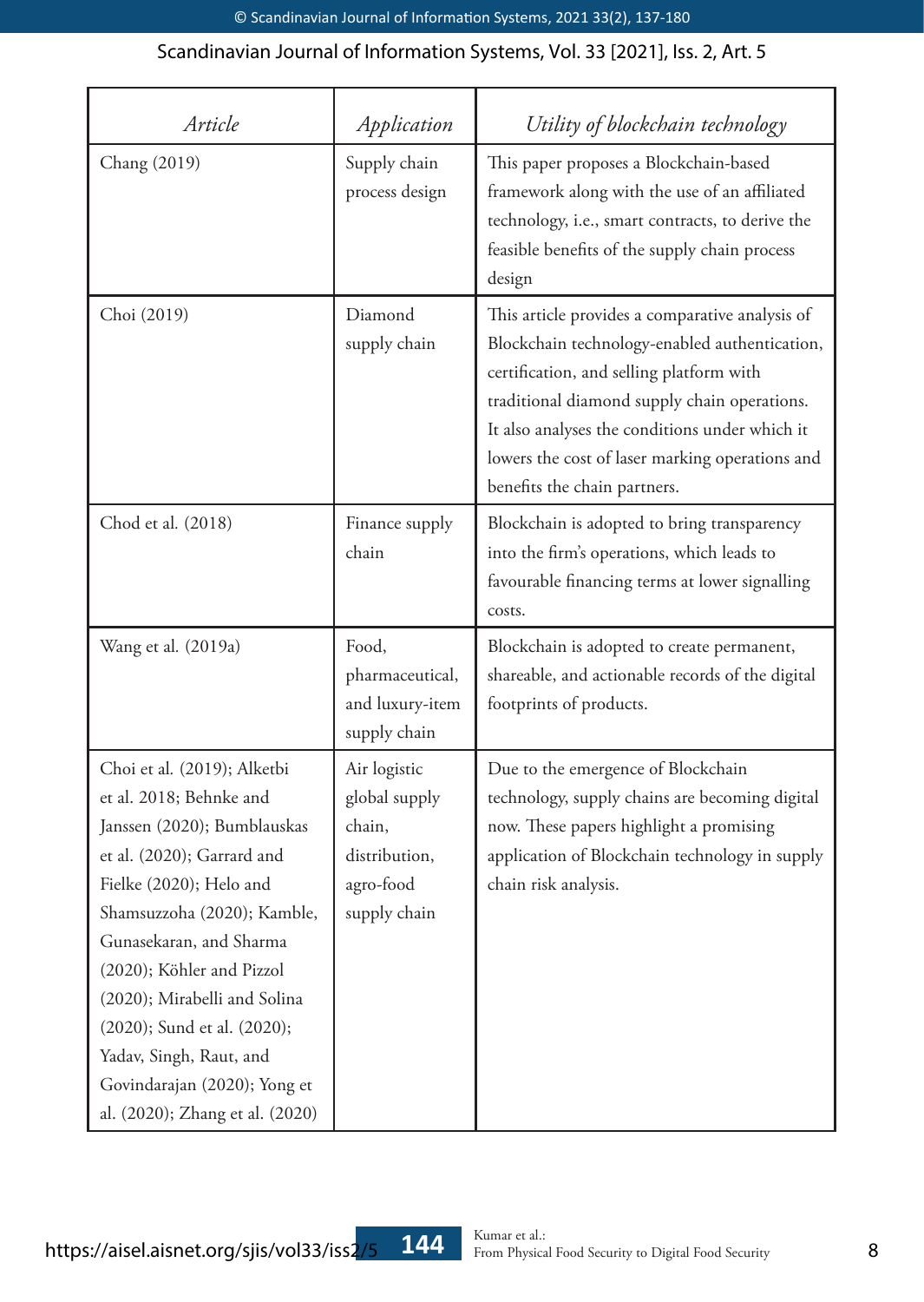| Article                         | Application    | Utility of blockchain technology               |
|---------------------------------|----------------|------------------------------------------------|
| Alketbi et al. (2018); Chen     | Supply chain   | These studies highlight the capabilities of BT |
| and Wang (2020); Di Vaio and    | sustainability | are used to enhance traceability, transaction, |
| Varriale (2020); Dwivedi et     | efficiency     | and security without using an intermediary to  |
| al. (2020); Feng et al. (2020); |                | achieve sustainability and improve efficiency. |
| Fosso Wamba, Queiroz, and       |                |                                                |
| Trinchera (2020); Köhler and    |                |                                                |
| Pizzol (2020); Kouhizadeh       |                |                                                |
| et al. (2021); Mazzei et al.    |                |                                                |
| (2020); Mirabelli and Solina    |                |                                                |
| (2020); Pal and Yasar (2020);   |                |                                                |
| Schinckus (2020); Tönnissen     |                |                                                |
| and Teuteberg (2020);           |                |                                                |
| Venkatesh et al. (2020); Wang   |                |                                                |
| et al. (2020); Wong et al.      |                |                                                |
| (2020): Zhang et al. (2020)     |                |                                                |

Table 1. Application of blockchain technology in supply chain

Although the extant literature describes the applications of BT to improve supply chain efficiency, it falls short of quantifying the benefits of technology adoption, while missing the cost-benefit analysis of BT applications. The study focuses on fulfilling the specified gap with the live case of Indian TPDS.

# **3 Description of Indian TPDS process**

There are two major harvesting seasons in India: Rabi (the winter crop harvest) and Kharif (the summer crop harvest). Before the harvests of each of the Rabi and Kharif crops, the Indian government pronounces the minimum support prices (MSP) for procuring the agricultural produce. This is done on the basis of the recommendation by Commission of Agricultural Costs and Prices. The MSP amongst other factors considers the cost of various agricultural inputs and a reasonable margin for the farmers for their produce.

To facilitate the procurement of food grains, FCI and various state agencies in consultation with the state government plan to establish a large number of purchase centres at various Mandis<sup>14</sup> and key points. The state government decides the number of centres and their locations, taking into account various parameters, so as to optimise the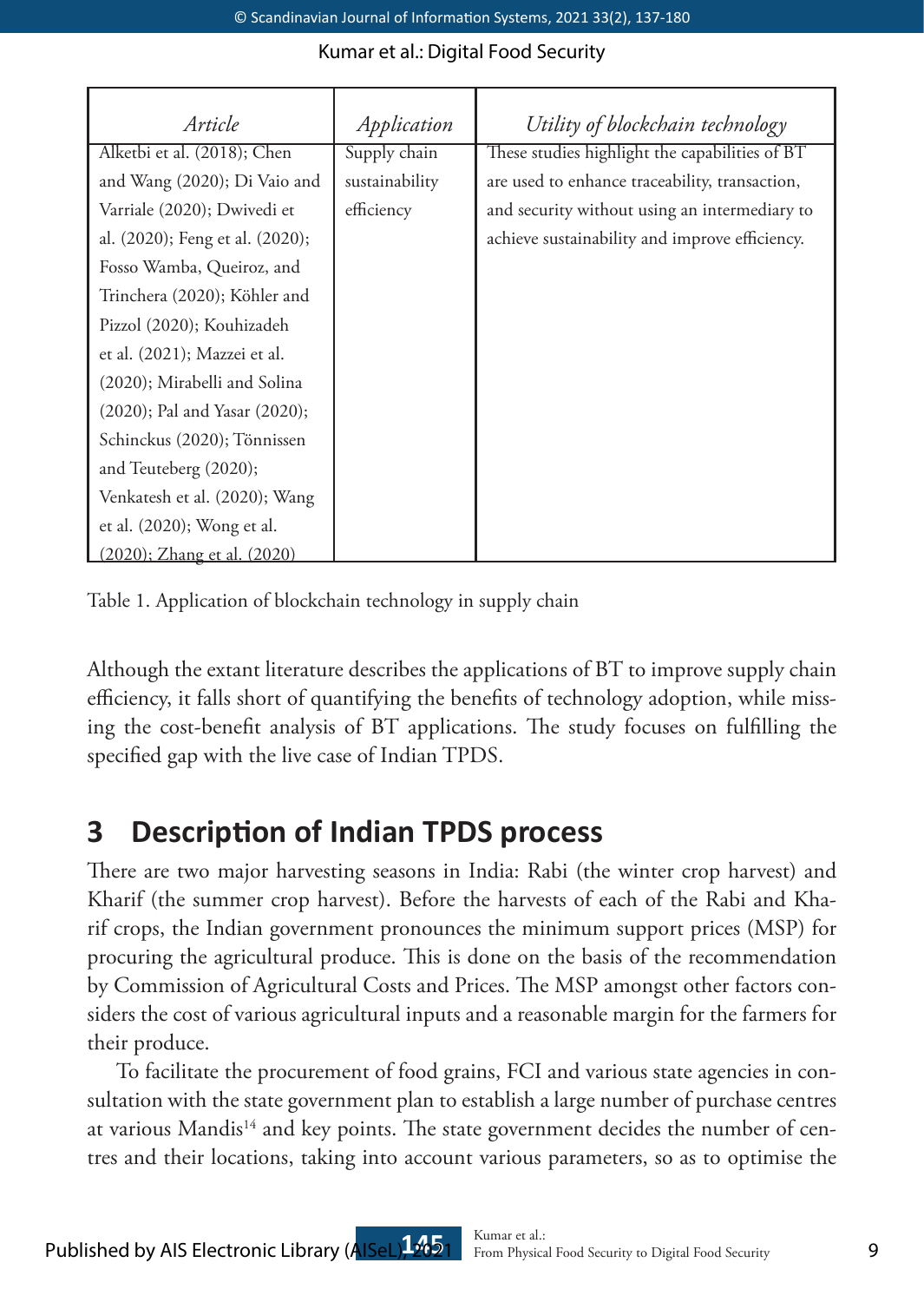MSP operations. For instance, for wheat procurement, more than 19,000 procurement centres were operated during Rabi Market Season 2018-2019 and for rice procurement, more than 40,000 procurement centres were operated during Kharif Market Season 2017-2018.

The stocks brought by the farmers to the purchase centres those fall within the set specifications of the government of India are procured at the support price fixed by the government. However, farmers are allowed to sell their produce to other buyers, such as traders, millers, etc., if they get better prices from them. The FCI and the state government/its agencies ensure that the farmers are under no compulsion to sell their produce below the support price.

We argue that the features (traceability, tracking, secure transaction without third party, and consensus) of a Blockchain-based framework integrated with RFID will be beneficial in plugging the existing leakages over the entire path of the TPDS/PDS (i.e., from procurement, to transport and storage, to its ultimate delivery to beneficiaries), which the end-to-end computerisation has not been able to address so far. Tagging of bags with RFID could provide deterrence against any type of leakage from destination to consumption as covert interventions in the new system, causing leakages would get traced easily with the help of the capabilities of BT.

## **3.1 Storage**

After procurement, the stock will be stored in various government warehouses. The Blockchain entries will be updated with the storage locations and the qualitative attributes of the food grains, which will then be broadcast to others to ensure transparency. As the stock will have an attached digital signature, we can easily identify the stock and transactions in the Blockchain ledger.

## **3.2 Movement and flow of food grains along the chain**

Blockchain protocol allows efficient tracking. The movement of the food grain bags from storage warehouses to the TPDS can be tracked, whereby any alteration during transportation will be visible as the data can be traced in Blockchain entries and cannot be modified. The movement is part of the network because the food grains need to be monitored when they are relocated from one location to another to keep track of their quality and quantity.

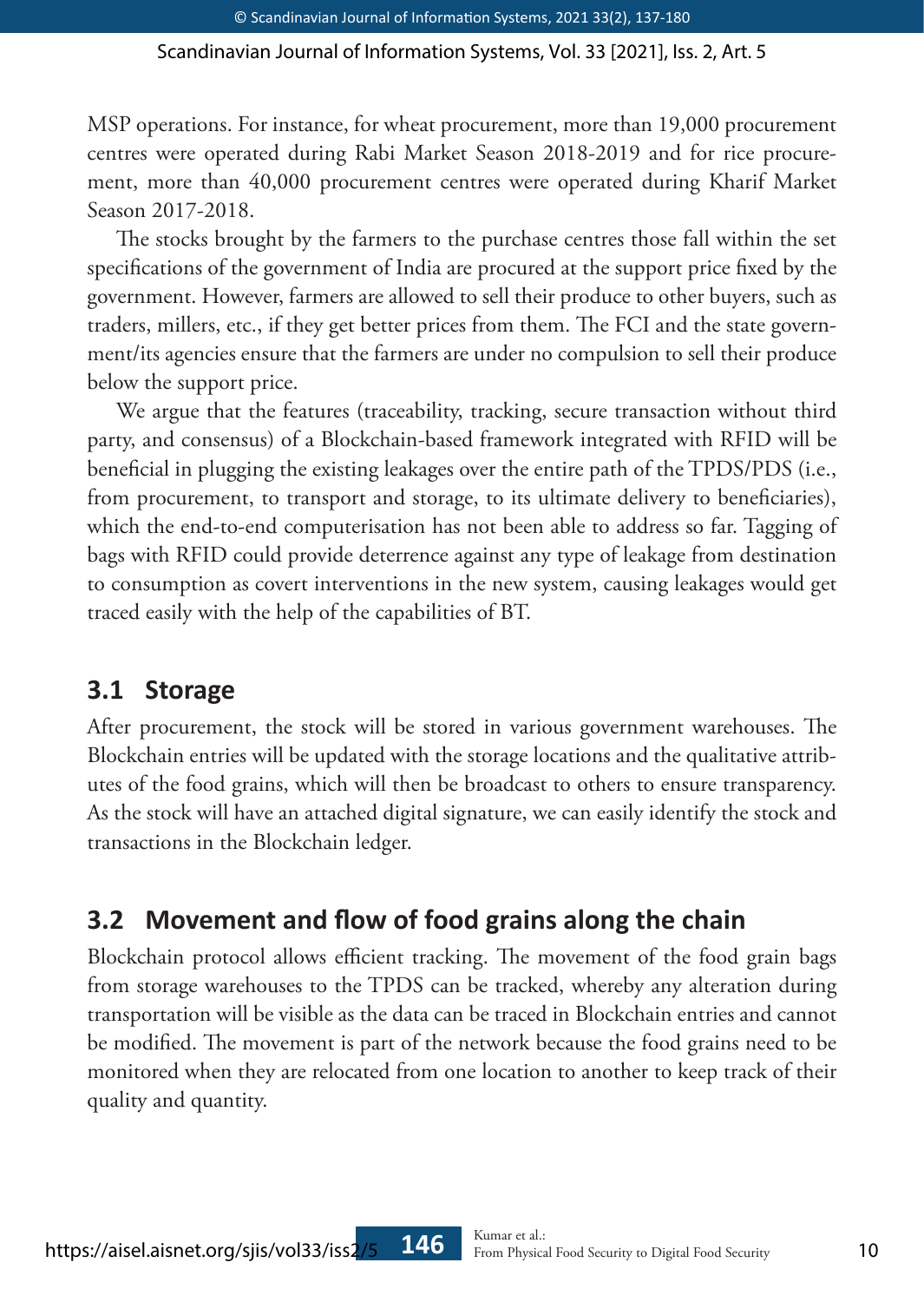The usage of BT integrated with RFID would be effective in addressing any leakage, shrinkage, misplacement, and ghost demand over the entire TPDS process, resulting in considerable savings that help minimise human suffering and deprivation.

The building blocks of the concepts used in the model are explained herewith.

## **3.3 Deprivation cost**

The notion of deprivation cost used here is borrowed from the literature of post-disaster humanitarian logistics, where the deprivation function is a function of time (Holguín-Veras et al. 2013), developed on the tenets of welfare economics, the deprivation cost refers to the sum of economic value of suffering of people over the period of deprivation and the cost of providing the welfare measures to end the suffering. This format of deprivation cost allows us to capture the social cost of the response effort to deal with deprivation. From the perspective of our discussion on Indian TPDS with BT and RFID, such a construct in the model allows the minimisation of social costs including both the deprivation cost of public suffering and the cost of response efforts through technology to address that.

Deprivation costs, however, vary with individuals, indicating the need for a unique deprivation cost function based on age, gender, physical condition, and other such factors. However, that becomes mathematically prohibitive to deal with and requires considerable knowledge of population demographics. At the backdrop of such technicalities, the deprivation cost in this article is assumed to be homogenous for all individuals at any point.

The deprivation cost function is perceived to be monotonic, non-linear, and convex with respect to deprivation time. Since it is difficult to model non-linearity and generalised convexity for expositional purposes, in this article we have assumed a linear deprivation cost function that is proportional to deprivation time. This indicates that deprivation cost increases at a constant rate with time, which limits this function to capture the logic that the longer the period a person is in deprivation, the greater the suffering he or she faces. However, any form of deprivation function that enables an increasing rate of deprivation over time would only strengthen the results of this study. The non-additive nature of the deprivation function indicates that demand over the entire period of deprivation will differ from the demand at delivery. For example, if a person requires 500 g of grains for his or her daily consumption, at the end of the 10th day, he or she would not be in a position to consume 5 kg of wheat. The non-additive nature leads to the next modelling challenge in terms of the economic phenomenon called hysteresis. This means if the value of deprivation exceeds a certain threshold level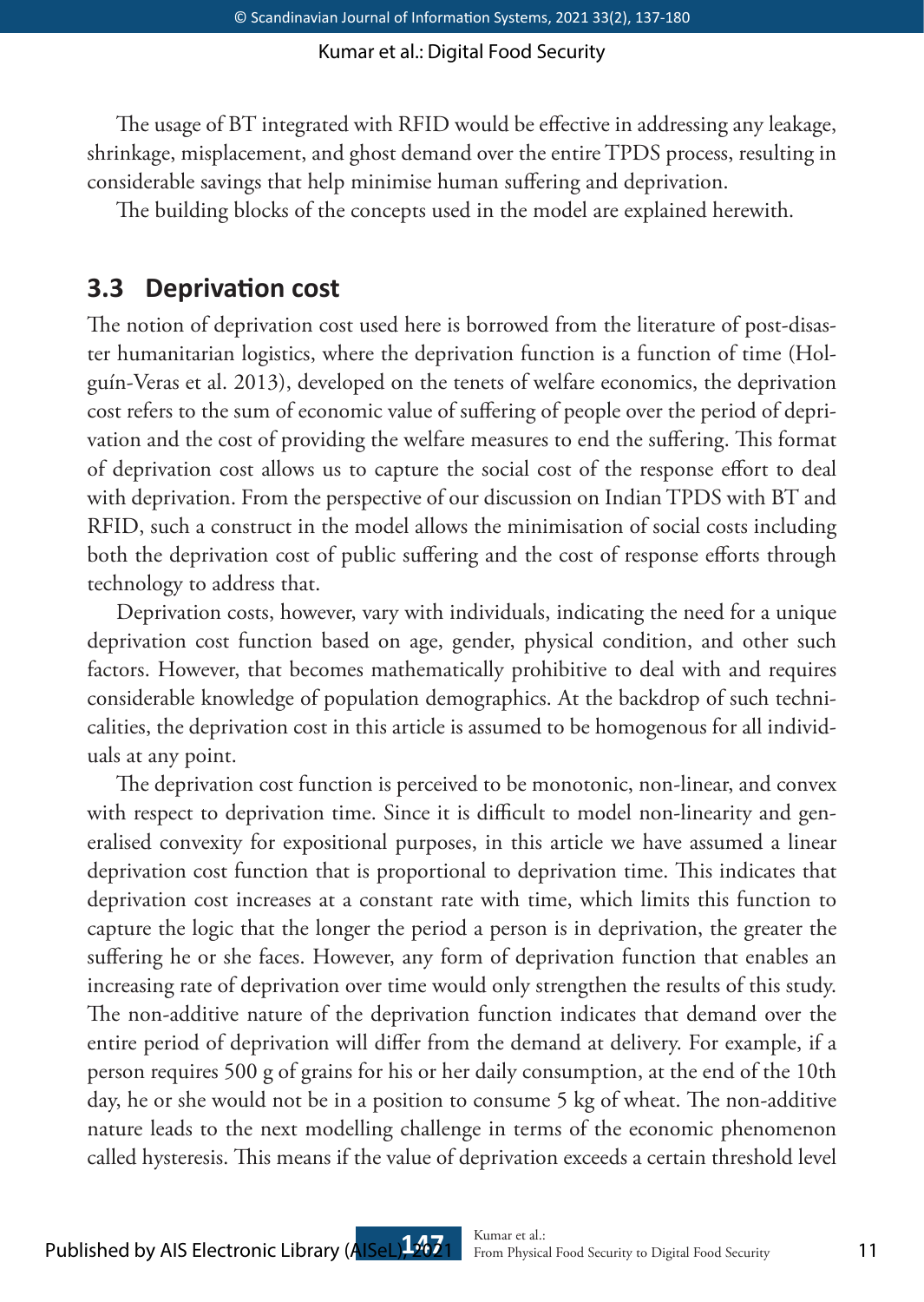for individuals, it might lead to a situation where the individual might not fully recover Scandinavian Journal of Information Systems, Vol. 33 [2021], Iss. 2, Art. 5 the shock even upon receipt of the goods in question. Deprivation costs can, thus, be characterised as a hysteresis value having attributes and characteristics that are difficult to build into mathematical formulations. However, our exposition is limited to the issue of deprivation alone without rendering it to the elements of hysteresis.

## **3.4 Shrinkage and leakage**

Blockchain protocol In this paper, the concepts of shrinkage and leakage have been used as two different phenomena. Shrinkage is defined as inventory inaccuracy due to asymmetric information and inferior technology for inventory management. It can be mitigated by adopting RFID techniques (Biswal et al. 2018; Fan et al. 2015). Leakage is defined as an outcome of theft and/or misplacement of the inventory item, which for a particular period, *t* be defined, following Overbeck (2016), as:

$$
Leakage_{it} = 1 - \frac{Total \, Consumption_{it}}{offsetake_{it}}
$$

Where offtake refers to the official total offtake of food grains obtained from the official monthly government food grain bulletin. Leakages refer to food grains failing to reach the intended beneficiaries. As per 2011 data, leakages in PDS were estimated to be at 46.7%. These leakages are mainly of three types: (i) pilferage or damage during transportation of food grains, (ii) diversion to non-beneficiaries at FPS through the issue of ghost cards, and (iii) exclusion of eligible people from the beneficiary list<sup>15</sup>.

## **3.5 Ghost demand**

The current PDS takes the help of various state governments to identify and distribute food grains to the needy. At times, artificial demands are generated due to inclusion error by the government, leading to the generation of ghost cards (estimates of ghost cards stand at 16.7%) (Sivadasan 2012) and shadow ownership (illegal migrants). Endto-end computerisation with AADHAAR (a unique identification number) seeding can help control it; however, at this point, there is limited literature available regarding the efficacy of its application. This paper explores the effectiveness of solutions to eliminate shrinkage, leakage, corruption, and ghost demand from the PDS by integrating RFID and BT.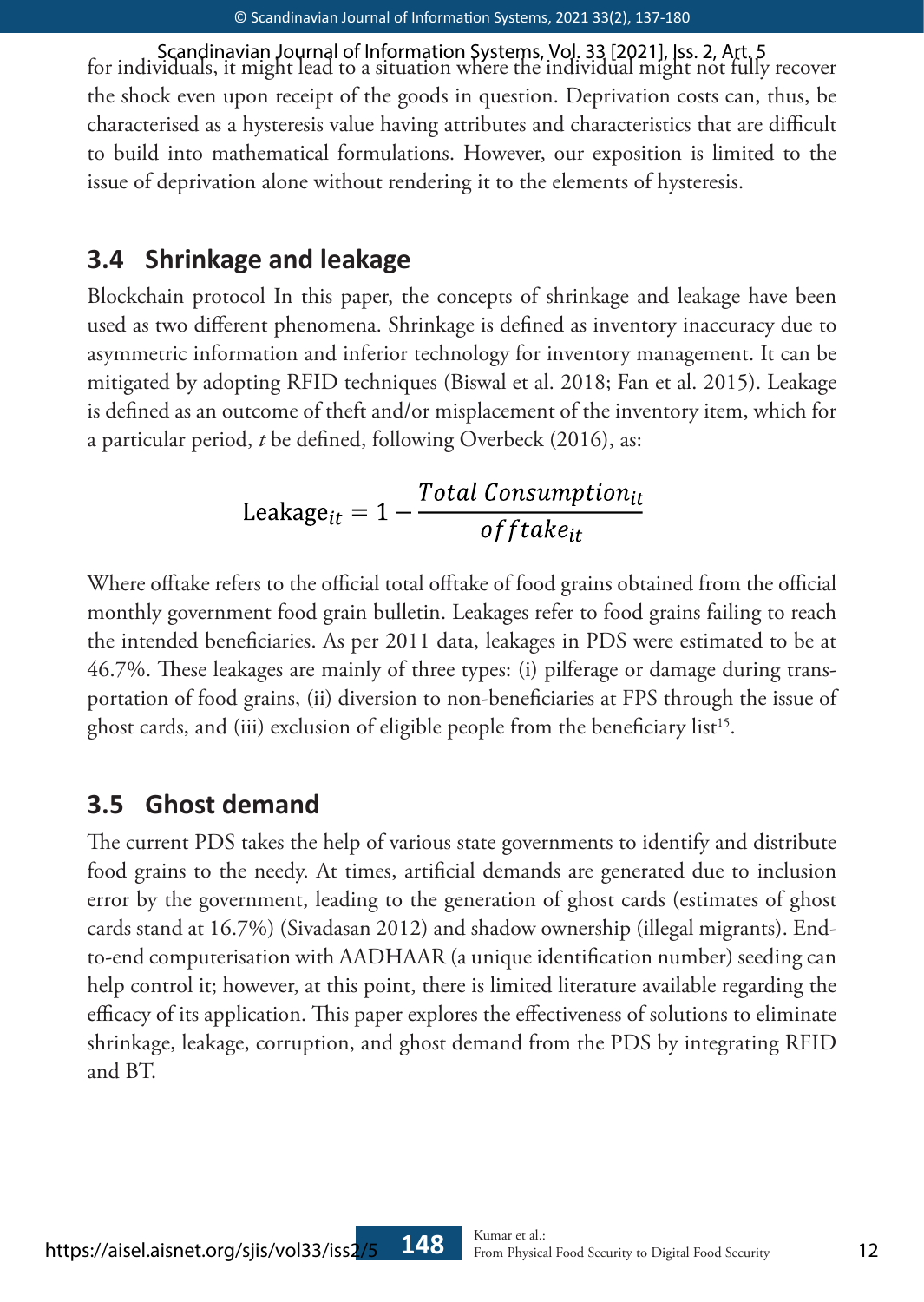# **4 Blockchain technology**

Blockchain technology (BT) can create a peer-to-peer distributed network, where non-trusting participants can transact with each other without trusted intermediaries (Christidis and Devetsikiotis 2016). Traceability and transparency are two important dimensions of a PDS. BT with an IoT platform can be used for tracking the product flow in a supply chain. Blockchain and Smart Contracts can maintain a formal registry of products and track their ownership through different points in a supply chain. These applications can also enable automated financial settlements on delivery confirmations (Bahga and Madisetti 2016; Huh et al. 2017). A BT platform can be used for developing applications for farmers, distributors<sup>16</sup>, and identifying beneficiary and reputation management that can track various performance parameters (such as delivery times, customer reviews, and FPS ratings). The government of India has resorted to change PDS to TPDS to measure and control the outcomes of PDS. Figure 1 depicts the existing structure of TPDS. The TPDS is a food security supply chain, that is subsidised by the government of India. In this supply chain the food grains are procured from the farmers using a unit of 50 kilogram in standard size bags. After procurement the bags are transported (in bulk) to the government managed warehouses where it is stored and subsequently distributed to the needy through fair price shops. Government appoints agents to run the fair price shops for disbursal of the food grains.



Figure 1. TPDS charitable supply chain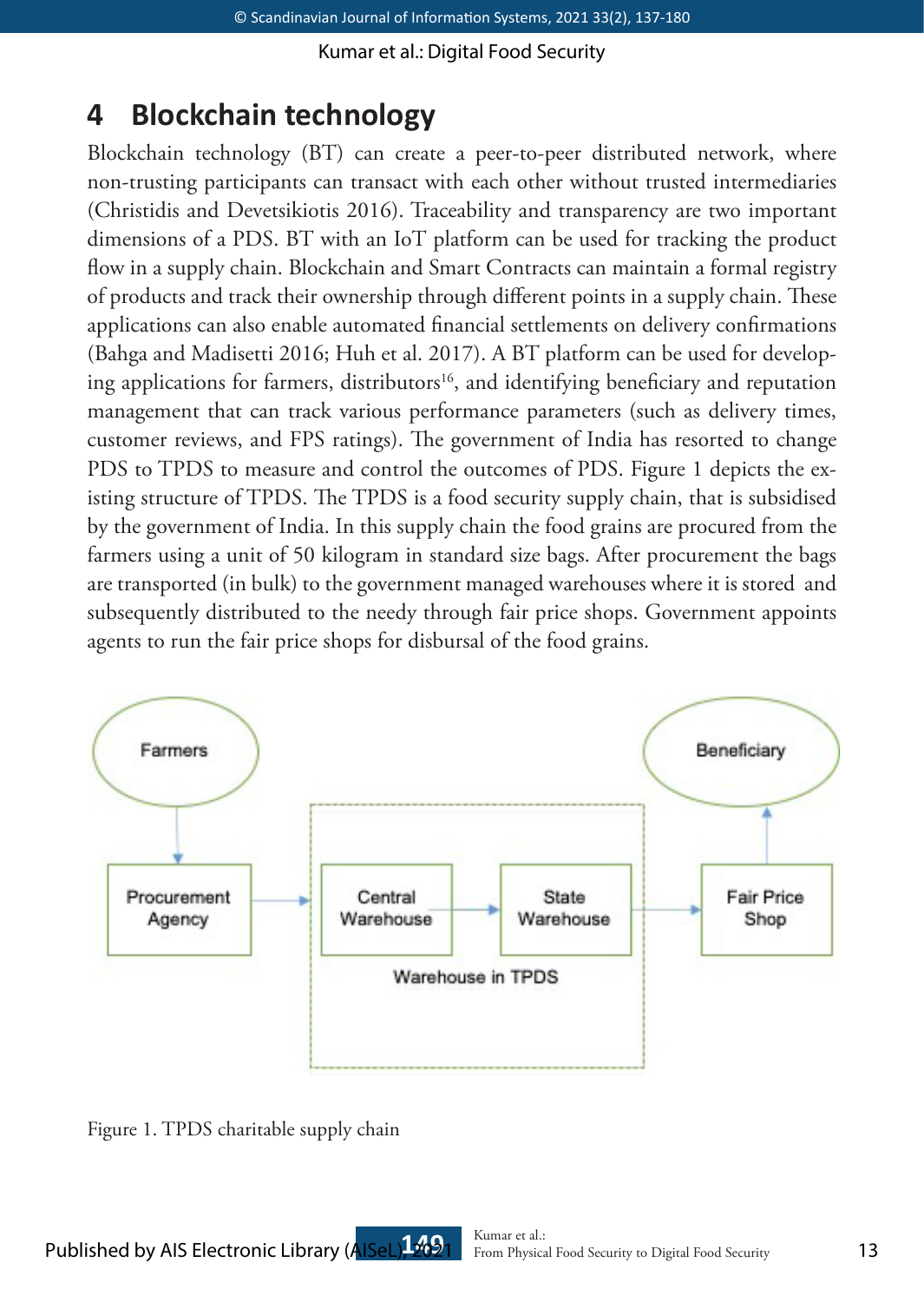BT along with smart contract applications can keep a record of the transactions of food grains through the supply chain, replacing the need for manual records and human interventions that have the risk of compromising institutional independence and accountability. Many researchers have advocated for adopting BT in the humanitarian supply chain as well (Bäckman 2018; Zwitter and Herman 2018; Rajan 2018).

In this paper, we extend the work of Biswal et al. (2018), with significant modifications to the model-first, by including the ghost demand factor; second, by incorporating technological integration between RFID and BT; and third, by introducing the difference between shrinkage and leakage and including both these features in the model. To our knowledge, this is the first academic paper that attempts to quantify the benefits of BT along with RFID in a humanitarian not-for-profit supply chain considering ghost demand.

## **5 Research methodology and modelling framework**

In this study, secondary data is used to highlight the types of leakage and its impact on the efficiency of TPDS. Further, similar (BT) use cases are analysed to identify the attributes of BT that could help reduce the leakage post its adoption. The mathematical Newsvendor model was used to quantify the adoption benefits and to optimise the ordering quantity of the food grains in two scenarios (with and without BT), and the savings on the quantity demanded are attributed to the value of BT adoption in TPDS. To validate the model, simulation was used to demonstrate the quantified benefit using secondary data.

We have considered TPDS as a non-profit humanitarian supply chain consisting of its own warehouses provided by the FCI. The warehouse gets supplies of seasonal food grains from upstream farmers at a fixed MSP, *p*. The warehouse is expected to maintain the inventory for the intended beneficiaries under TPDS. We model the total expected cost<sup>17</sup> with and without the usage of integrated BT and RFID. We have used the standard Newsvendor model, with a primary objective of optimising the total cost of inventory and a secondary objective of minimising human suffering due to a deficiency in the supplies of critical food grains. Deprivation costs are economic values of human suffering and are defined as the function of deprivation time and socioeconomic characteristics of the beneficiaries (Holguin-Veras et al. 2012; 2013; 2016). We incorporate deprivation cost in the model as a function of deprivation time that is directly proportional to the backlogged quantity. We assume that the beneficiaries incur a deprivation cost, *d*, per unit waiting time.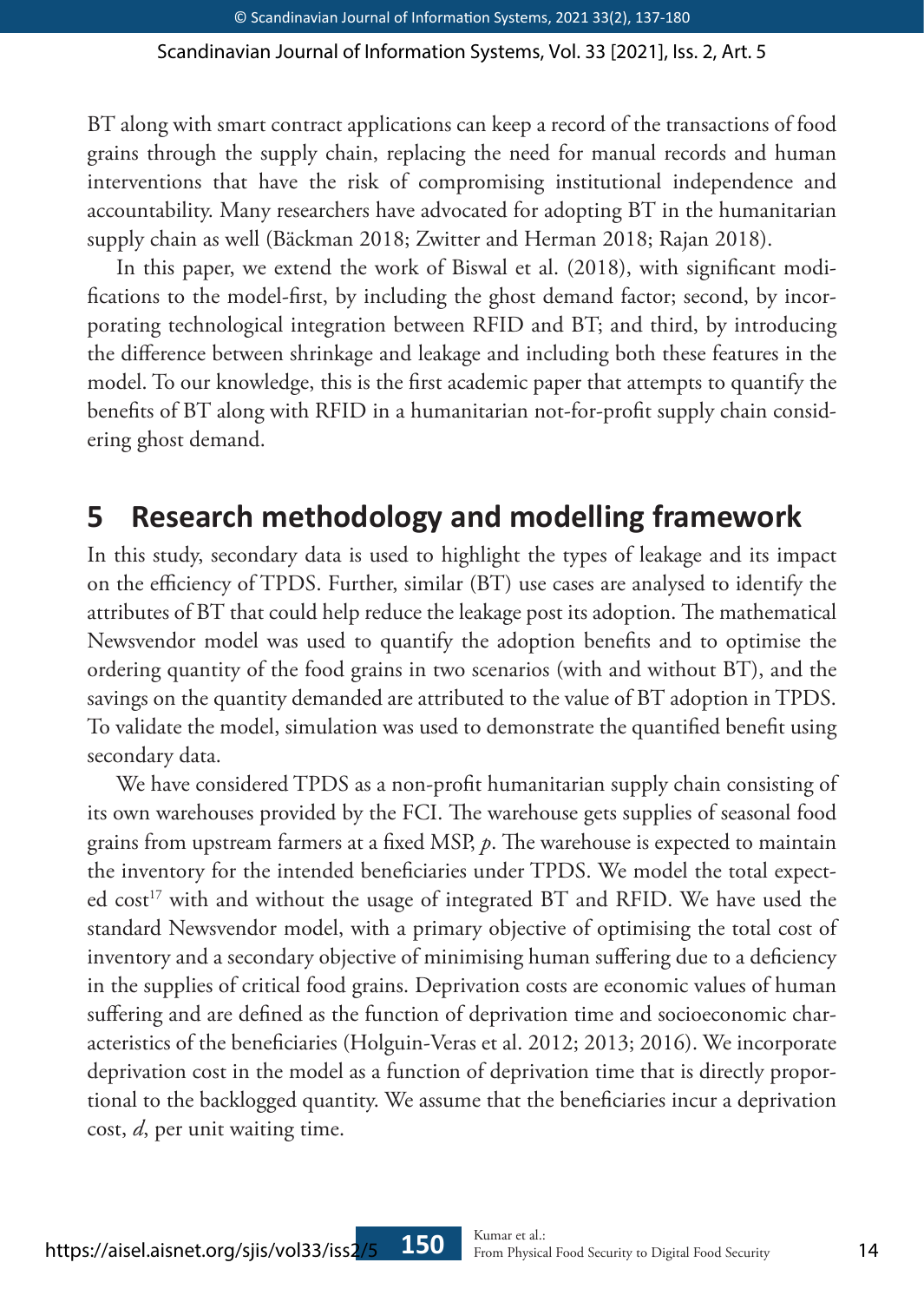We have incorporated shrinkage and leakage costs using variables A and B, respectively. These reflect the effect of shrinkage and leakage on the actual quantity available for TPDS. Therefore,

$$
A = \frac{Actual\ available\ quantity}{Initial\ procedure\ quantity} \ ( \ due\ to\ shrinkage)
$$

*and*

# $B = \frac{Actual\ available\ quantity}{Initial\ procedure\ d\ quantity}$  (due to leakage)

Shrinkage in PDS is non-controllable while leakage can be controllable. We have also incorporated ghost demands (ghost beneficiaries using ghost TPDS cards) as a fraction of the total demand, which is represented as ρ. We model two scenarios from the perspective of a warehouse manager. First, when he or she acknowledges the ghost demand and leakage due to shrinkage and misplacement and takes an inventory decision with prior estimations of ghost demand and leakage. Second, when he or she invests in BT and RFID and takes an inventory decision under reduced leakage and ghost demand. Post-modelling, we are able to gauge the benefits of the adoption of BT along with RFID. In our mathematical formulation, we make the following assumptions:

- 1. The excess demand from the beneficiaries is backlogged and fulfilled by emergency procurement at extra cost.
- 2. Deprivation time is directly proportional to backlogged quantity. Deprivation cost is a linear function of deprivation time.
- 3. Inventory shrinkage and leakage are independent.
- 4. Post-BT leakage and misplacements are reduced completely.
- 5. MSP is independent of the demand.

Table 3 compares inventory inaccuracy in two cases. The first case is without BT and RFID, in which out of  $(1+G)\Omega$  ordered quantity,  $(1-A)$  goes in shrinkage,  $(1-B)$  goes in misplacement, and  $G\Omega$  is the total ghost demand.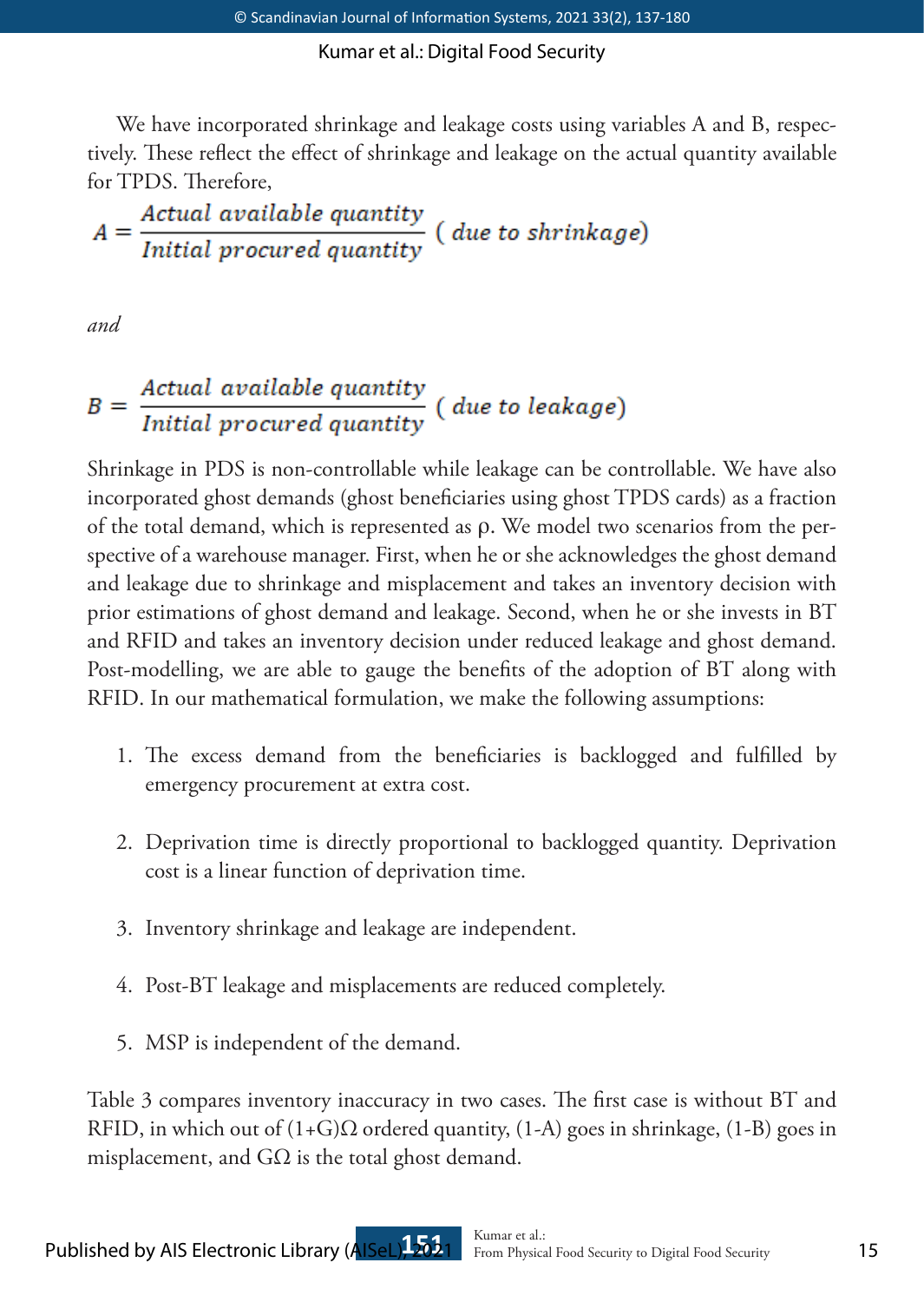| Notation    | Description                                                                                                                                          |
|-------------|------------------------------------------------------------------------------------------------------------------------------------------------------|
| Ω           | The procured quantity without the adoption of BT (decision variable)                                                                                 |
| $\Omega^*$  | The optimal procured quantity without the adoption of BT                                                                                             |
| Q           | The procured quantity with the adoption of BT (decision variable)                                                                                    |
| $Q^*$       | The optimal procured quantity with the adoption of BT                                                                                                |
| $C(\Omega)$ | The total expected cost without BT                                                                                                                   |
| C(QBT)      | The total expected cost with BT                                                                                                                      |
| P           | The purchase cost per unit item                                                                                                                      |
| H           | The holding cost per extra unit during the assessment period                                                                                         |
| U           | The per-unit emergency procurement cost for the sudden demand                                                                                        |
| D           | The deprivation cost factor (the intensity of deprivation over time and quantity)                                                                    |
| T           | The time required to replenish one backlogged item                                                                                                   |
| М           | The marginal cost for the implementation of BT                                                                                                       |
| Χ           | The random demand                                                                                                                                    |
| f(x)        | The probability density function of the demand function                                                                                              |
| F(x)        | Commutative Distribution Function of the demand function                                                                                             |
| μ           | Mean of the demand                                                                                                                                   |
| G           | The ghost demand (the fraction of the demand function that is generated due to<br>inactive consumers, illegal consumers, and unauthorised consumers) |
| A           | The rate of available quantity due to shrinkage                                                                                                      |
| B           | The rate of available quantity due to leakage                                                                                                        |
| t1          | The available rate of order quantity without BT                                                                                                      |
| t2          | The available rate of order quantity with BT                                                                                                         |
| г           | The upper bound of uniformly distributed demand                                                                                                      |
| К           | The fixed cost of BT implementation                                                                                                                  |

Table 2. List of notations used in the model

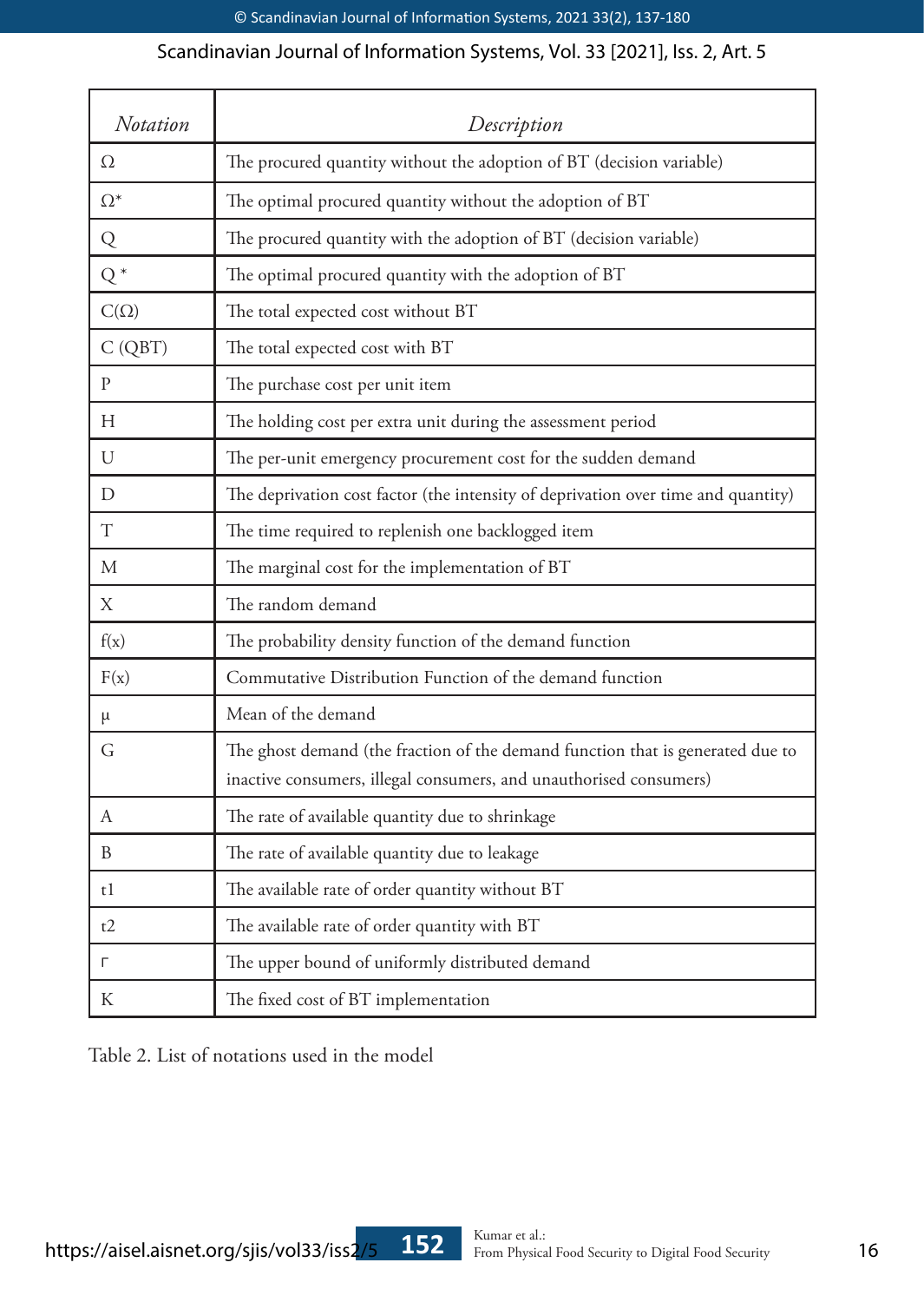|                          | Case without BT          | Case with BT |
|--------------------------|--------------------------|--------------|
| Loss due to shrinkage    | $\Omega$ (1-A)           | $\Omega$     |
| Loss due to leakage      | $\Omega$ (1-B)           | $\Omega$     |
| Loss due to ghost demand | $\Omega G$               | $\theta$     |
| Total loss               | $\Omega$ (2+G-A-B)       | $\theta$     |
| Remaining inventory      | $\Omega$ (G + A + B - 1) | Ω            |
| Available rate           | $t_1 = (G + A + B - 1)$  | $t_2 = 1$    |

Table 3. Comparison of inventory inaccuracies

## **5.1 Ordering policy without BT and RFID**

$$
C(\Omega)
$$
  
=  $(1 + G)H \int_{0}^{t_{1}\Omega} (t_{1}\Omega - x)f(x)dx + U(1 + G) \int_{t_{1}\Omega}^{\infty} (x - t_{1}\Omega)f(x)dx + H(1 - B)\Omega + P(1 - A)\Omega + (1 + G) \int_{t_{1}\Omega}^{\infty} Dt(x - t_{1}\Omega)f(x)dx$  (1)

The first term in Equation 1 represents the holding cost for ghost demand; the second term represents the emergency procurement cost for excess demand; and the third, fourth, and fifth terms represent misplacement and deprivation cost of human suffering, respectively (Hill 2011; Pertiwi et al. n.d..; Yan and Tian 2011).

By a few arrangements, we get the expected cost  $C(\Omega)$  as:

$$
C(\Omega)
$$
  
=  $(1 + G)H \int_{0}^{t_{1}\Omega} (t_{1}\Omega - x)f(x)dx + (1 + G)(U + Dt) \int_{t_{1}\Omega}^{\infty} (x - t_{1}\Omega)f(x)dx + H(1 - B)\Omega + P(1 - A)\Omega$  (2)

Published by AIS Electronic Library (AISeL)12021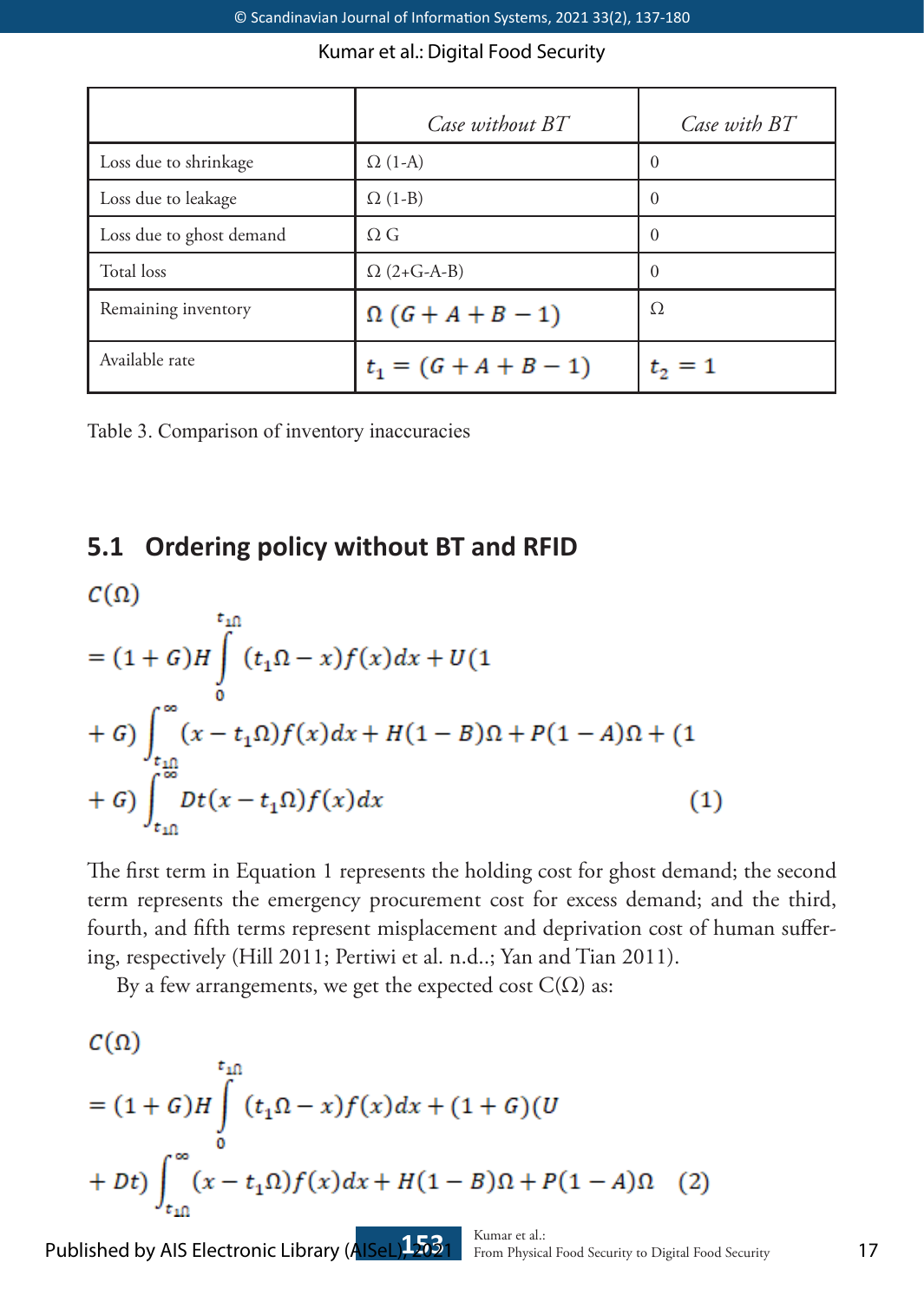The expected cost takes the shape of a well-known newsvendor model (Hill 2011). As the newsvendor model function is a convex function, we can have a minimum value of this function for a particular optimal order quantity  $\Omega^*$  by differentiating C( $\Omega$ ), applying Leibniz rule with respect to  $\Omega$ , and equating it to zero (see Appendix A). Since,

$$
\frac{1}{t_1}F^{-1}\left[\frac{U+Dt}{(H+U+Dt)} - \frac{H(1-B) + P(1-A)}{(1+G)t_1(H+U+Dt)}\right]
$$
\n(3)

If we assume that the inventory is accurate, hence deprivation cost  $d = 0$  and  $t<sub>1</sub>$ , A, B are

$$
\Omega^*>0\text{ hence from equation }2\,,t_1> \frac{[H(1-B)+p(1-A)](H+U+Dt)}{[(U+Dt)(H+U+Dt)(1+C)]}
$$

*all unity* , hence the optimal quantity.

This result is similar to the standard Newsvendor problem (Hill 2011; Parsons 2004).

$$
\Omega^*_{c} = F^{-1}(\frac{v}{H+U})
$$

 $\mathbf{a}^*$ 

The optimal cost function without BT can be calculated from Equation 2:  $C(\Omega)$ 

$$
= (1+G)H \int_{0}^{t_{10}} (t_{1}\Omega - x)f(x)dx + (1+G)(U + Dt) \int_{t_{10}}^{\infty} (x-t_{1}\Omega)f(x)dx + H(1-B)\Omega + P(1-A)\Omega
$$

Cost function at the optimal quantity  $\Omega^*$  has been derived as follows (see Appendix B).

The cost function will be:

$$
C(\Omega^*)
$$
  
=  $(1 + G)$ 
$$
\left[\mu(U + Dt) - (H + U)
$$

$$
+ Dt\right)\int_0^{t_1 \Omega^*} x f(x) dx
$$
 (4)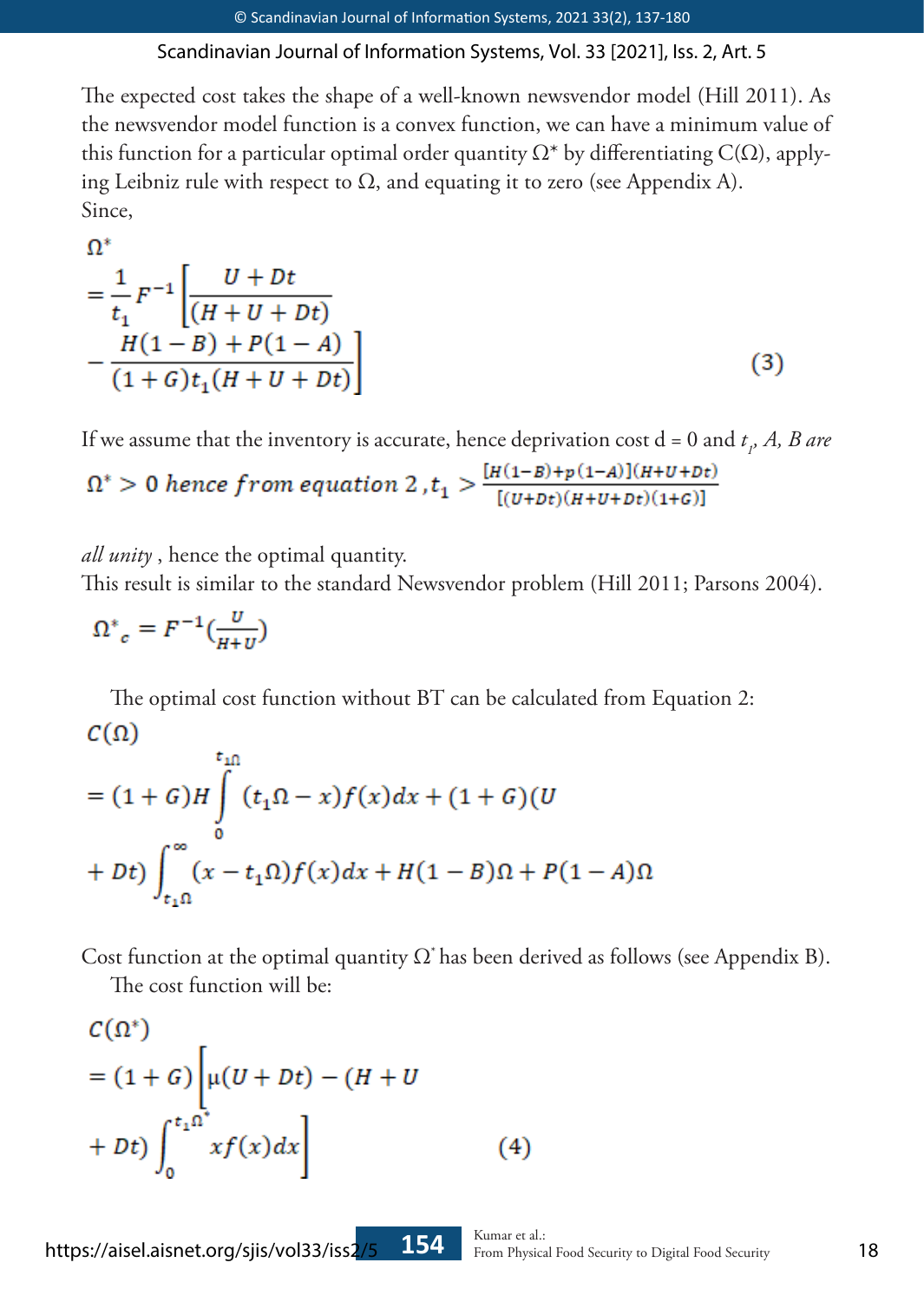If the ghost demand is zero, that is,  $G = 0$ , then:

$$
C(\Omega^*)
$$
  
=  $\mu(U + Dt)$   
-  $(H + U + Dt) \int_0^{t_1 \Omega^*} x f(x) dx$  (5)

## **5.2 Inventory policy after the adoption of BT**

In this case, we consider that there is no ghost demand  $G = 0$  and the warehouse improves the inventory by adopting RFID integrated with BT. The improved available inventory will be  $t_2 = 1$ . The marginal deployment cost of the technology is given by M towards implementing RFID and BT with a fixed cost investment equal to K.

$$
C(Q_{BT})
$$
  
\n
$$
= h \int_{0}^{a} (t_2 Q - x) f(x) dx
$$
  
\n
$$
+ u \int_{t_2 Q}^{\infty} (x - t_2 Q) f(x) dx + QM + K
$$
  
\n
$$
+ \int_{t_2 Q}^{\infty} dt (x - t_2 Q) f(x) dx
$$
\n(6)

For calculating the optimum ordering quantity  $Q_{BT}^*$  in the presence of BT and RFID, we have to differentiate Equation 6 using Leibniz rule (see Appendix C). After applying the Leibniz rule:

$$
Q_{BT}^{*}
$$
  
=  $\frac{1}{t_2}F^{-1}\left[\frac{U+Dt}{(H+U+Dt)} - \frac{M}{t_2(H+U+Dt)}\right]$  (7)

$$
A_{\mathcal{S}},\ Q_{BT}^* > 0\Big| \frac{U + Dt}{(H + U + Dt)} - \frac{T}{t_2(H + U + Dt)} \Big| > 0\Big|_{\text{hence } M < (U + D2)t^2}.
$$

Published by AIS Electronic Library (AISeL), 2021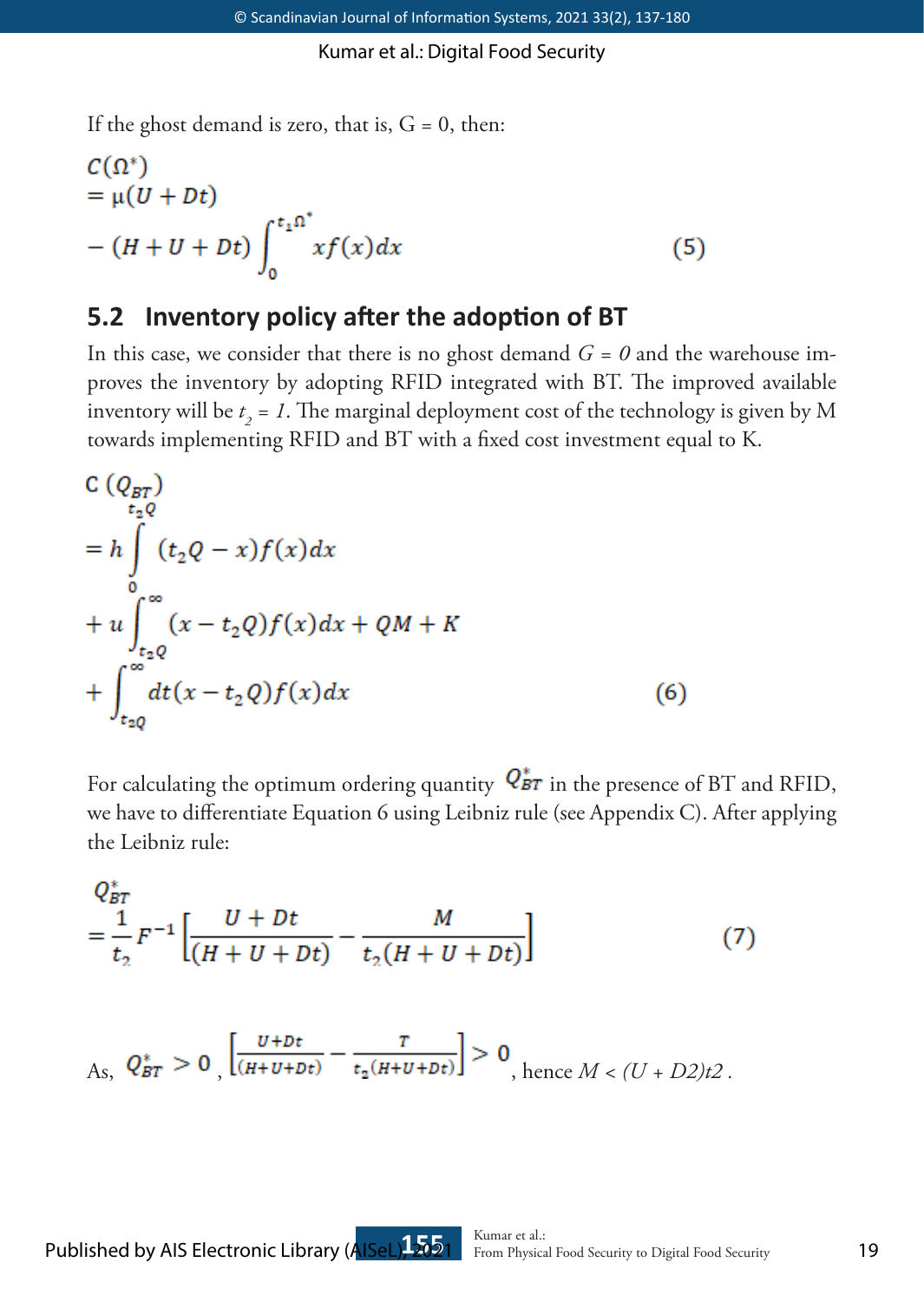After inserting the value of the optimum quantity in Equation 6 and calculating the optimal total cost for  $Q_{BT}^*$ , we get the following equation:

$$
C(Q_{BT}^*)
$$
  
= K + (U + Dt)\mu - (H + U + Dt)\int\_0^{t\_2 Q\_{BT}^\*} x f(x) dx \t\t(8)

## **6 Cost-benefit analysis for adopting BT and RFID in TPDS**

A recent estimate of leakage—including misplacement, shrinkage, and ghost demand—in TPDS is 40-50%, out of which 15-20% is ghost demand and the rest are misplacement and shrinkage (Masiero and Das 2019). For the expositional purpose, we have given an illustrative example below to understand the cost-benefit analysis for the adoption of BT and RFID in TPDS. We have collected the secondary (Table 4) data from various government reports for the purpose of illustration (Biswal et al. 2018; Biswal et al. 2019). The analysis is done using the optimal inventory ordering policy in two scenarios presented in the model in Section 3.

The sensitivity analysis of ghost demand and misplacement using equations 5 and 8 show that the total cost of inventory is significantly less after the adoption of BT and RFID (Tables 5 and 6). The Simulation of Model (Using R software) using Real data of Table 2 is shown in Tables 3 and 4.

For the expositional purpose, it has been assumed that the demand follows a uniform distribution, with the upper bond equal to γ and the lower bond equal to 0, that is, with the range of  $[0, \gamma]$ . By assuming a uniform distribution of demand, we were able to extract some relevant managerial implication on the total expected cost with and without BT and the marginal adoption cost of BT with RFID.

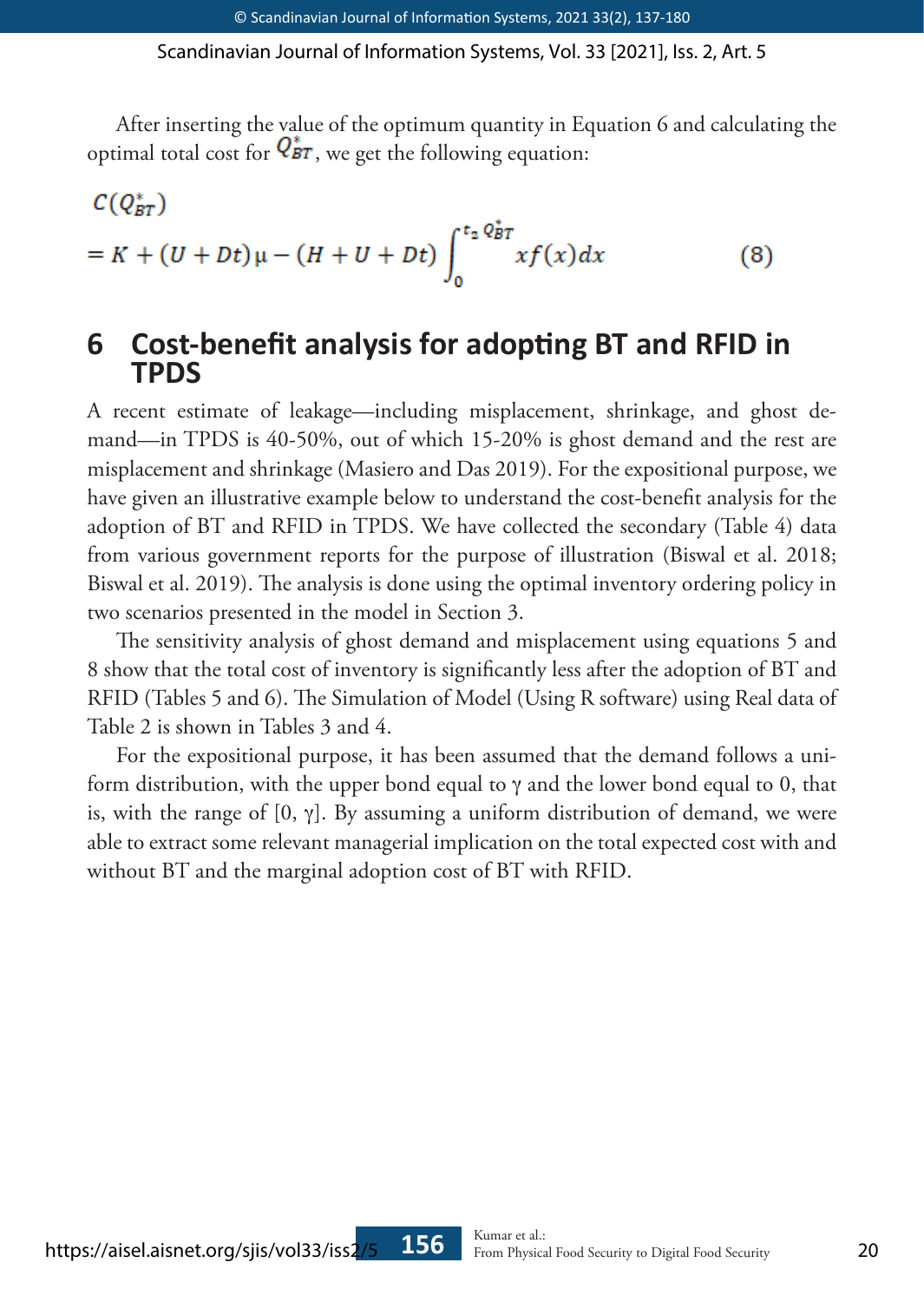| Model parameters                                                                                        | Value                     |
|---------------------------------------------------------------------------------------------------------|---------------------------|
| Weight of a food grain bag (wheat, rice, and sugar); we<br>have considered a rice bag for the analysis. | 50 kg                     |
| Ghost demand (G)                                                                                        | 15-20%                    |
| MSP per bag (P)                                                                                         | ₹1,200                    |
| Holding cost per bag (H)                                                                                | ₹500                      |
| Emergency procurement cost per bag (U)                                                                  | ₹250                      |
| Human suffering factor (D)                                                                              | ₹100-20,000               |
| Replenishment time for unit backlogged demand                                                           | 1 day                     |
| Stock-keeping units capacity $(\gamma)$                                                                 | 5,000-50,000 metric tonne |
| The marginal cost for adopting BT and RFID                                                              | ₹50-150                   |
| Shrinkage rate (A)                                                                                      | $3 - 6\%$ *               |
| Misplacement rate (B)                                                                                   | $3 - 5\%$                 |
| Fixed cost for adopting BT and RFID                                                                     | ₹1,500,000-2,500,000      |

\*In the government reports, ghost demand, misplacement, and shrinkage are known as leakage. The total leakage varies from 10% to more than 50%18. We have taken the range for leakage to be 10-25%, which is known as moderate leakage.

Table 4. Input parameters of the illustrative example<sup>19</sup>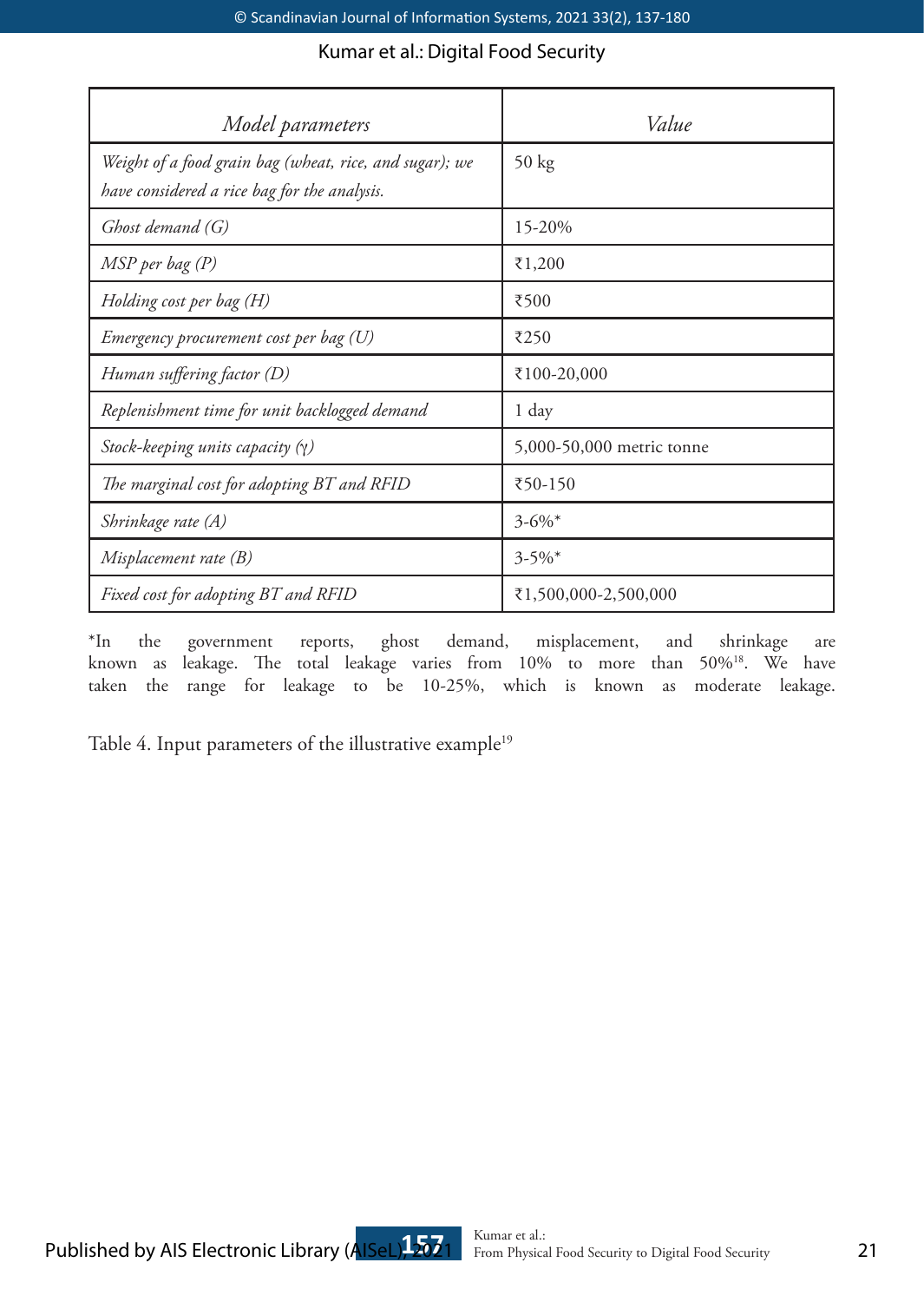| $\overline{G}$ | $\overline{A}$ | $\overline{B}$ | Total cost in INR 1,000 mil-<br>lion (without BT) |
|----------------|----------------|----------------|---------------------------------------------------|
| 0.15           | 0.03           | 0.03           | 1,217.672                                         |
| 0.1556         | 0.0333         | 0.0322         | 1,688.131                                         |
| 0.1611         | 0.0367         | 0.0344         | 2,262.040                                         |
| 0.1667         | 0.0400         | 0.0367         | 2,951.646                                         |
| 0.1722         | 0.0433         | 0.0389         | 3,770.427                                         |
| 0.1778         | 0.0467         | 0.0411         | 4,733.223                                         |
| 0.1833         | 0.0500         | 0.0433         | 5,856.381                                         |
| 0.1889         | 0.0533         | 0.0456         | 7,157.923                                         |
| 0.1944         | 0.0567         | 0.0478         | 8,657.723                                         |
| 0.2            | 0.06           | 0.05           | 10,377.722                                        |
| 0.15           | 0.03           | 0.03           | 1,217.672                                         |
| 0.1556         | 0.0333         | 0.0322         | 1,688.131                                         |
| 0.1611         | 0.0367         | 0.0344         | 2,262.040                                         |
| 0.1667         | 0.0400         | 0.0367         | 2,951.646                                         |
| 0.1722         | 0.0433         | 0.0389         | 3,770.427                                         |
| 0.1778         | 0.0467         | 0.0411         | 4,733.223                                         |
| 0.1833         | 0.0500         | 0.0433         | 5,856.381                                         |
| 0.1889         | 0.0533         | 0.0456         | 7,157.923                                         |
| 0.1944         | 0.0567         | 0.0478         | 8,657.723                                         |
| 0.2            | 0.06           | 0.05           | 10,377.722                                        |

Table 5. Sensitivity analysis of model parameters without BT and RFID

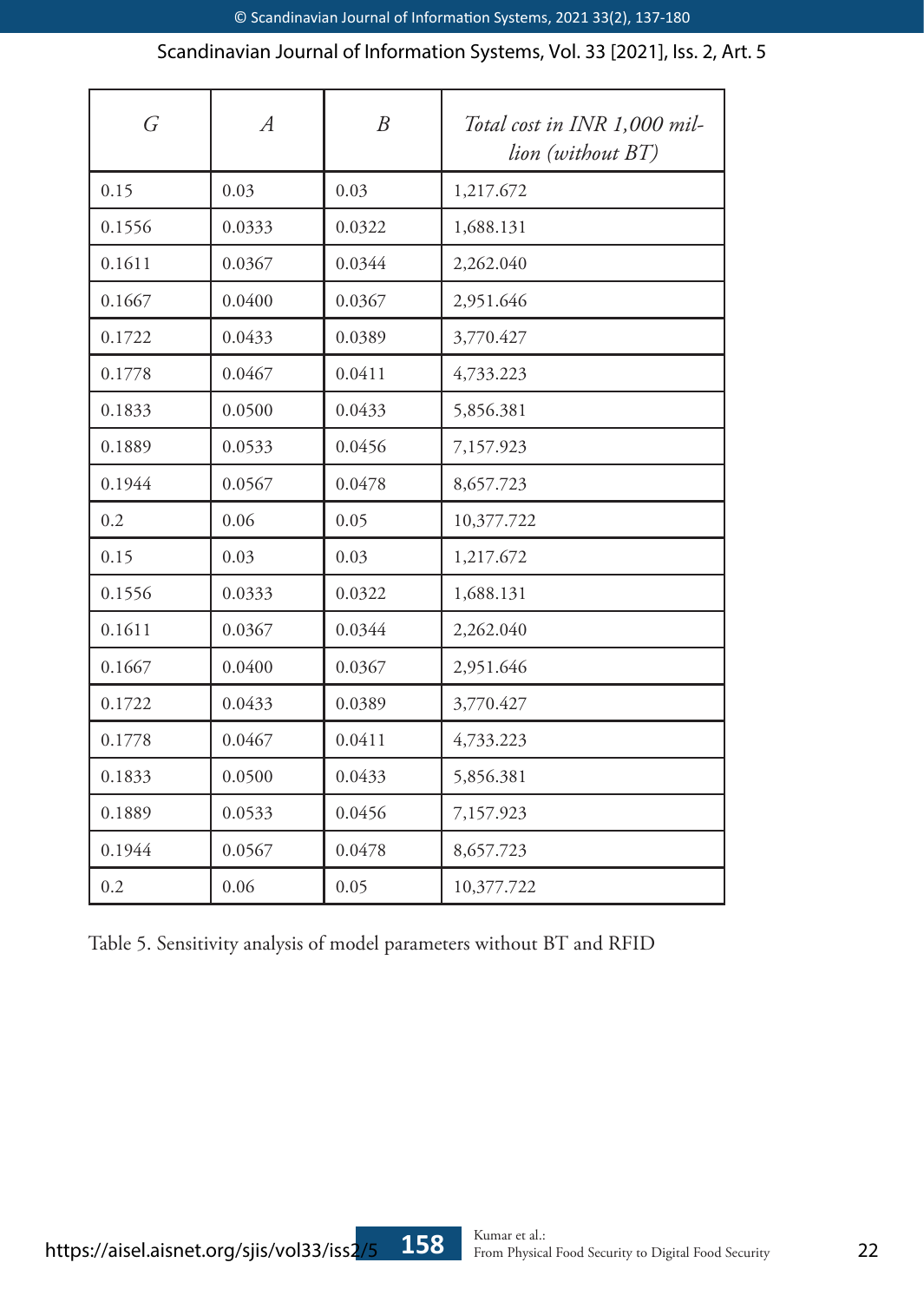| $\overline{D}$ | K       | $\overline{M}$ | Total cost after the adoption<br>of BT and RFID in INR<br>1,000 million |
|----------------|---------|----------------|-------------------------------------------------------------------------|
| 1500           | 1500000 | 50             | 11.640                                                                  |
| 1500           | 1611111 | 61.11111       | 12.059                                                                  |
| 1500           | 1722222 | 72.22222       | 12.475                                                                  |
| 1500           | 1833333 | 83.33333       | 12.888                                                                  |
| 1500           | 1944444 | 94.44444       | 13.298                                                                  |
| 1500           | 2055556 | 105.5556       | 13.705                                                                  |
| 1500           | 2166667 | 116.6667       | 14.110                                                                  |
| 1500           | 2277778 | 127.7778       | 14.512                                                                  |
| 1500           | 2388889 | 138.8889       | 14.912                                                                  |
| 1500           | 2500000 | 150            | 15.308                                                                  |
| 1500           | 1500000 | 50             | 11.640                                                                  |
| 1500           | 1611111 | 61.11111       | 12.059                                                                  |
| 1500           | 1722222 | 72.22222       | 12.475                                                                  |
| 1500           | 1833333 | 83.33333       | 12.888                                                                  |
| 1500           | 1944444 | 94.44444       | 13.298                                                                  |
| 1500           | 2055556 | 105.5556       | 13.705                                                                  |
| 1500           | 2166667 | 116.6667       | 14.110                                                                  |
| 1500           | 2277778 | 127.7778       | 14.512                                                                  |
| 1500           | 2388889 | 138.8889       | 14.912                                                                  |
| 1500           | 2500000 | 150            | 15.308                                                                  |

Table 6. Sensitivity analysis of model parameters with BT and RFID

With the above uniform distribution, the following solution may be derived:

$$
\pi^* = \frac{\gamma}{t_1} \left[ \frac{U + Dt}{(H + U + Dt)} - \frac{H(1 - B) + P(1 - A)}{(1 + G)t_1(H + U + Dt)} \right] \tag{9}
$$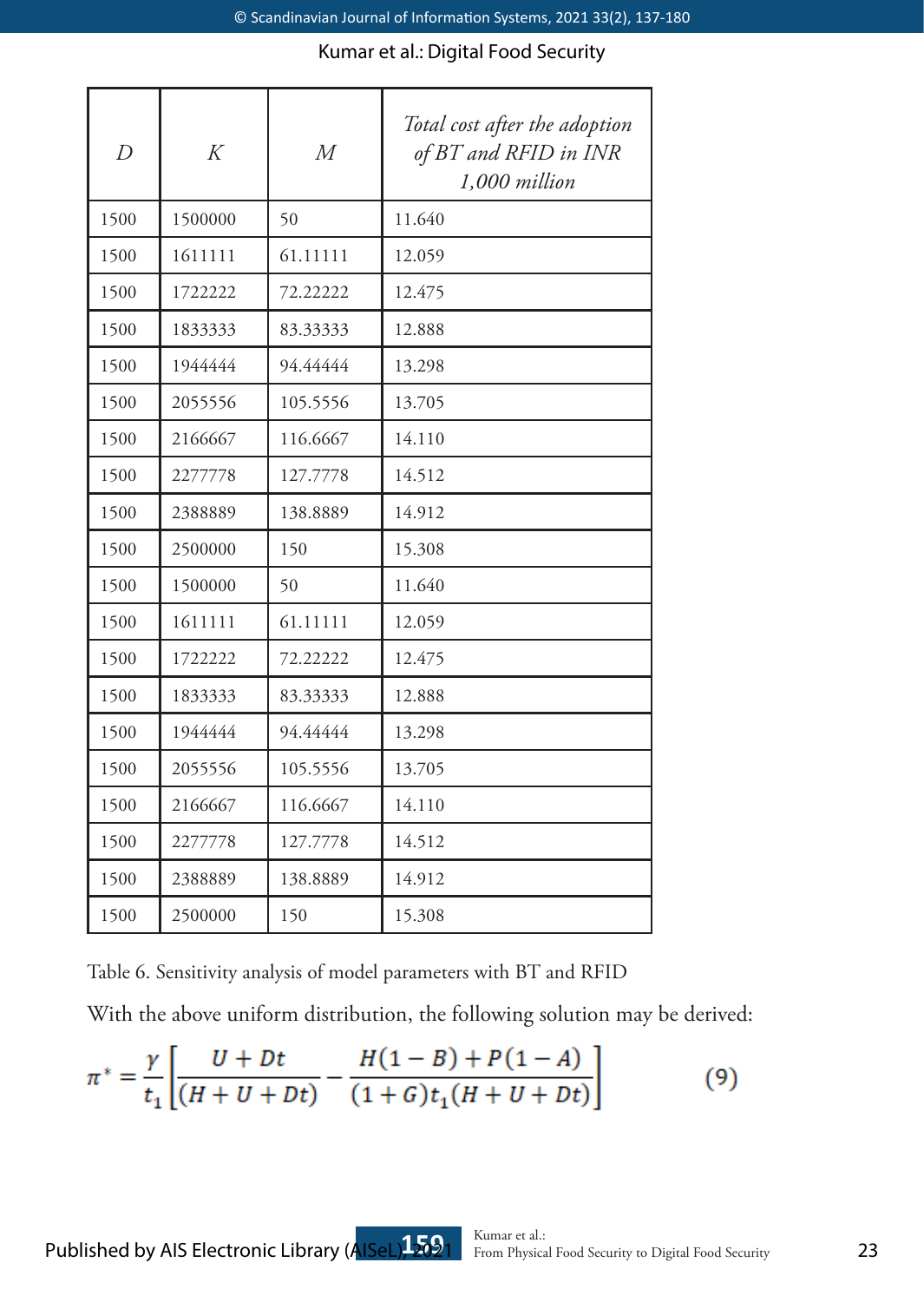$$
Q_{BT}^{*} = \frac{\gamma}{t_{2}} \left[ \frac{U + Dt}{(H + U + Dt)} - \frac{T}{t_{2}(H + U + Dt)} \right]
$$
(10)  
\n
$$
C(\Omega^{*})
$$
  
\n
$$
= \frac{(1 + G)\gamma}{2} \left[ (U + Dt) - (H + U + Dt) \right]
$$
  
\n
$$
+ Dt \left[ \frac{U + Dt}{(H + U + Dt)} - \frac{H(1 - B) + P(1 - A)}{(1 + G)t_{1}(H + U + Dt)} \right]^{2} \right]
$$
(11)  
\n
$$
C(Q_{BT}^{*})
$$
  
\n
$$
= I + \frac{(U + Dt)\gamma}{2} \left[ \frac{U + Dt}{(H + U + Dt)} - \frac{T}{2} \right]^{2} \qquad (12)
$$

Similarly, the cost of suffering (deprivation cost) can be calculated for the two cases with and without BT (Holguín-Veras et al. 2012).

Human suffering cost (without BT)

 $= \frac{dt}{2\nu} (\gamma - t_1 \Omega^*)^{-2}$  $(13)$ 

Human suffering cost (with BT)<br>=  $\frac{dt}{2\gamma} (\gamma - t_2 \ Q_{BT}^*)^2$  (14)

As  $\frac{d}{dt}$  is >  $\frac{d}{dt}$  and  $t_1 > t_2$ , Human suffering cost (with BT) < Human suffering cost (without BT).

# **7 Model validation and discussion**

Similarly, The TPDS system in India has undergone significant changes in terms of automation and the usage of information and communication technology (ICT). It has led to improvements and benefits, but there are still gaps that need to be addressed.

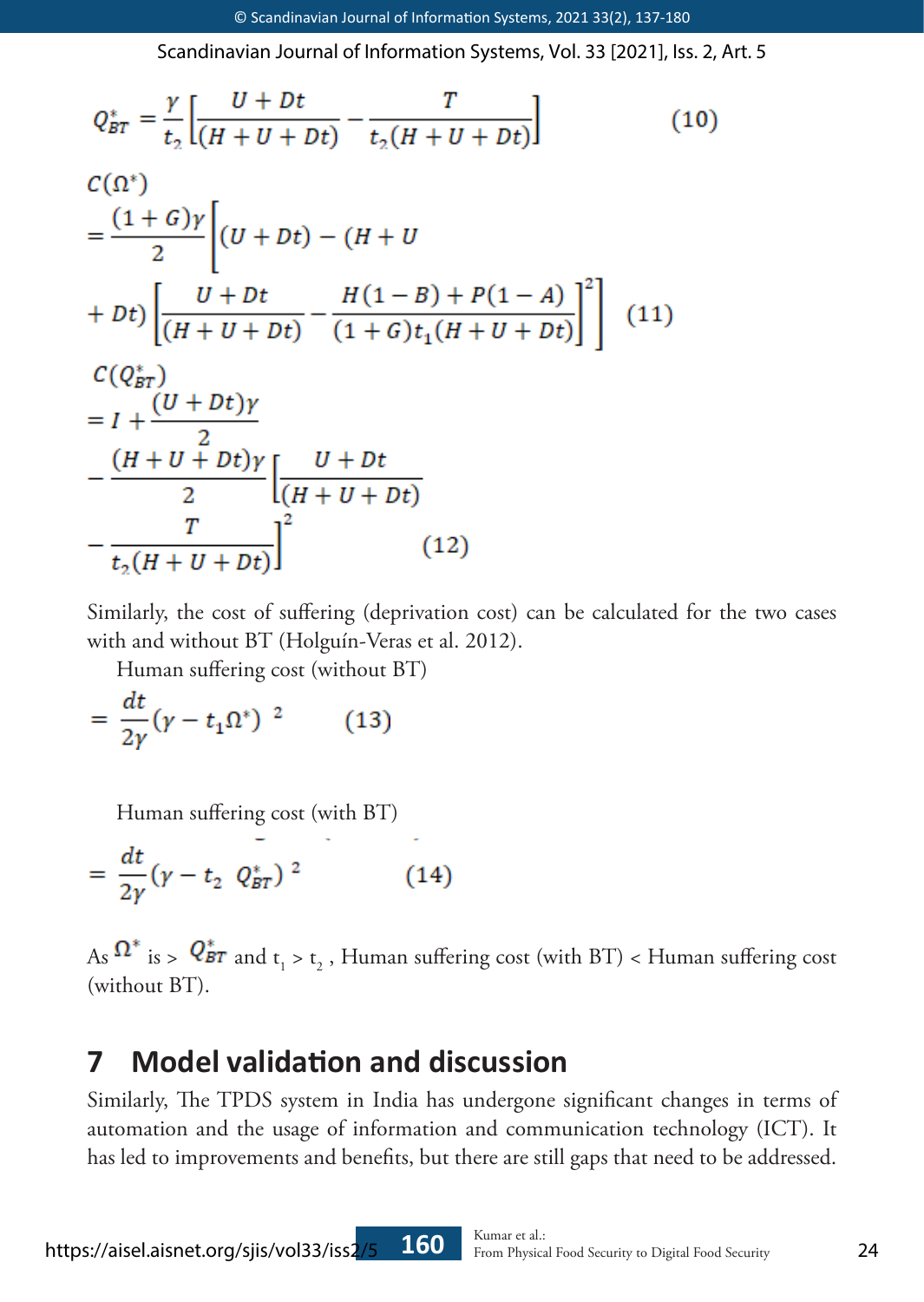At the back of the changes in the TPDS process already undertaken, this paper points to the benefits of adopting further technological and ICT advancements of Blockchain and RFID to plug some of the gaps that still exist and enhance the efficiency of the process. Given that the RFID and/or Blockchain is a suggestion of the paper, it may nudge the government to validate the outcome proposals through some prototypical implementation. Such prototypical implementation has not been attempted yet. Till that happens, there will be no data available to validate this process.

At the back of the problem of exact data availability highlighted above, we try to validate our claims with our model of the next best option available (secondary data Table 5 and 6). Viewing the paper from the perspective of technology adoption, we are left with the only alternative of sharing the actual evidence on how technology adoption per se even without Blockchain and/or RFID has been effective in reducing wastage and ghost demand in the TPDS system. Our presumption would then be that the added level of technological sophistication would only further this benefit.

Technology adoption in the TPDS can be considered as a prominent theme post the adoption of NFSA of 2013. However, many states in India had initiated the reforms at individual levels even before that. Chhattisgarh is one of the Indian states to do so along with some other states, though the pace of reforms was not coordinated across them. This point is highlighted here as results of reforms and ICT adoption in the early adopter states would provide useful evidence of the benefits of technology adoption in India. So are the benefits accruing to later adopter states like Bihar, which only bolsters such presumption? As has been stated in the paper, the major points of leakage in the TPDS are procurement, storage, and transportation. Until recent times, such processes were performed manually. Although computerisation as a policy existed earlier, it did to either disparate state initiatives or pilot projects<sup>20</sup>. However, it became a drive post-2012 at the back of a central scheme whereby central and state governments shared costs for (a) automating FPS-level data and transactions, warehouse and storage information, data on the transport of grain, and data on beneficiary transactions and (b) creating ICT-based methods for redressing grievances, such as websites and toll-free numbers.

At the back of these efforts, technology adoption in Indian TPDS yielded two most important benefits related to our study: reduction of leakages and ghost ration cards thereby contributing to the efficiency of the process.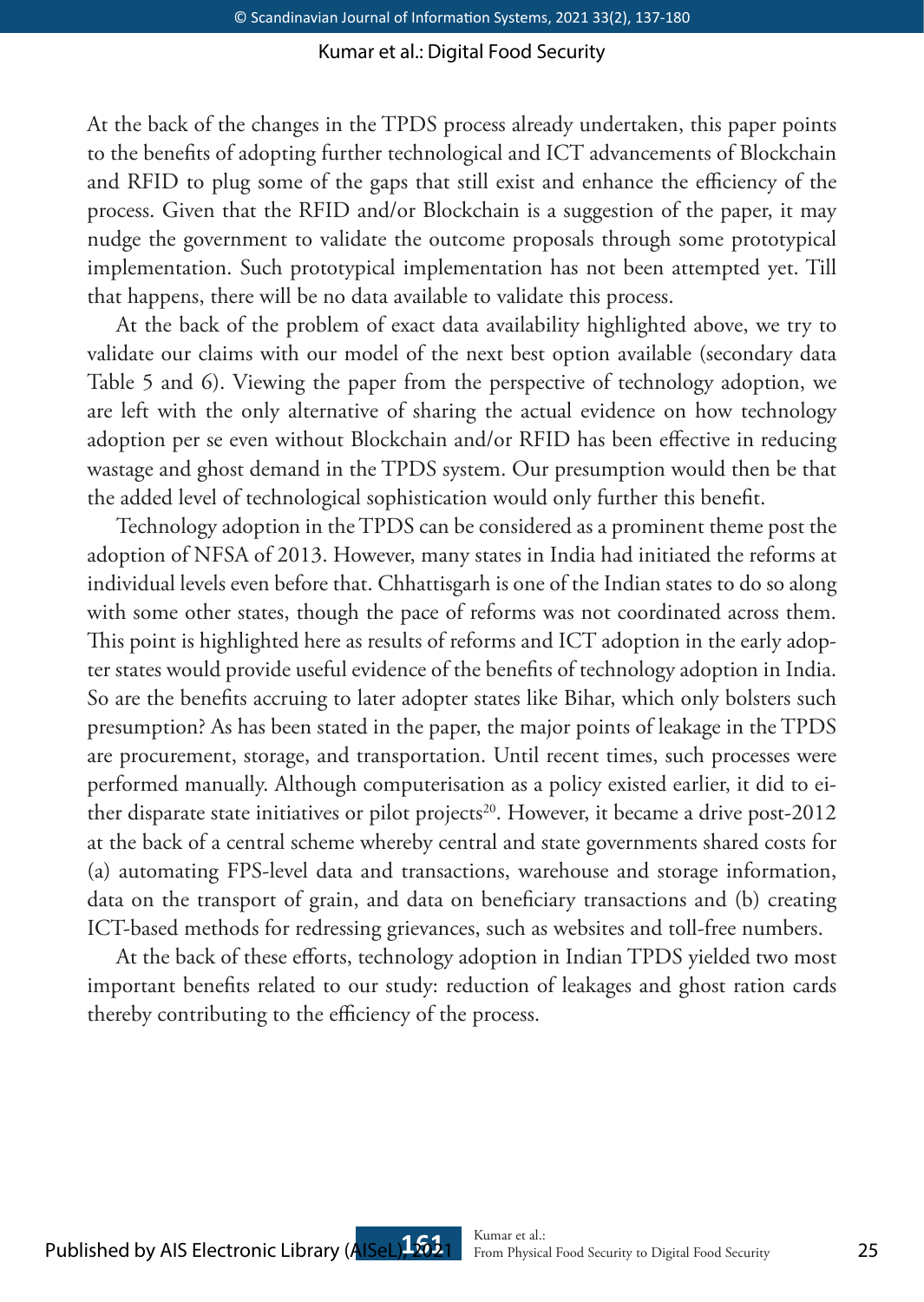|                  | Digiti-             | Aadhaar              | Online                 | Comput-                  | Online                 |
|------------------|---------------------|----------------------|------------------------|--------------------------|------------------------|
| State/UT         | zation of<br>Ration | Seeding<br>in Ration | Allocation of          | er-ization               | Grievance<br>Redressal |
|                  | Cards               | Cards                | Food grains            | of supply<br>Chain       |                        |
| Andhra           | 100%                | 100%                 | Implemented            | Implemented              |                        |
| Pradesh          |                     |                      |                        |                          | yes                    |
|                  |                     |                      |                        |                          |                        |
| Arunachal        | 100%                | 45%                  | L.                     | L.                       |                        |
| Pradesh          |                     |                      |                        |                          |                        |
| Assam            | 100%                | 0%                   | Implemented            | L                        | yes                    |
| Bihar            | 100%                | 69%                  | Implemented            | Implemented              | yes                    |
| Chandigarh       | 100%                | 100%                 | $\overline{\text{NA}}$ | Implemented              | yes                    |
| Chhattisgarh     | 100%                | 100%                 | Implemented            | Implemented              | yes                    |
| Goa              | 100%                | 91%                  | Implemented            | Implemented              | yes                    |
| Gujarat          | 100%                | 95%                  | Implemented            | Implemented              | yes                    |
| Haryana          | 100%                | 86%                  | Implemented            | Implemented              | yes                    |
| Himachal         | 100%                | 91%                  | Implemented            | Implemented              |                        |
| Pradesh          |                     |                      |                        |                          | yes                    |
|                  |                     |                      |                        |                          |                        |
| <b>Jammu</b> And | 100%                | 100%                 | UP to TSOs             | $\overline{a}$           | L.                     |
| Kashmir          |                     |                      |                        |                          |                        |
| Jharkhand        | 100%                | 97%                  | Implemented            | Implemented              | yes                    |
| Karnataka        | 100%                | 100%                 | Implemented            | Implemented              | yes                    |
| Kerala           | 100%                | 98%                  | Implemented            | $\overline{a}$           | yes                    |
| Madhya           | 100%                | 91%                  | Implemented            | Implemented              | yes                    |
| Pradesh          |                     |                      |                        |                          |                        |
| Maharashtra      | 100%                | 87%                  | Implemented            | Implemented              | yes                    |
| Manipur          | 100%                | 22%                  | Partial                | $\overline{a}$           | yes                    |
| Meghalaya        | 100%                | $0\%$                |                        | L,                       | yes                    |
| Mizoram          | 100%                | 45%                  | Implemented            | $\overline{a}$           | yes                    |
| Nagaland         | 100%                | 7%                   | ÷,                     | ÷,                       | yes                    |
| Odisha           | 100%                | 88%                  | Implemented            | Implemented              | yes                    |
| Punjab           | 100%                | 97%                  | Implemented            | $\overline{\phantom{a}}$ | yes                    |
| Rajasthan        | 100%                | 95%                  | Implemented            | ÷,                       | yes                    |
| Sikkim           | 100%                | 82%                  | Implemented            | $\overline{\phantom{a}}$ | yes                    |
|                  |                     |                      |                        |                          |                        |

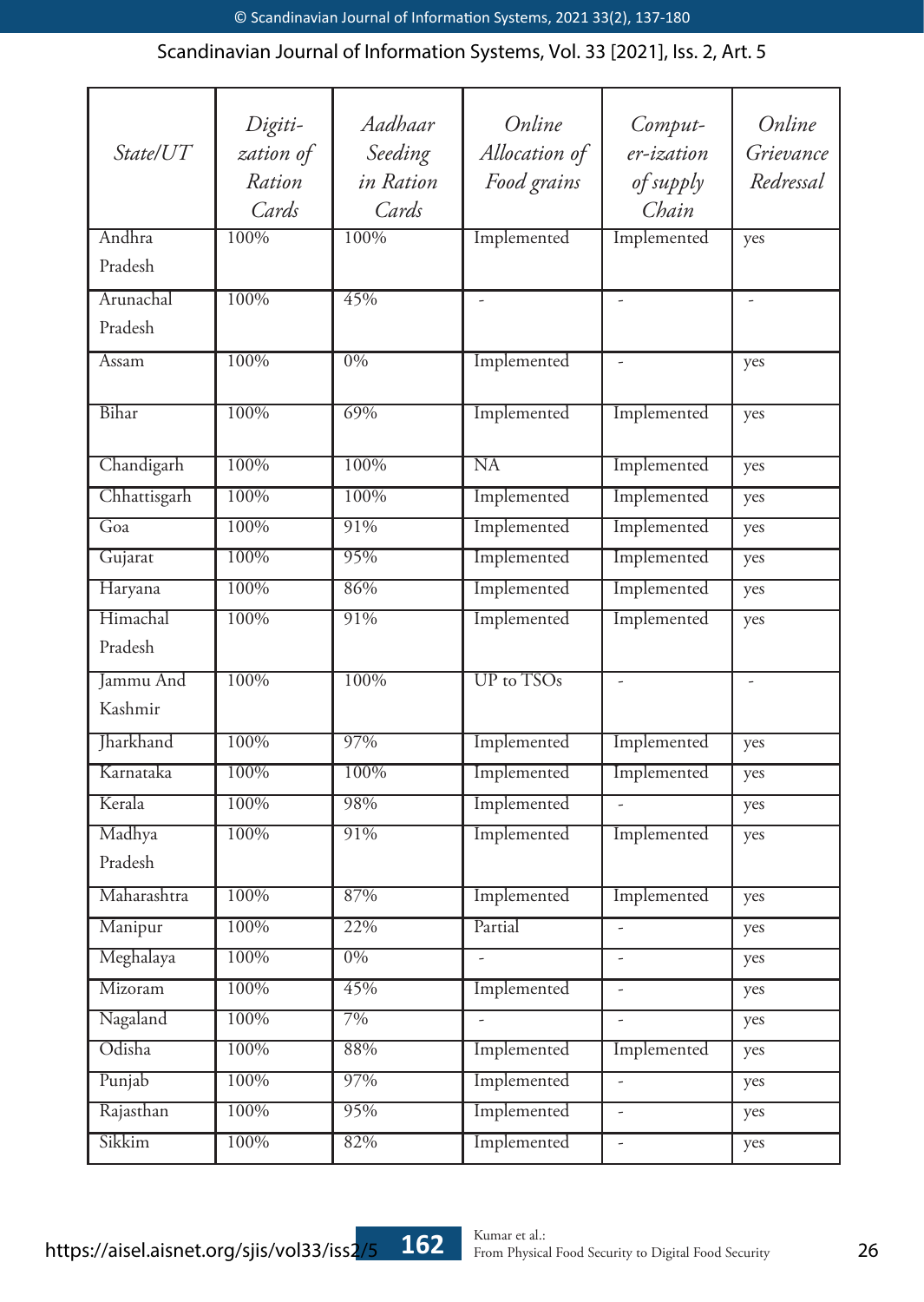|                    | Digiti-   | Aadhaar   | Online         | Comput-         | Online          |
|--------------------|-----------|-----------|----------------|-----------------|-----------------|
|                    | zation of | Seeding   | Allocation of  | er-ization      | Grievance       |
| State/UT           | Ration    | in Ration | Food grains    | of supply       | Redressal       |
|                    | Cards     | Cards     |                | Chain           |                 |
| Tamil Nadu         | 100%      | 100%      | Implemented    | Implemented     | yes             |
| Telangana          | 100%      | 100%      | Implemented    | Implemented     | yes             |
| Tripura            | 100%      | 98%       | Implemented    | Implemented     | yes             |
| Uttarakhand        | 100%      | 90%       | Implemented    |                 | yes             |
| Uttar Pradesh      | 100%      | 77%       | Implemented    |                 | yes             |
| West Bengal        | 100%      | 62%       | Implemented    | Implemented     | yes             |
| Andaman            | 100%      | $100\%$   | Implemented    | Implemented     | yes             |
| <b>And Nicobar</b> |           |           |                |                 |                 |
| Islands            |           |           |                |                 |                 |
| Dadra And          | 100%      | 96%       | Implemented    | Implemented     | yes             |
| Nagar Haveli       |           |           |                |                 |                 |
| Daman And          | 100%      | 100%      | Implemented    | Implemented     | yes             |
| $D_{11}$           |           |           |                |                 |                 |
| Delhi              | 100%      | 100%      | Implemented    | Implemented     | yes             |
| Lakshadweep        | $100\%$   | 98%       | $\overline{a}$ | NA              | yes             |
| Puducherry         | 100%      | 100%      | NA             | NA              | yes             |
| Total              | 100%      | 79%       | $30*$          | $\overline{20}$ | $\overline{34}$ |

The shaded portion in the table refers to union territories.

Table 7. Status of end-to-end computerisation of TPDS scheme (Unstarred Question No. 1464, Lok Sabha (Indian Parliament), by Ministry of Consumer Affairs, Food and Public Distribution, answered on 24 July 2017)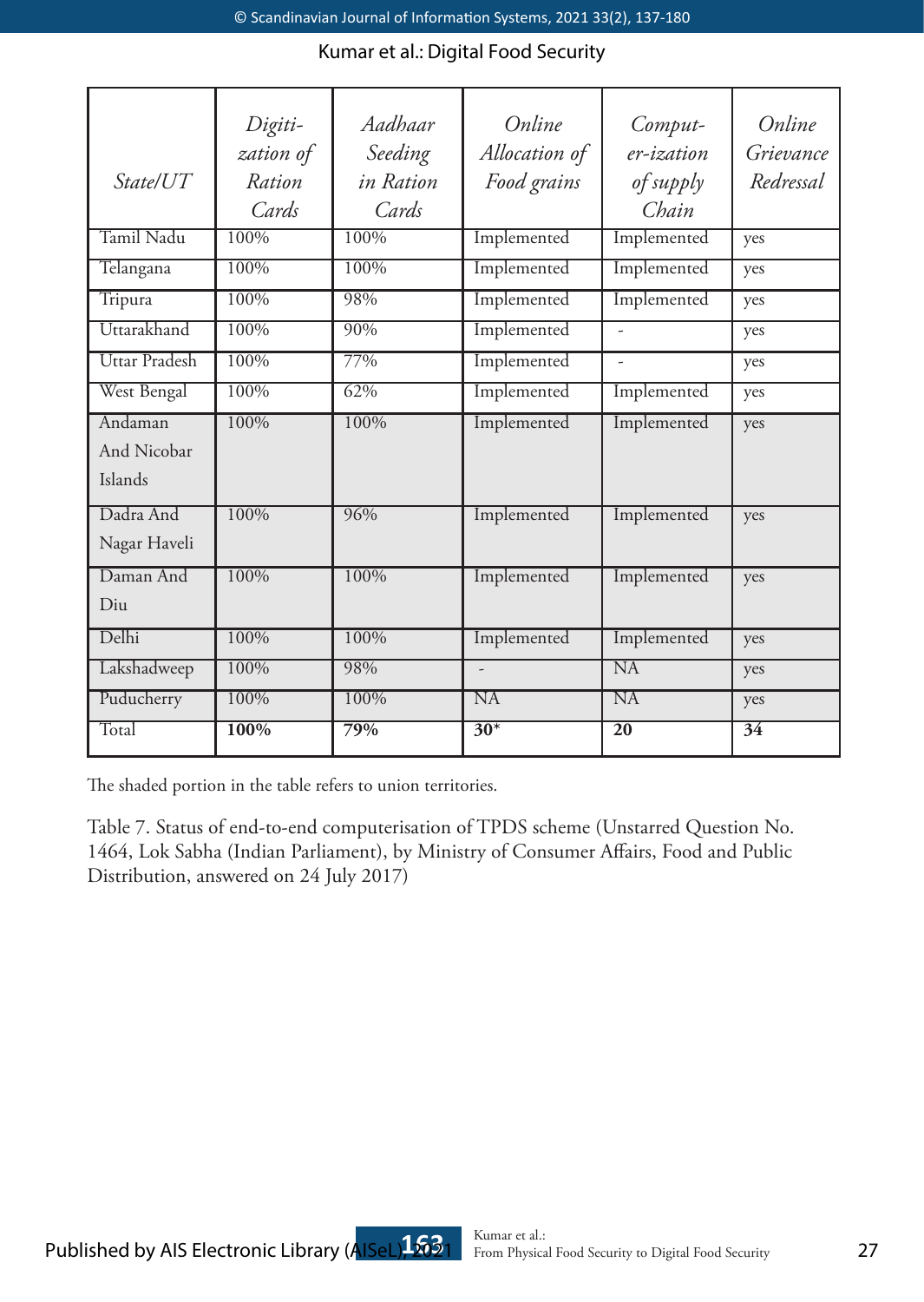| State             | World Bank |          | Gulati and<br>Saini |          | Himanshu<br>and Sen |          | <i>DRÉZE AND</i><br><b>KHERA</b> |          |
|-------------------|------------|----------|---------------------|----------|---------------------|----------|----------------------------------|----------|
|                   | $2004 -$   | $2011 -$ | $2004 -$            | $2011 -$ | $2004 -$            | $2011 -$ | $2004 -$                         | $2011 -$ |
|                   | 2005       | 2012A    | 2005                | 2012A    | 2005                | 2012A    | 2005                             | 2012A    |
| Andhra            | 31.1       | 16.6     | 13.2                | 11.1     | 25.4                | 7.8      | 23.2                             | 22       |
| Pradesh           |            |          |                     |          |                     |          |                                  |          |
|                   |            |          |                     |          |                     |          |                                  |          |
| Assam             | 89.4       | 51.8     | 88.7                | 60.9     | 88.1                | 45.2     | 88.7                             | 50.7     |
| Bihar             | 92.9       | 29.1     | 91                  | 68.7     | 91.2                | 12.2     | 91                               | 24.4     |
| Chhattisgarh      | 51.8       | 16.9     | 51.8                | NA       | 49.5                | 0.3      | 51.7                             | 9.3      |
| Jharkhand         | 86.8       | 51.5     | 85.2                | 74.9     | 84.2                | 34.5     | 85.2                             | 44.4     |
| Haryana           | 84.2       | 52.9     | 82.7                | 70.3     | 83.5                | 51.1     | 82.7                             | 49       |
| Madhya<br>Pradesh | 50.3       | 50.6     | 50.1                | 49.3     | 46.4                | 42.1     | 50.1                             | 51.5     |
|                   |            |          |                     |          |                     |          |                                  |          |
| Maharashtra       | 52.8       | 47       | 49.3                | 54.9     | 47.7                | 41.3     | 49.3                             | 48.2     |
| Odisha            | 75.8       | 30.7     | 76.3                | 36.8     | 74.8                | 15.5     | 76.3                             | 25       |
| Punjab            | 94.8       | 60.3     | 93.2                | 60.7     | 94.2                | 56.5     | 93.2                             | 58.8     |
| Rajasthan         | 59.3       | 62.2     | 93.9                | 66.3     | 55.3                | 55.6     | 93.9                             | 60.9     |
| Uttar Pradesh     | 84.9       | 60.4     | 58                  | 47.9     | 83.7                | 54.3     | 58                               | 57.6     |
| West Bengal       | 85.9       | 61.7     | 80.6                | 69.4     | 85                  | 56.8     | 80.6                             | 65.3     |
| All India         | 58.6       | 43.1     | 54                  | 46.7     | 54                  | 34.6     | 54                               | 41.7     |

Table 8. Different estimates of the reduction in leakages from household TPDS offtake as a percentage of official offtake in India for select states during 2004-2005 and 2011-2012 (Elderman et al. 2017, chapter 2, Annex table 2A.7; Drèze and Khera 2011; 2015; Himanshu 2015).

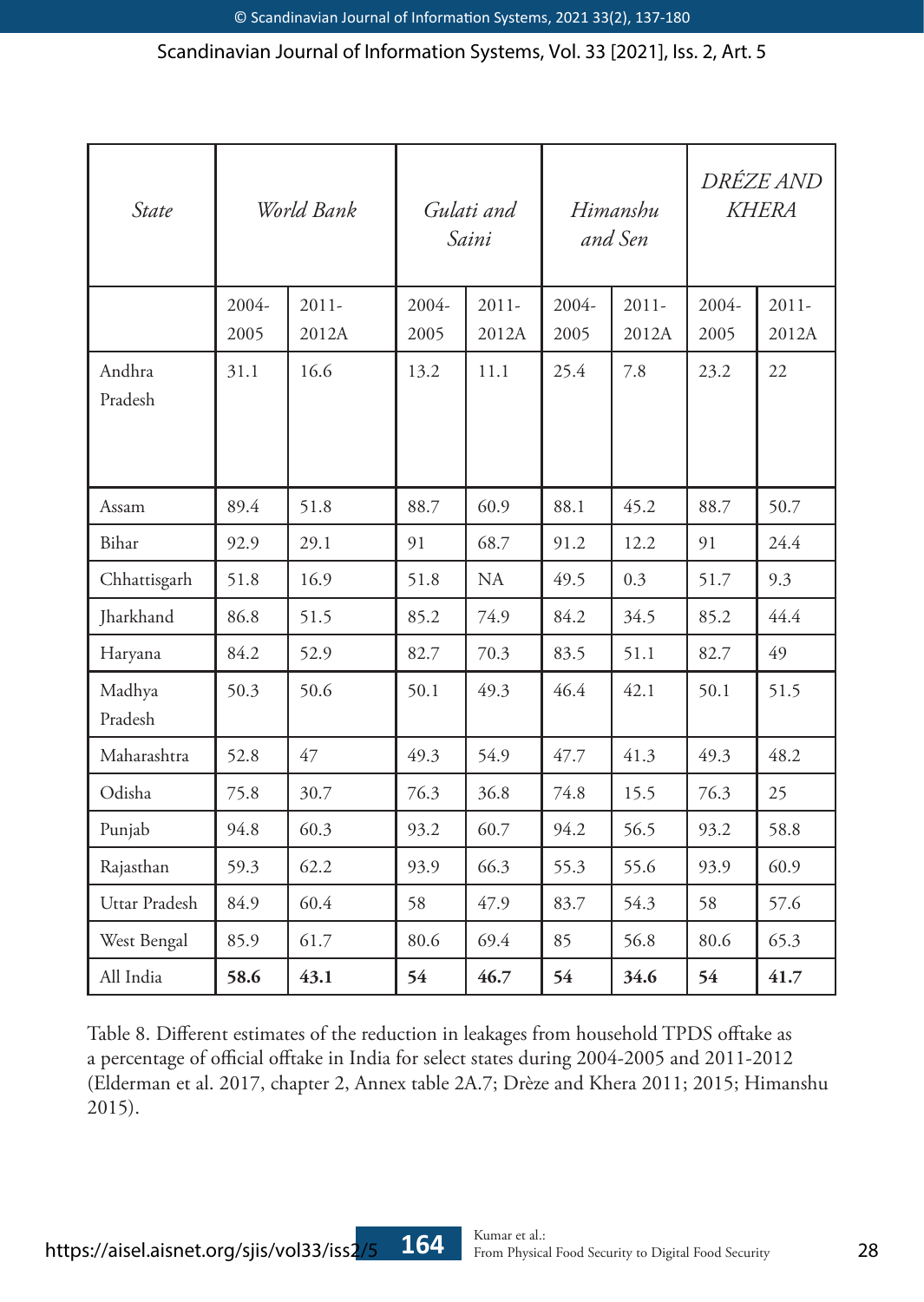Given these experiences, in the absence of data to validate the claims of the paper, the merit of the arguments made lies in contemplating the benefits accruing from the usage of superior technology when technology adoption per se even without Blockchain and/ or RFID has yielded meaningful reduction in wastage and ghost demand in the Indian TPDS system.

## **8 Managerial and economic implications and future direction**

Technology has played an important role in human development. With the emergence of BT, the governance and delivery of public goods can become a transparent and relatively more moral hazard-free mechanism. BT has the potential to eradicate leakages from the distribution process, which is a major concern in TPDS. The cost-benefit analysis of the adoption of BT and RFID shows that technology adoption has the potential to save millions of taxpayers' money and enhance social welfare. In as much as BT and RFID are beneficial for TPDS, there are challenges as well mostly related to operationalising and adopting the technology. The government has tried to implement a Unique Identification Number (UIN) programme to eliminate ghost demand through the Unique Identification Authority of India, but the major challenges were legal (personal data utilisation in public services) and the apprehension of the public about digitisation. BT has an advantage over UIN in terms of security and transparency.

The mathematical modelling presented in the paper incorporates the aspect of the three points in the said supply chain where maximum leakges are attributed (Figure 1): (1) When grains are procured ( quality) by the procurement agency (2) when the bags of the grains are stored in the warehouse (3) when the bags are distributed using faire price shop to the needy. All these intractions could be eliminated with the introduction of blockchain.

Nonetheless, the feasibility of integrating RFID with BT in TPDS at a scale that results in significant benefits depends on a number of other important factors including, but not limited to: (i) level of technology as the current immaturity of BT (given it is still evolving) can lead to increased switching costs (Shin 2016) at this stage; (ii) presence of established and acceptable procedure to prevent tampering of devices used in technologies such as the Internet of Things (IoT) and biometrics for connecting and securing physical goods in blockchain process; and (iii) an ecosystem of the governance structure for managing the system, data, and investment. Furthermore, the current insufficient technological understanding can limit our ability to handle legislative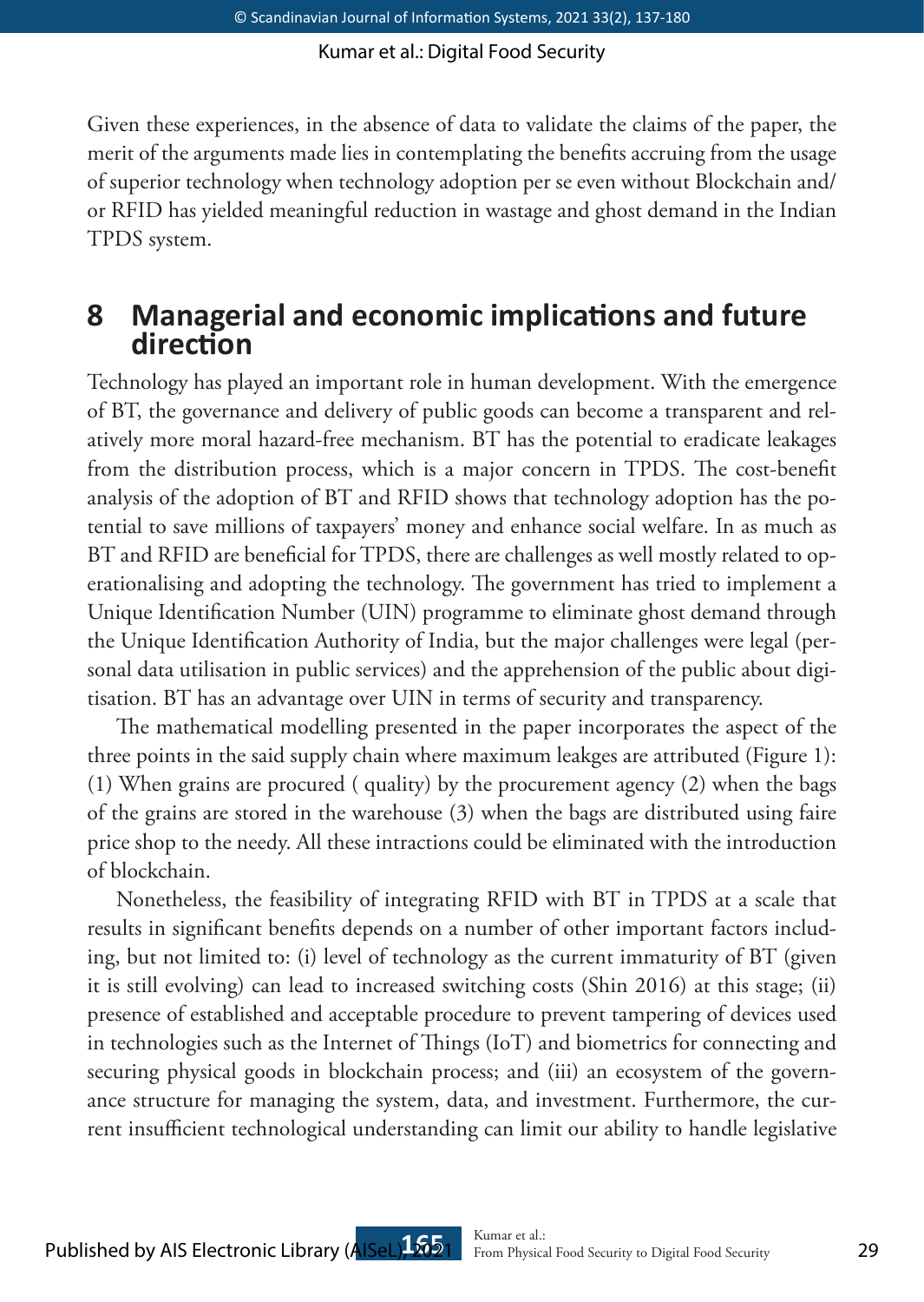risks (Walch 2017), which can significantly affect the adoption of BT (Abramova and Böhme 2016).

# **9 Conclusion, limitations, and future research**

In this paper, we have highlighted the importance of the integration of RFID and BT, focusing on the scope for potential gains post its adoption and implementation in the Indian TPDS. The study quantified the benefits of adopting BT along with RFID, with simulations revealing a significant reduction in ghost demand as well as savings in inventory cost for the system.

At a more basic level, research needs to focus on the behavioural issue of how users perceive and interact with different blockchain characteristics. It is limited not only to why people use the technology but also to what features enhance or constrain its dissemination in society. Besides, research also needs to effectively weigh in the resultant trade-offs. In blockchain applications, gaining transparency could lead to a trade-off of reduced anonymity due to higher identifiability through transaction pattern recognition or user meta-information. While this can be seen as a strength regarding the suitability, it can also be viewed critically from the privacy perspective (De Fillipi 2016). Future research has the scope to incorporate such considerations into the analysis to come to more robust conclusions as well as to validate the benefits of such a socio-technical system through prototypical implementation. Hence, while the current study looks more at economic returns, investigations into the importance and impacts of other ascertainable metrics, such as ease of use, trustworthiness, and so on, would be the prospects for future research. Moreover, incorporating the nuances of practical implementation issues and considerate empirical investigations would be necessary to substantiate the conceptualisation of potential benefits of integrating RFID with BT technology in the Indian TPDS context. In particular, extensive empirical studies would be desirable to move the discussion of the value of BT in TPDS to firmer grounds. However, given the literature is new and emerging, empirical studies will take time to emerge and may provide a fertile ground for future research.

## **Notes**

- 1. https://www.globalhungerindex.org/results/.
- 2. The act provides coverage for up to 75% of the rural population and up to 50% of the urban population for receiving subsidised food grains under TPDS, covering about twothirds of the population. The eligible persons identified by the states/union territories are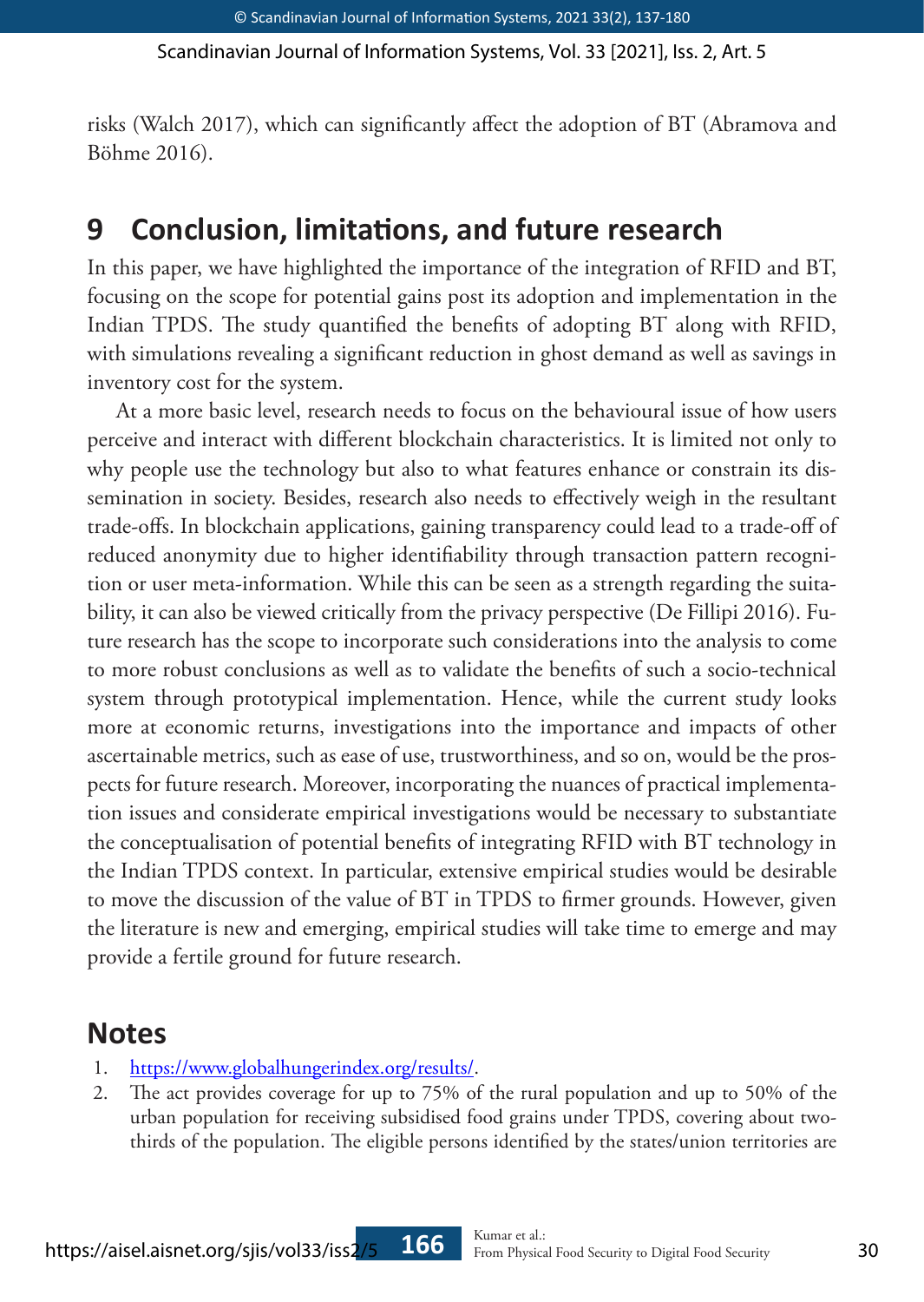entitled to receive 5 kg of food grain per person per month at subsidised prices of INR 3/2/1 per kg for rice/wheat/nutri-grains (coarse grain).

- 3. http://www.fao.org/3/x0172e/x0172e06.htm.
- 4. There are concerns about the PDS facing a ghost demand, similar to that in LPG or cooking gas. Subsequent to the highly subsidised domestic LPG pricing well below the market price, there have been concerns that supplies are getting diverted for commercial use, unnecessarily adding to the subsidy burden. (http://petroleum.nic.in/dbt/DBTL\_Handbook.pdf, downloaded on 17/11/2018) Besides, "MoPNG estimated (February 2016) that the potential savings in LPG subsidy for 2015-2016 would be INR 9,211 crores. This has been worked out after considering that 4.53 crore domestic LPG consumers would not avail of subsidised cylinders during 2015-2016 (including 1.42 crore domestic consumers who had not joined the scheme and hence not eligible to receive a subsidy and 3.11 crore blocked/inactive consumers)." (https://cag.gov.in/sites/default/files/audit\_report\_files/ Union\_Commercial\_Compliance\_Report\_25\_2016\_Chapter-9.pdf, downloaded 17/11/2018)
- 5. Khera (2011) *"Among those who have access to the TPDS, one-third of the sample households do not utilise their quota at all and another half do not utilise their quota fully. Further, many of these households purchase the same items from the market at higher prices."*
- 6. People in far-flung hamlets are not sure whether the shop would be open, or even if it is open, whether the commodity would be supplied, in addition to concerns of being cheated by ration shop (FPS) owners, leading to several trips and the resultant loss of income before they can actually purchase the commodity.
- 7. With the shift to TPDS and extremely low margins on sales to BPL households, the FPS has a weak incentive to maintain adequate stocks. When the stocks are adequate, large supplies are diverted to the open market at much higher margins.
- 8. As a part of the TPDS process, food grains are purchased by the central government through the FCI at predetermined MSP. The government also determines a uniform central issue price at which food grains are sold by the FCI to state governments for distribution through the PDS. FCI as an organisation is crucially involved in procurement, storage, and transportation. This is further explained in the text hereafter.
- 9. CAG Audit Report (no. 12 of 2012-13) on Performance of Storage Management and Movement of Food Grains in FCI. CAG of India has the constitutional responsibility to safeguard the interest of public exchequer through different audits.
- 10. https://dfpd.gov.in/End-to-end-TPDS C.htm accessed on 08-05-2019.
- 11. NCAER (September 2015) *Evaluation study of targeted public distribution system in selected states*.
- 12. Hybrid of BT and IOT with RFID.
- 13. Like registry office record-tracking.
- 14. Large market places/purchase centres.
- 15. http://www.prsindia.org/uploads/media/DFG%202017-18/DFG-%20Food%20 and%20Public%20Distribution.pdf, downloaded on Sept 12, 2020.
- 16. Distributors mainly include the FCI and FPS.
- 17. Cost of inventory holding and human suffering.
- 18. https://www.prsindia.org/administrator/uploads/general/1388728622~~TPDS%20The-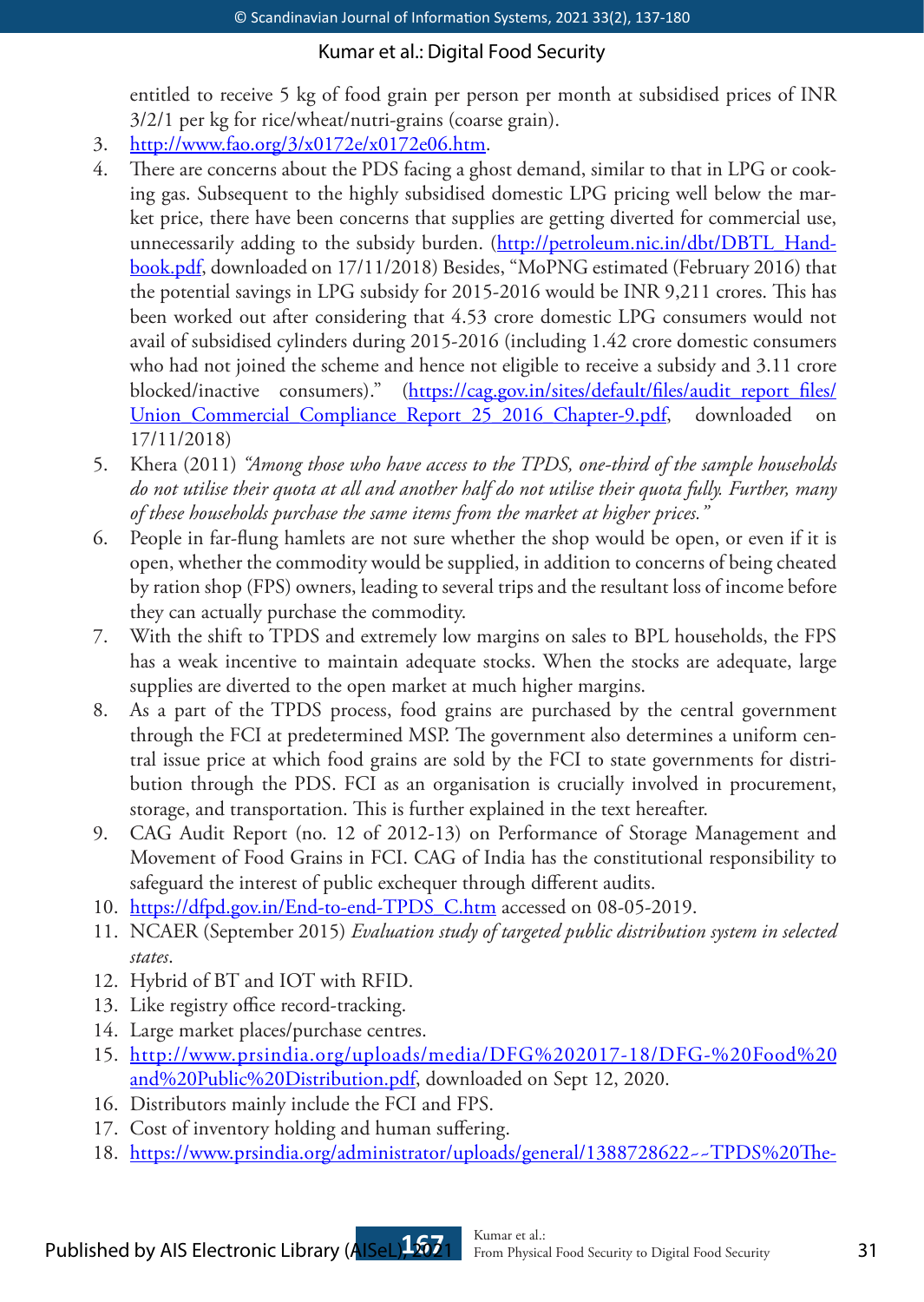matic%20Note.pdf, downloaded on June 9, 2019.

- 19. https://dfpd.gov.in/EBook/examples/pdf/AnnualReport.html?PTH=/1sGbO2W68mUlunCgKmpnLF5WHm/pdf/fdhindi17-18-min.pdf#book/.
- 20. https://nofimaas.sharepoint.com/sites/public/Cristin/Rapport%2004-2019.pdf?cid=8bcf8ad8-ab23-4f27-b968-9d51ef1ede67.

# **References**

- Aanestad, M., (2016). How IS can become more Agile and Relevant. *Scandinavian Journal of Information Systems*, (28:2): 26-72.
- Abramova, S, and Böhme, R., (2016). Perceived Benefit and Risk as Multidimensional Determinants of Bitcoin Use: A Quantitative Exploratory Study. In: *37th International Conference on Information Systems, Dublin, Ireland*.
- Alketbi, A., Nasir, Q., and Talib, M. A., (2018). Blockchain for government services— Use cases, security benefits and challenges. In: *15th Learning and Technology Conference (L&T), IEEE*, pp. 112-119.
- Bäckman, A., (2018). *Blockchain as a tool for improving humanitarian action A game changer or just another buzzword?* Master thesis, Uppsala University, Sweden.
- Bahga, A., and Madisetti, V. K., (2016). Blockchain platform for industrial internet of things. *Journal of Software Engineering and Applications,* (9:10): 533.
- Baldini, G., Oliveri, F., Braun, M., Seuschek, H., and Hess, E., (2012). Securing disaster supply chains with cryptography enhanced RFID. *Disaster Prevention and Management: An International Journal*, (21:1): 51-70.
- Batubara, F. R., Ubacht, J., and Janssen, M., (2018). Challenges of blockchain technology adoption for e-government: a systematic literature review. In: Proceedings of the *19th Annual International Conference on Digital Government Research: Governance in the Data Age,* pp. 76.
- Behnke, K., and Janssen, M. F. W. H. A., (2020). Boundary conditions for traceability in food supply chains using blockchain technology. *International*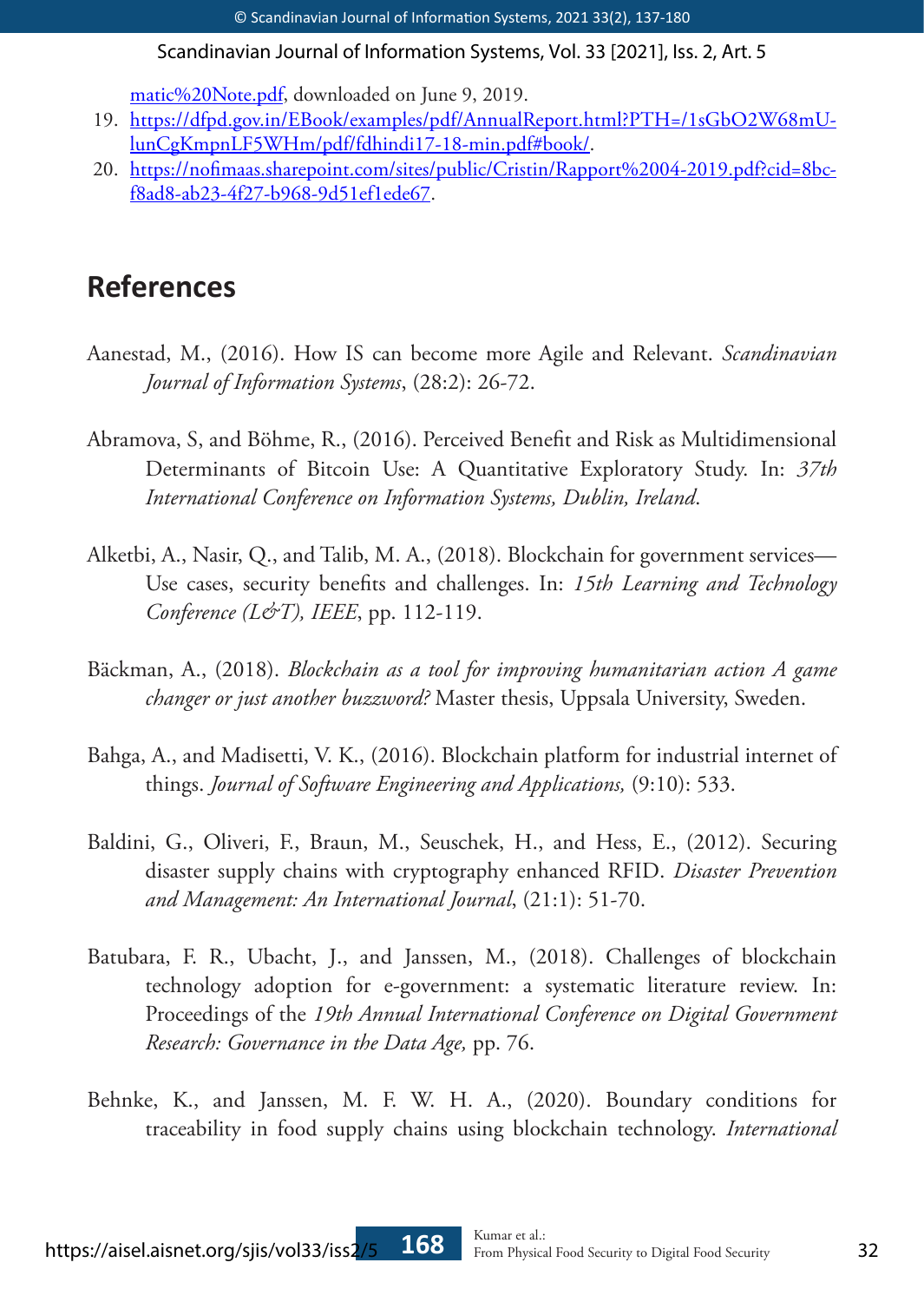*Journal of Information Management*, (52), 101969. https://doi.org/https://doi. org/10.1016/j.ijinfomgt.2019.05.025

- Biswal, A. K., Jenamani, M., and Kumar, S. K., (2018). Warehouse efficiency improvement using RFID in a humanitarian supply chain: Implications for Indian food security system. *Transportation Research Part E: Logistics and Transportation Review*, (109): 205-224.
- Biswal, A. K., Jenamani, M., and Kumar, S. K., (2019). The impact of RFID adoption on donor subsidy through for-profit and not-for-profit newsvendor: Implications for Indian Public Distribution system. *Socio-Economic Planning Sciences*.
- Bumblauskas, D., Mann, A., Dugan, B., and Rittmer, J., (2020). A blockchain use case in food distribution: Do you know where your food has been? *International Journal of Information Management*, (52): 102008.
- Carland, C., Goentzel, J., and Montibeller, G., (2018). Modeling the values of private sector agents in multi-echelon humanitarian supply chains. *European Journal of Operational Research*, (269:2): 532-543.
- Castano, B., and Rodriguez-Moreno, M., (2010, October). A ZigBee and RFID hybrid system for people monitoring and helping inside large buildings. In: *2010 IEEE Symposium on Industrial Electronics and Applications (ISIEA),* IEEE*,* pp. 16-21.
- Chen, T., and Wang, D., (2020). Combined application of blockchain technology in fractional calculus model of supply chain financial system. *Chaos, Solitons & Fractals*, (131): 109461.
- Christidis, K., and Devetsikiotis, M., (2016). Blockchains and smart contracts for the internet of things. *IEEE Access*, (4): 2292-2303.

Davidson, S., De Filippi, P., and Potts, J., (2016). *Economics of blockchain.*

Di Vaio, A., and Varriale, L., (2020). Blockchain technology in supply chain management for sustainable performance: Evidence from the airport industry. *International Journal of Information Management,* (52): 102014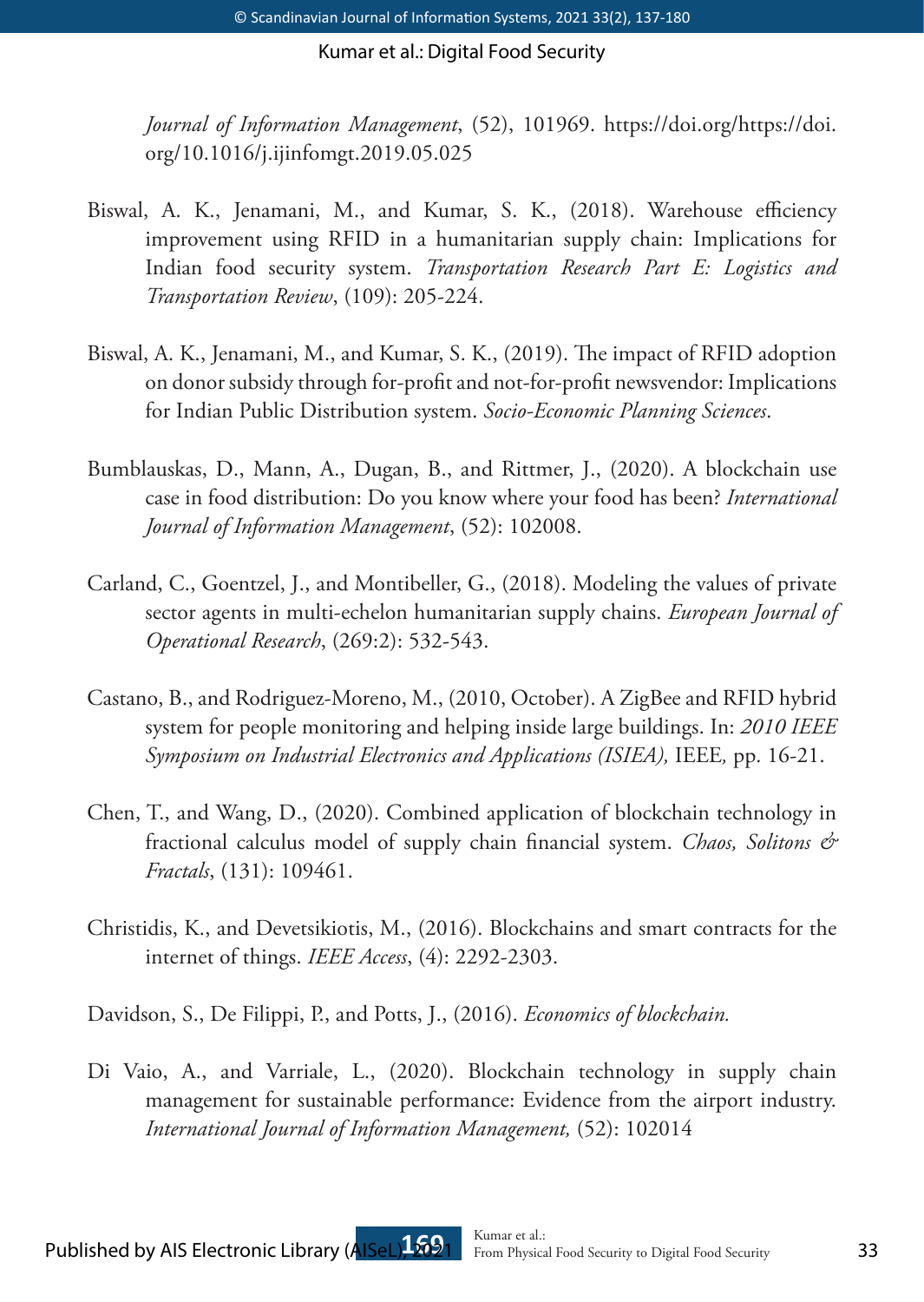- Drèze, J. and Khera, R., (2011). PDS Leakages: The Plot Thickens. *The Hindu*, 12 August
- Drèze, J, and Khera, R., (2015). Understanding Leakages in the Public Distribution System. *Economic and Political Weekly*, (50:7): 39-42.
- Dwivedi, S. K., Amin, R., and Vollala, S., (2020). Blockchain based secured information sharing protocol in supply chain management system with key distribution mechanism. *Journal of Information Security and Applications,* (54): 102554.
- Elderman, H., Gentilini, U., and Yemtsov, R., eds., (2017) *The 1.5 Billion People Question Food Vouchers or Cash Transfers*, World Bank Publishers.
- Fan, T., Tao, F., Deng, S., and Li, S., (2015). Impact of RFID technology on supply chain decisions with inventory inaccuracies. *International Journal of Production Economics,* (159): 117-125.
- Feng, H., Wang, X., Duan, Y., Zhang, J., and Zhang, X., (2020). Applying blockchain technology to improve agri-food traceability: A review of development methods, benefits and challenges. *Journal of Cleaner Production*, (260): 121031.
- Fosso Wamba, S., Queiroz, M. M., and Trinchera, L., (2020). Dynamics between blockchain adoption determinants and supply chain performance: An empirical investigation. *International Journal of Production Economics,*( 229): 107791.
- Ganz, A., Schafer, J. M., Tang, J., Yang, Z., Yi, J., and Ciottone, G., (2015). Urban search and rescue situational awareness using DIORAMA *disaster management system. Procedia Engineering*, (107): 349-356.
- Garrard, R., and Fielke, S., (2020). Blockchain for trustworthy provenances: A case study in the Australian aquaculture industry. *Technology in Society,* (62): 101298.
- Helo, P., and Shamsuzzoha, A. H. M., (2020). Real-time supply chain—A blockchain architecture for project deliveries. *Robotics and Computer-Integrated Manufacturing*, (63): 101909
- Hill, A. V., (2011). *The newsvendor problem*. White Paper, 23-57.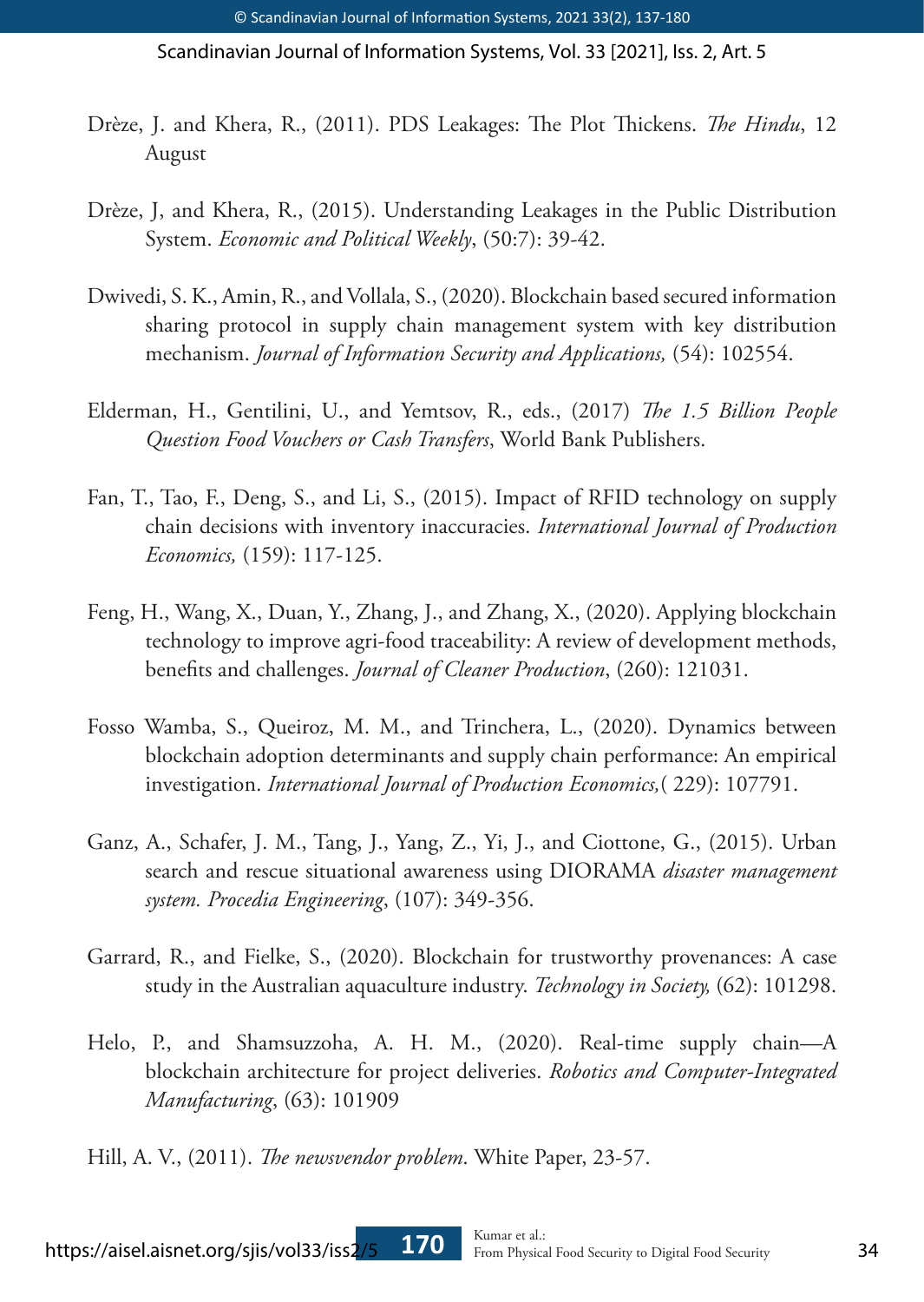- Himanshu (2015). PDS: A Story of Changing States. *Live Mint*, August 7. http:// www.livemint.com/Opinion/TTLqU0Cg2iF4hYtJSHtMRI/PDS-a-story-ofchanging-states .html
- Holguín-Veras, J., Amaya-Leal, J., Cantillo, V., Van Wassenhove, L. N., Aros-Vera, F., and Jaller, M., (2016). Econometric estimation of deprivation cost functions: *A contingent valuation experiment. Journal of Operations Management,* (45): 44-56.
- Holguín-Veras, J., Jaller, M., Van Wassenhove, L. N., Pérez, N., and Wachtendorf, T., (2012). On the unique features of post-disaster humanitarian logistics. *Journal of Operations Management*, (30:7-8): 494-506.
- Huh, S., Cho, S., and Kim, S., (2017). Managing IoT devices using blockchain platform. In: 2017 *19th International Conference on Advanced Communication Technology (ICACT)*, pp. 464-467.
- Kamble, S. S., Gunasekaran, A., and Sharma, R., (2020). Modeling the blockchain enabled traceability in agriculture supply chain. *International Journal of Information Management*, (52): 101967.
- Köhler, S., and Pizzol, M., (2020). Technology assessment of blockchain-based technologies in the food supply chain. *Journal of Cleaner Production*, (269): 122193.
- Kouhizadeh, M., Saberi, S., and Sarkis, J., (2021). Blockchain technology and the sustainable supply chain: Theoretically exploring adoption barriers. *International Journal of Production Economics,* (231): 107831.
- Liu, Y., and Whinston, A. B., (2019). Efficient Real-Time Routing for Autonomous Vehicles Through Bayes Correlated Equilibrium: An Information Design Framework. *Information Economics and Policy*.
- Masiero, S., and Das, S., (2019). Datafying anti-poverty programmes: implications for data justice. *Information, Communication & Society*, (22:7): 916-933.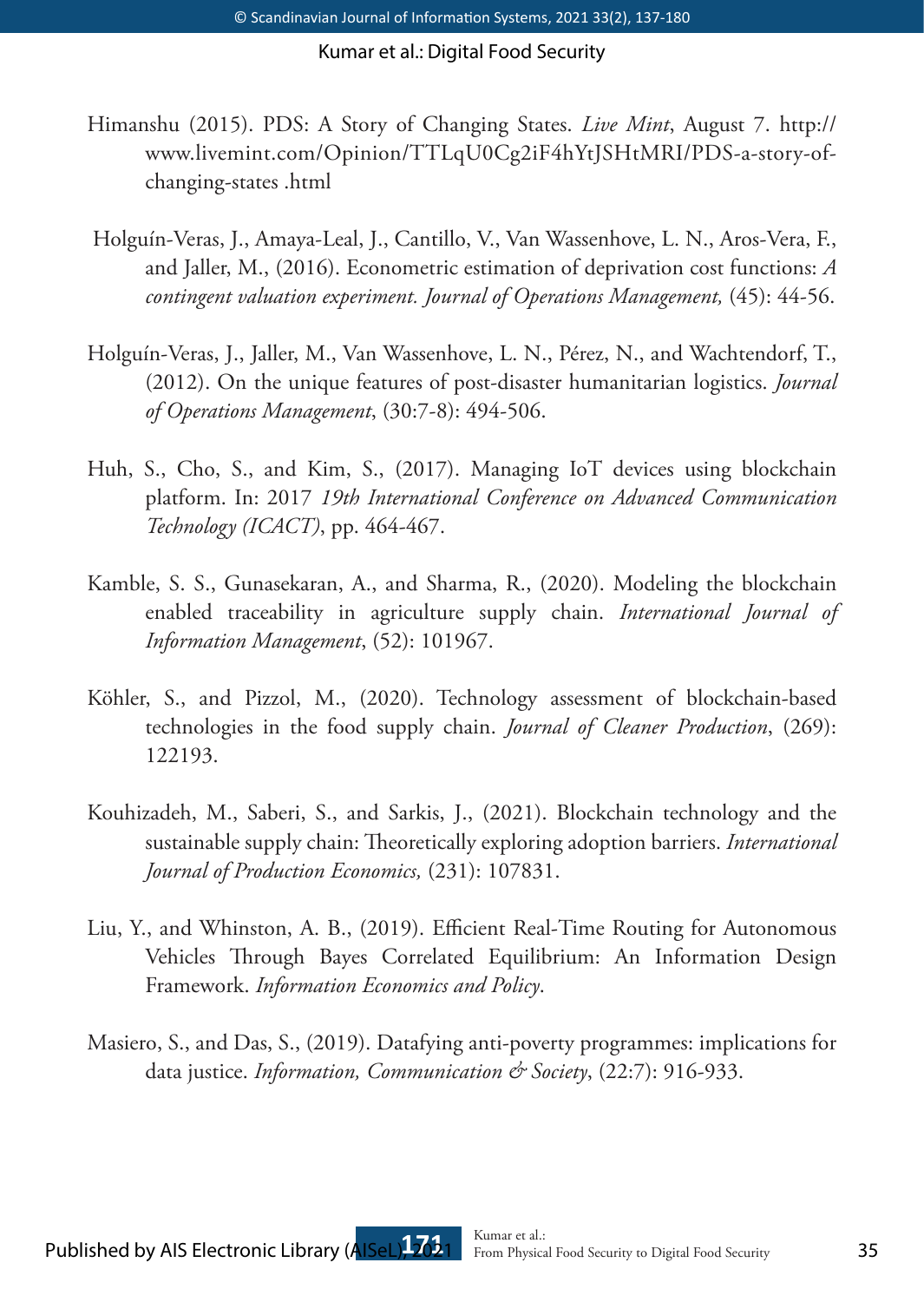- Mazzei, D., Baldi, G., Fantoni, G., Montelisciani, G., Pitasi, A., Ricci, L., and Rizzello, L., (2020). A Blockchain Tokenizer for Industrial IOT trustless applications. F*uture Generation Computer Systems*, (105): 432-445.
- Mirabelli, G., and Solina, V., (2020). Blockchain and agricultural supply chains traceability: research trends and future challenges. *Procedia Manufacturing,* (42): 414-421.
- Overbeck, D., (2016). *Leakage and Corruption in India's Public Distribution System.* Heidelberg: South Asia Institute, Heidelberg University. https://www.isid. ac.in/~epu/acegd2016/papers/DanielOverbeck.pdf. Accessed 29 Jan 2019
- Ozguven, E. E., and Ozbay, K., (2013). A secure and efficient inventory management system for disasters. *Transportation Research Part C: Emerging Technologies*, (29): 171-196.
- Ozguven, E. E., and Ozbay, K., (2015). An RFID-based inventory management framework for emergency relief operations. *Transportation Research Part C: Emerging Technologies,* (57): 166-187.
- Pal, K., and Yasar, A.-U.-H., (2020). Internet of Things and Blockchain Technology in Apparel Manufacturing Supply Chain Data Management. *Procedia Computer Science,* (170): 450-457.
- Parsons, J. C. W., (2004). *Using a newsvendor model for demand planning of NFL replica jerseys*. Massachusetts Institute of Technology.
- Pertiwi, L. S., Marbun, J., and Sinaga, C., (2000). *Stochastic Model for Newsvendor Problem.*
- Pilkington, M., Crudu, R., and Grant, L. G., (2017). Blockchain and bitcoin as a way to lift a country out of poverty-tourism 2.0 and e-governance in the Republic of Moldova. *International Journal of Internet Technology and Secured Transactions,*  $(7:2): 115-143.$
- Prüfer, J., (2018). Trusting privacy in the cloud. *Information Economics and Policy,* (45): 52-67.

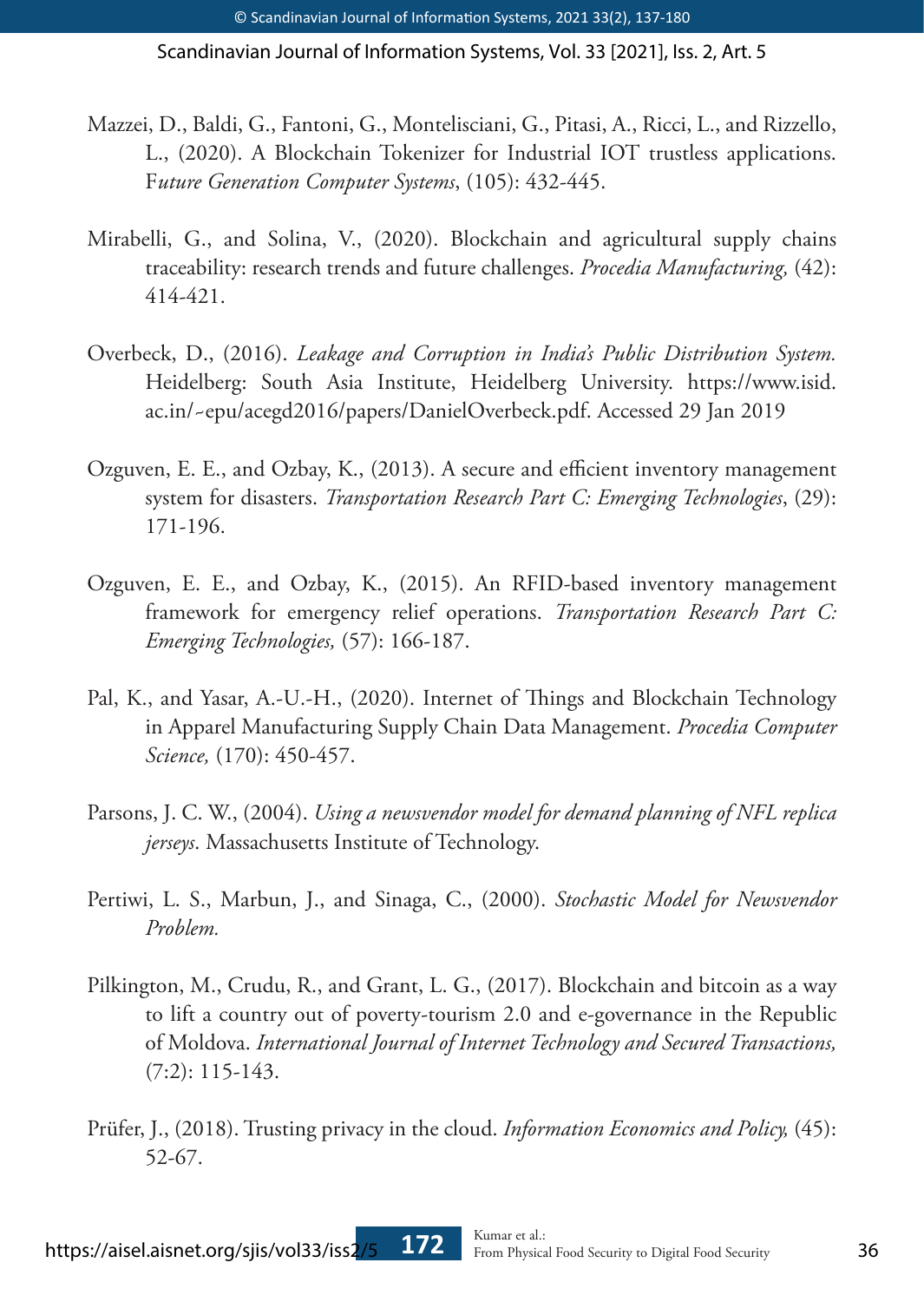- Rahman, M. M., and Mamun, S. A. K., (2017). The effects of telephone infrastructure on farmers' agricultural outputs in China. *Information Economics and Policy*, (41): 88-95.
- Rajan, S. G., (2018). *Analysis and design of systems utilizing blockchain technology to accelerate the humanitarian actions in the event of natural disasters*. Massachusetts Institute of Technology.
- Schinckus, C., (2020). The good, the bad and the ugly: An overview of the sustainability of blockchain technology. *Energy Research & Social Science*, (69): 101614.
- Sivadasan, P., (2012). Public Distribution System in India: A case for direct cash transfer. *JIM QUEST*, (8:2): 50.
- Sullivan, C., and Burger, E., (2017). E-residency and blockchain. *Computer Law & Security Review,* (33:4): 470-481.
- Sund, T., Lööf, C., Nadjm-Tehrani, S., and Asplund, M., (2020). Blockchain-based event processing in supply chains—A case study at IKEA. *Robotics and Computer-Integrated Manufacturing*, (65): 101971.
- Surpluses, C., (2015). What Is the Cost of Providing One Rupee of Support to the Poor? *Economic & Political Weekly*, (50:52): 83.
- Thomason, J., Ahmad, M., Bronder, P., Hoyt, E., Pocock, S., Bouteloupe, J, and Shrier, D., (2018). Blockchain—Powering and Empowering the Poor in Developing Countries. In: *Transforming Climate Finance and Green Investment with Blockchains,* A. Marke (ed.)*,* Academic Press*,* pp. 137-152.
- Tian, F., (2016). An agri-food supply chain traceability system for China based on RFID and blockchain technology. In: *2016 13th International Conference on Service Systems and Service Management,* ICSSSM*,* pp. 2-10
- Tian, F., (2017). A supply chain traceability system for food safety based on HACCP, blockchain and Internet of things. In: *Service Systems and Service Management (ICSSSM), 2017 International Conference on,* pp. 1-6.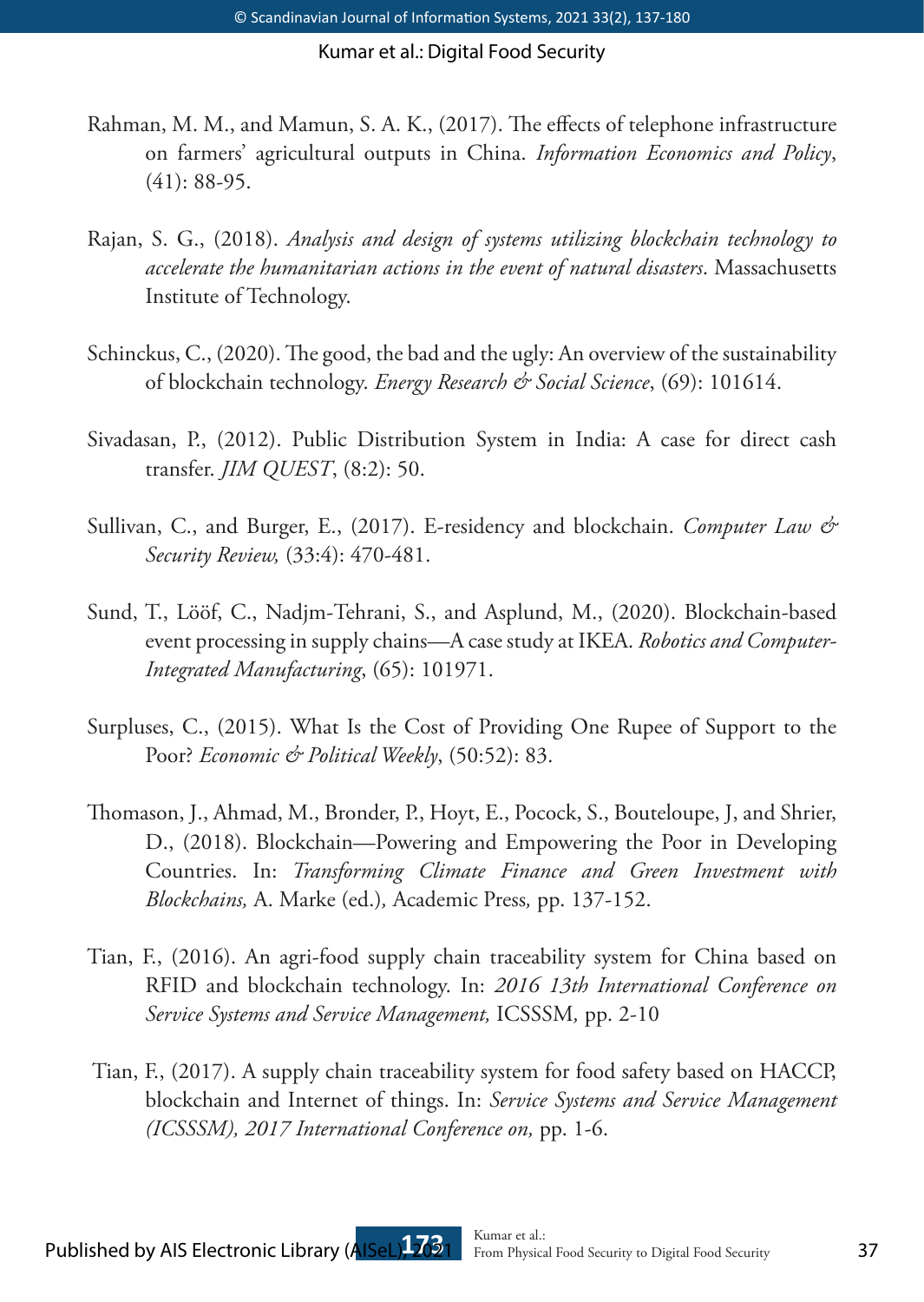- Tönnissen, S., and Teuteberg, F., (2020). Analysing the impact of blockchain-technology for operations and supply chain management: An explanatory model drawn from multiple case studies. *International Journal of Information Management*, (52): 101953.
- Venkatesh, V. G., Kang, K., Wang, B., Zhong, R. Y., and Zhang, A., (2020). System architecture for blockchain based transparency of supply chain social sustainability. *Robotics and Computer-Integrated Manufacturing,* (63): 101896.
- Wang, Z., Wang, T., Hu, H., Gong, J., Ren, X., and Xiao, Q., (2020). Blockchain-based framework for improving supply chain traceability and information sharing in precast construction. *Automation in Construction*, (111): 103063.
- Wong, L.-W., Leong, L.-Y., Hew, J.-J., Tan, G. W.-H., and Ooi, K.-B., (2020). Time to seize the digital evolution: Adoption of blockchain in operations and supply chain management among Malaysian SMEs. *International Journal of Information Management*, (52): 101997.
- Yadav, V. S., Singh, A. R., Raut, R. D., and Govindarajan, U. H., (2020). Blockchain technology adoption barriers in the Indian agricultural supply chain: an integrated approach. *Resources, Conservation and Recycling,* (161): 104877.
- Yan, N., and Tian, T., (2011). Designing the optimal strategies for supply chain financing under warehouse receipt pledging with credit line. *In 2011 IEEE International Conference on Industrial Engineering and Engineering Management.*  IEEE, pp. 274-278.
- Yang, H., Yang, L., and Yang, S. H., (2011). Hybrid Zigbee RFID sensor network for humanitarian logistics centre management. *Journal of Network and Computer Applications*, (34:3), 938-948.
- Yong, B., Shen, J., Liu, X., Li, F., Chen, H., and Zhou, Q., (2020). An intelligent blockchain-based system for safe vaccine supply and supervision. *International Journal of Information Management,* (52): 102024.

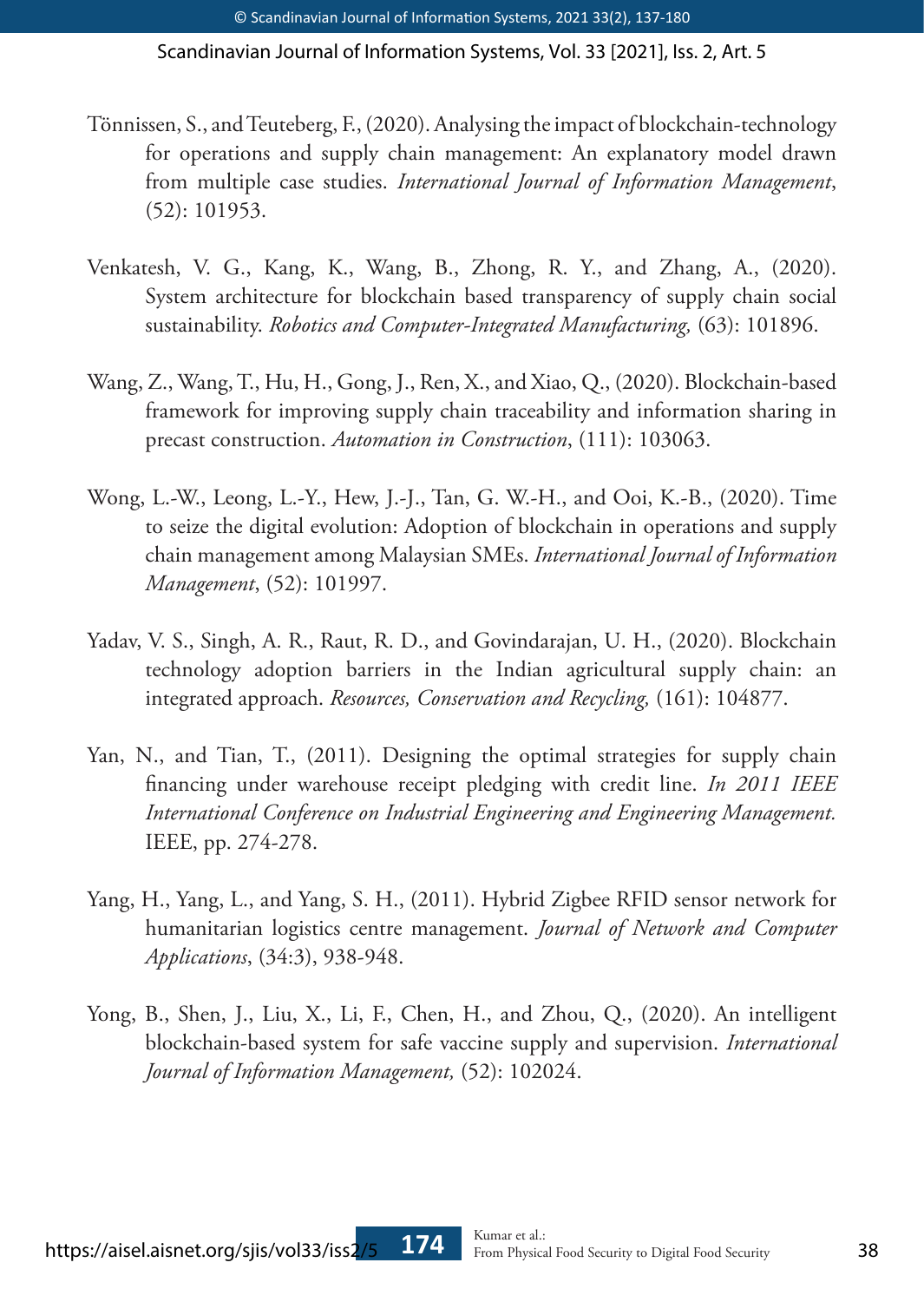- Zhang, A., Zhong, R. Y., Farooque, M., Kang, K., and Venkatesh, V. G., (2020). Blockchain-based life cycle assessment: An implementation framework and system architecture. *Resources, Conservation and Recycling,* (152): 104512.
- Zhang, Q., Han, Y., Su, Z., Fang, J., Liu, Z., and Wang, K., (2020). A storage architecture for high-throughput crop breeding data based on improved blockchain technology. *Computers and Electronics in Agriculture,* (173): 105395.
- Zwitter, A., and Herman, J., (2018, July). Blockchain for sustainable development goals:# Blockchain4SDGs-report 2018. In: *Blockchain 4SDGs workshop*. Rijksuniversiteit Groningen.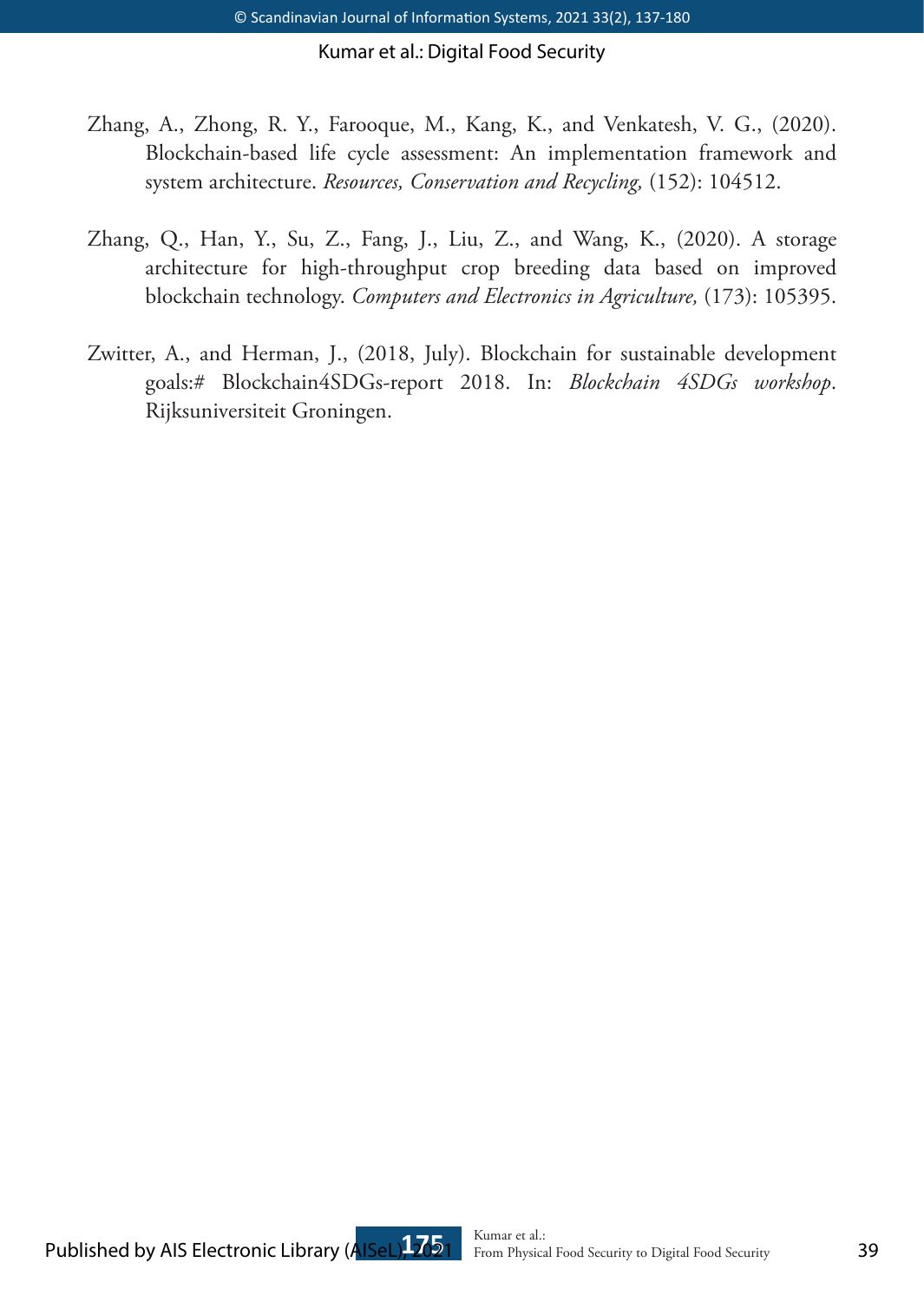# **Appendix A**

$$
\frac{\partial C(\Omega)}{\partial \Omega} = 0
$$
\n
$$
\Rightarrow (1+G)H \int_{0}^{t_{\text{in}}}\frac{\partial}{\partial \Omega}(t_{1}\Omega - x)f(x)dx + (1+G)(U + Dt) \int_{t_{\text{in}}}\frac{\partial}{\partial \Omega}(x - t_{1}\Omega)f(x)dx + \frac{\partial}{\partial \Omega}H(1-B)\Omega + \frac{\partial}{\partial \Omega}P(1-A)\Omega
$$
\n
$$
= 0
$$
\ntin  
\n
$$
\Rightarrow (1+G)Ht_{1} \int_{t_{\text{in}}}^{t_{\text{in}}}\frac{f(x)dx - (1+G)(U + Dt) + (1-A) = 0
$$
\n
$$
\Rightarrow (1+G)Ht_{1} \int_{t_{\text{in}}}^{t_{\text{in}}}\frac{f(x)dx + H(1-B) + P(1-A) = 0
$$
\n
$$
\Rightarrow (1+G)Ht_{1} \int_{t_{\text{in}}}^{t_{\text{in}}}f(x)dx - (1+G)(U + Dt)t_{1} \left[\int_{0}^{\infty}f(x)dx - \int_{0}^{t_{1}\pi}f(x)dx\right] + H(1-B) + P(1-A) = 0
$$
\n
$$
\text{as } \int_{0}^{\infty}f(x)dx = 1 \text{ and } \int_{0}^{\infty}xf(x)dx = \mu
$$
\n
$$
\Rightarrow (1+G)Ht_{1} \int_{0}^{t_{\text{in}}}\frac{f(x)dx - (1+G)(U + Dt)t_{1}}{f(x)}\left[1 - \int_{0}^{t_{\text{in}}}f(x)dx\right]
$$
\n
$$
+ H(1-B) + P(1-A) = 0
$$
\n
$$
\Rightarrow [(1+G)Ht_{1} + (1+G)(U + Dt)t_{1}] \int_{0}^{t_{\text{in}}}\frac{f(x)}{f(x)}dx - (1+G)(U + Dt)t_{1}
$$
\n
$$
+ Dt)t_{1} + H(1-B) + P(1-A) = 0
$$
\n
$$
\Rightarrow (1+G)t_{1}(H + U + Dt) \int_{0}^{t_{\text{in}}}f(x)dx = (1+G)(U + Dt)t_{1}
$$
\n
$$
- H(1-B) - P(1-A)
$$
\n
$$
\Rightarrow \int_{0}^{t_{\text{in}}}f(x)dx = \frac
$$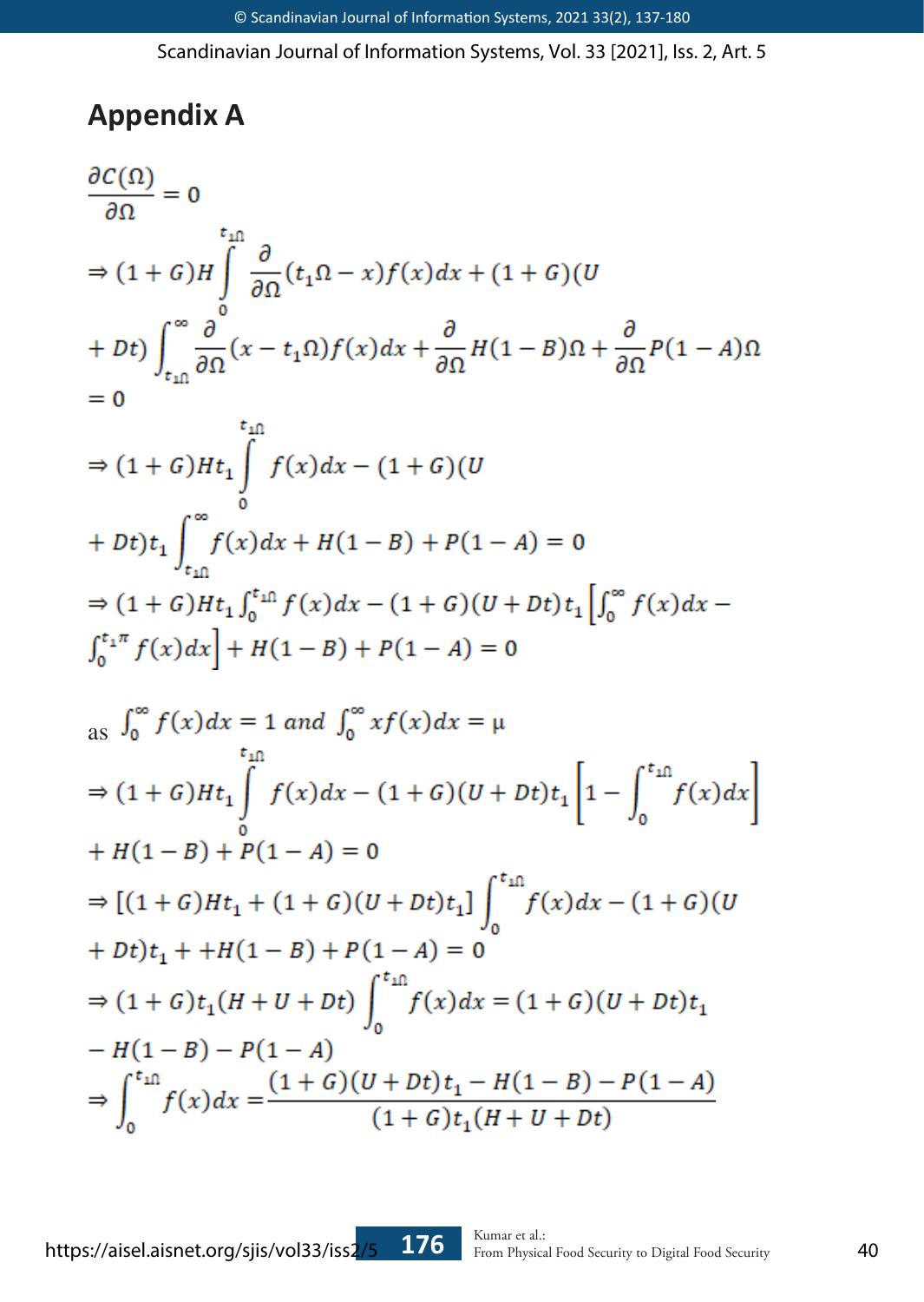$$
\Rightarrow \int_0^{t_{\text{in}}} f(x)dx = F(t_1 \Omega^*) = \frac{U + Dt}{(H + U + Dt)}
$$
  
\n
$$
- \frac{h(1 - B) + p(1 - A)}{(1 + G)t_1(H + U + Dt)}
$$
  
\n
$$
\Rightarrow t_1 \Omega^* = F^{-1} \left[ \frac{u + dt}{(h + u + dt)} - \frac{h(1 - B) + p(1 - A)}{(1 + G)t_1(h + u + dt)} \right]
$$
  
\n
$$
\Omega^*
$$
  
\n
$$
= \frac{1}{t_1} F^{-1} \left[ \frac{U + Dt}{(H + U + Dt)} - \frac{H(1 - B) + P(1 - A)}{(1 + G)t_1(H + U + Dt)} \right]
$$
 (3)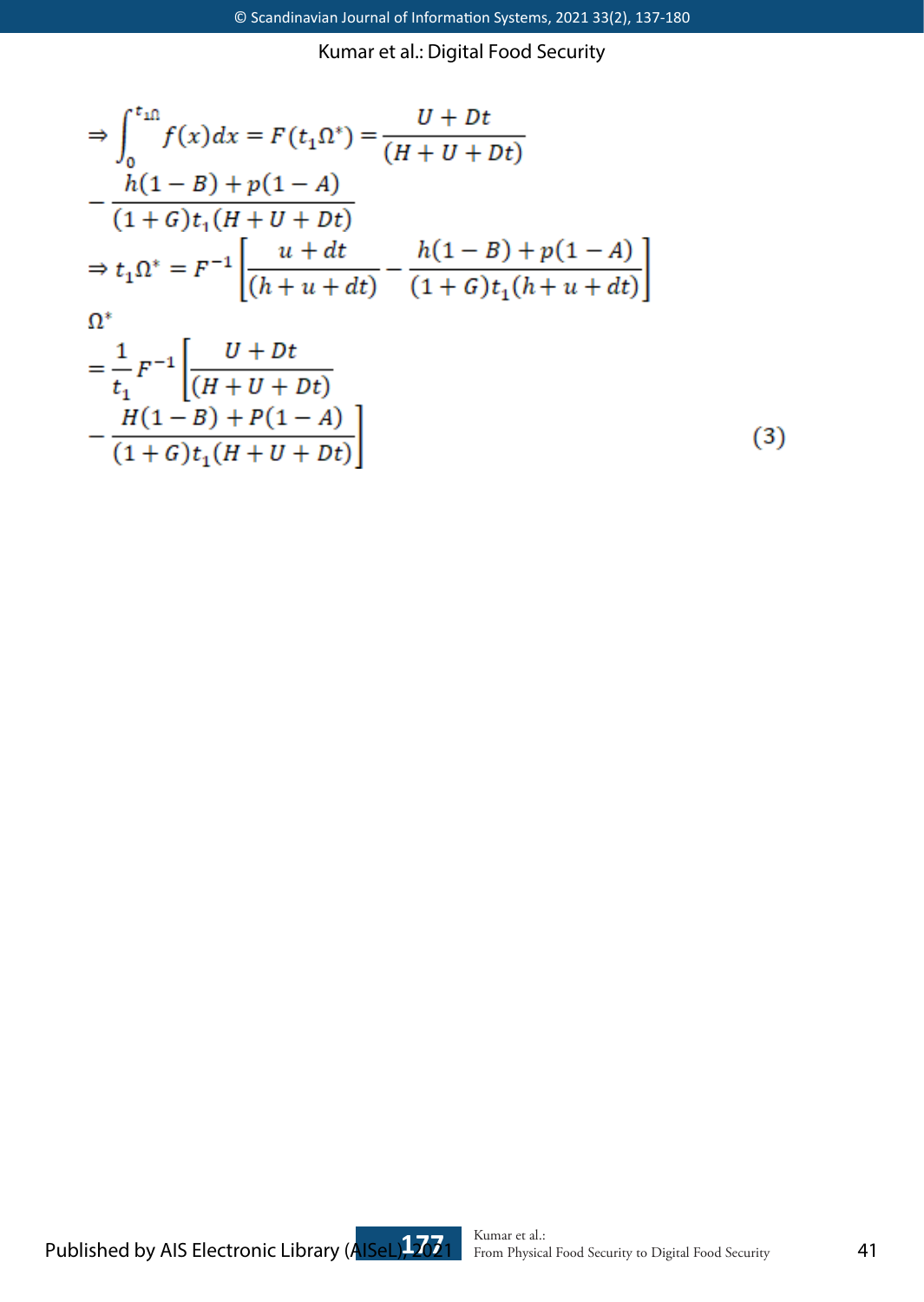# **Appendix B**

$$
c(\Omega^*)
$$
  
\n
$$
= (1+G)H \int_{t_1\Omega^*}^{t_1\Omega^*} (t_1\Omega^* - x)f(x)dx + (1+G)(U
$$
  
\n
$$
+ Dt) \int_{t_1\Omega^*}^{\infty} (x-t_1\Omega^*)f(x)dx + H(1-B)\Omega^* + p(1-A)\Omega^*
$$
  
\n
$$
= (1+G)Ht_1\Omega^* \int_{0}^{t_1\Omega^*} f(x)dx - (1+G)H \int_{0}^{t_1\Omega^*} xf(x)dx
$$
  
\n
$$
+ (1+G)(U+Dt) \int_{t_1\Omega^*}^{\infty} xf(x)dx
$$
  
\n
$$
- (1+G)(U+Dt)t_1\Omega^* \left[1 - \int_{0}^{t_1\Omega^*} f(x)dx\right] + H(1-B)\Omega^*
$$
  
\n
$$
+ P(1-A)\Omega^*
$$
  
\n
$$
= (1+G)t_1\Omega^*(H+U+Dt) \left[\frac{U+Dt}{(H+U+Dt)} - \frac{H(1-B)+P(1-A)}{(1+G)t_1(H+U+Dt)}\right] - (1+G)h \int_{0}^{t_1\Omega^*} xf(x)dx
$$
  
\n
$$
+ (1+G)(U+Dt) \int_{t_1\Omega^*}^{\infty} xf(x)dx - (1+G)(U+Dt)t_1\Omega^*
$$
  
\n
$$
+ H(1-B)\Omega^* + P(1-A)\Omega^*
$$
  
\n
$$
= (1+G)(U+Dt)t_1\Omega^* - H(1-B)\Omega^* - P(1-A)\Omega^*
$$
  
\n
$$
- (1+G)H \int_{0}^{t_1\Omega^*} xf(x)dx + (1+G)(U+Dt) \int_{t_1\Omega^*}^{\infty} xf(x)dx
$$
  
\n
$$
- (1+G)(U+Dt)t_1\Omega^* + H(1-B)\Omega^* + P(1-A)\Omega^*
$$
  
\n
$$
C(\Omega^*)
$$
  
\n
$$
= -(1+G)H \int_{0}^{t_1\Omega^*} xf(x)dx + (1+G)(U+Dt) \int_{t_1\Omega^*}^{\infty} xf(x)dx
$$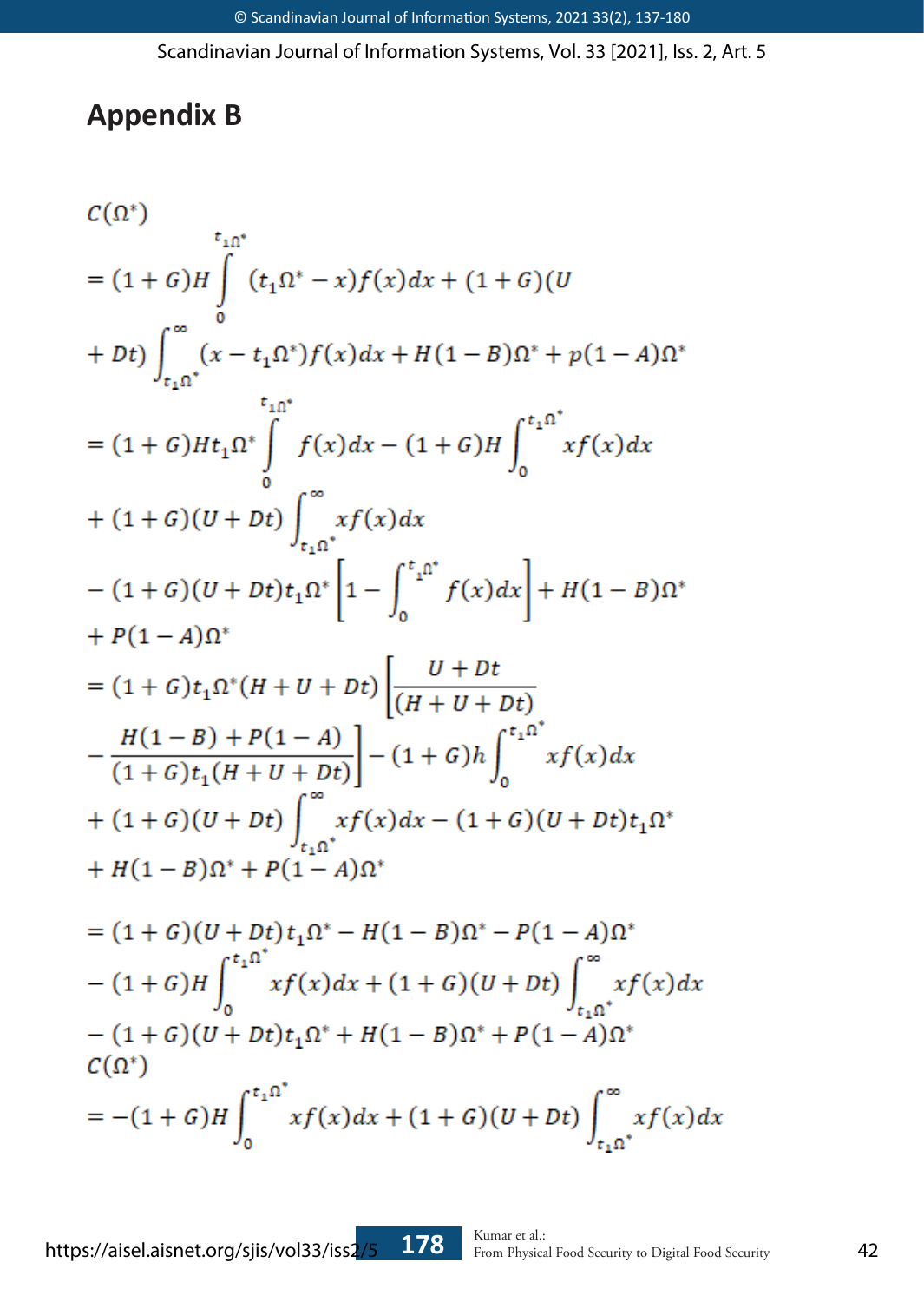$$
= -(1 + G)H \int_0^{t_1 \Omega^*} x f(x) dx
$$
  
+  $(1 + G)(U + Dt) \left[ \int_0^{\infty} x f(x) dx - \int_0^{t_1 \Omega^*} x f(x) dx \right]$   
=  $-(1 + G)H \int_0^{t_1 \Omega^*} x f(x) dx$   
+  $(1 + G)(U + Dt) \left[ \mu - \int_0^{t_1 \Omega^*} x f(x) dx \right]$   
 $C(\Omega^*)$   
=  $(1 + G) \left[ \mu (U + Dt) - (H + U) \right]$   
+  $Dt \int_0^{t_1 \Omega^*} x f(x) dx \right]$  (4)

Published by AIS Electronic Library (AISeL), <sup>Kumar et al.:</sup> From Physical Food Security to Digital Food Security **43**